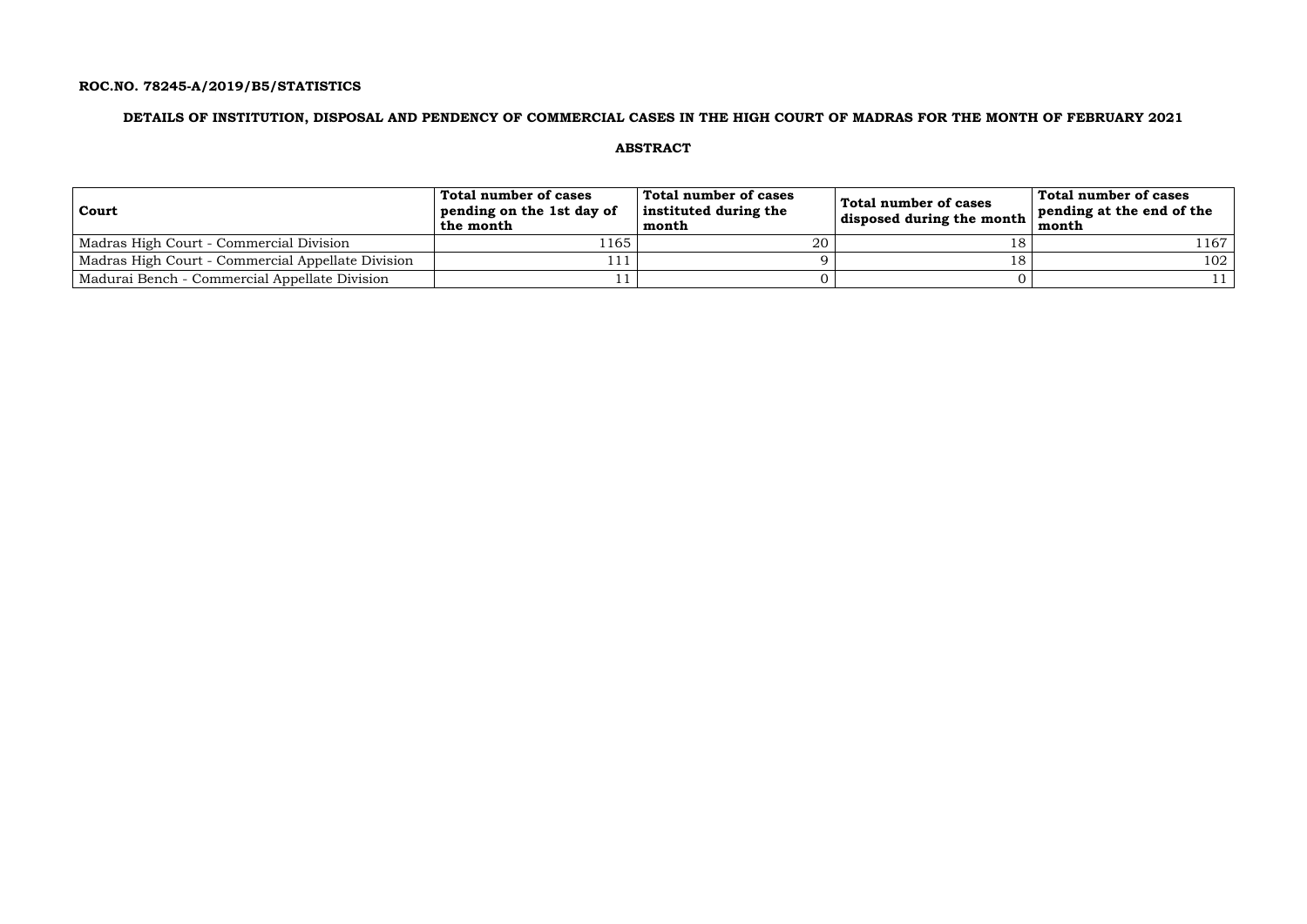### **ROC.NO. 78245-A/2019/B5/STATISTICS**

#### **DETAILS OF INSTITUTION, DISPOSAL AND PENDENCY OF COMMERCIAL CASES IN THE STATE OF TAMIL NADU AND UNION TERRITORY OF PUDUCHERRY FOR THE MONTH OF FEBRUARY 2021 ABSTRACT**

| Sr.No          | <b>District</b>         | <b>Total number of cases</b><br>pending on the 1st day of the<br>month | <b>Total number of cases</b><br>instituted during the<br>month | <b>Total number of cases</b><br>disposed during the month | <b>Total number of cases</b><br>pending at the end of<br>the month |
|----------------|-------------------------|------------------------------------------------------------------------|----------------------------------------------------------------|-----------------------------------------------------------|--------------------------------------------------------------------|
|                | Ariyalur                | $\overline{0}$                                                         | $\mathbf{0}$                                                   | $\overline{0}$                                            | $\overline{0}$                                                     |
| $\overline{2}$ | Chennai                 | 6                                                                      | 3                                                              | $\overline{0}$                                            | 9                                                                  |
| 3              | Coimbatore              | 272                                                                    | 9                                                              | $\mathbf{0}$                                              | $281\,$                                                            |
| $\overline{4}$ | Cuddalore               | $\overline{7}$                                                         |                                                                | $\mathbf{0}$                                              | 8                                                                  |
| 5              | Dharmapuri              | 11                                                                     | $\mathbf{0}$                                                   | $\mathbf{0}$                                              | 11                                                                 |
| 6              | Dindigul                | 70                                                                     | $\overline{2}$                                                 | $\mathbf{0}$                                              | 72                                                                 |
| $\overline{7}$ | Erode                   | 69                                                                     | $\overline{4}$                                                 | $\boldsymbol{0}$                                          | 73                                                                 |
| 8              | Kancheepuram            | 42                                                                     |                                                                | $\overline{0}$                                            | 43                                                                 |
| 9              | Kanniya Kumari          | 36                                                                     | $5\phantom{.}$                                                 | $\overline{0}$                                            | 41                                                                 |
| 10             | Karur                   | 5                                                                      | $\mathbf{0}$                                                   | $\mathbf{0}$                                              | 5 <sup>1</sup>                                                     |
| 11             | Krishnagiri             | 44                                                                     | $\mathbf{0}$                                                   | $\boldsymbol{0}$                                          | 44                                                                 |
| 12             | Madurai                 | 66                                                                     | 12                                                             |                                                           | 77                                                                 |
| 13             | Nagapattinam            | $\mathbf{0}$                                                           | $\mathbf{0}$                                                   | $\mathbf{0}$                                              | $\overline{0}$                                                     |
| 14             | Namakkal                | 51                                                                     | 3                                                              | $\mathbf{0}$                                              | 54                                                                 |
| 15             | Nilgiris                | $\mathfrak{Z}$                                                         | $\mathbf{0}$                                                   | $\overline{0}$                                            | 3 <sup>1</sup>                                                     |
| 16             | Perambalur              | $\mathbf{0}$                                                           | $\mathbf{0}$                                                   | $\mathbf{0}$                                              | $\overline{0}$                                                     |
| 17             | Pudukottai              | 14                                                                     | 61                                                             | $\mathbf{0}$                                              | 75                                                                 |
| 18             | Ramanathapuram          | $\mathbf{1}$                                                           | $\mathbf{0}$                                                   | $\mathbf{0}$                                              |                                                                    |
| 19             | Salem                   | 88                                                                     | 21                                                             | $\overline{9}$                                            | 100                                                                |
| 20             | Sivagangai              | $\mathbf{0}$                                                           | $\overline{0}$                                                 | $\overline{0}$                                            | $\overline{0}$                                                     |
| 21             | Thanjavur               | 63                                                                     | $\mathbf{0}$                                                   | $\mathbf{0}$                                              | 63                                                                 |
| 22             | Theni                   | 2                                                                      | $\mathbf{0}$                                                   | $\overline{0}$                                            | $\overline{a}$                                                     |
| 23             | Thoothukudi             | 30                                                                     | $\overline{2}$                                                 | $\overline{0}$                                            | 32                                                                 |
| 24             | Tiruchirappalli         | <u>23</u>                                                              | $\Omega$<br>◡                                                  | $\overline{1}$                                            | $\overline{22}$                                                    |
| 25             | Tirunelveli             | 18                                                                     | $\mathbf{0}$                                                   | $\overline{0}$                                            | 18                                                                 |
| 26             | Tiruppur                | 285                                                                    | $\mathbf{3}$                                                   | $\overline{0}$                                            | 288                                                                |
| 27             | Tiruvallur              | 130                                                                    | $\mathbf{3}$                                                   | $\overline{0}$                                            | 133                                                                |
| 28             | Tiruvannamalai          | $\overline{7}$                                                         | $\mathbf{0}$                                                   | $\overline{0}$                                            | 7 <sup>1</sup>                                                     |
| 29             | Tiruvarur               | 6                                                                      | $\overline{0}$                                                 | $\overline{0}$                                            | 6 <sup>1</sup>                                                     |
| 30             | Vellore                 | ${\bf 22}$                                                             | $\mathbf{0}$                                                   | $\mathbf{1}$                                              | 21                                                                 |
| 31             | Villupuram              | $\overline{0}$                                                         | $\overline{0}$                                                 | $\overline{0}$                                            | $\overline{0}$                                                     |
| 32             | Virudhunagar            | 60                                                                     | $\overline{2}$                                                 |                                                           | 61                                                                 |
|                | <b>Tamil Nadu Total</b> | 1431                                                                   | 132                                                            | 13                                                        | 1550                                                               |
| 33             | Puducherry              | 25                                                                     | $5\overline{)}$                                                |                                                           | 29                                                                 |
|                | <b>Grand Total</b>      | 1456                                                                   | 137                                                            | 14                                                        | 1579                                                               |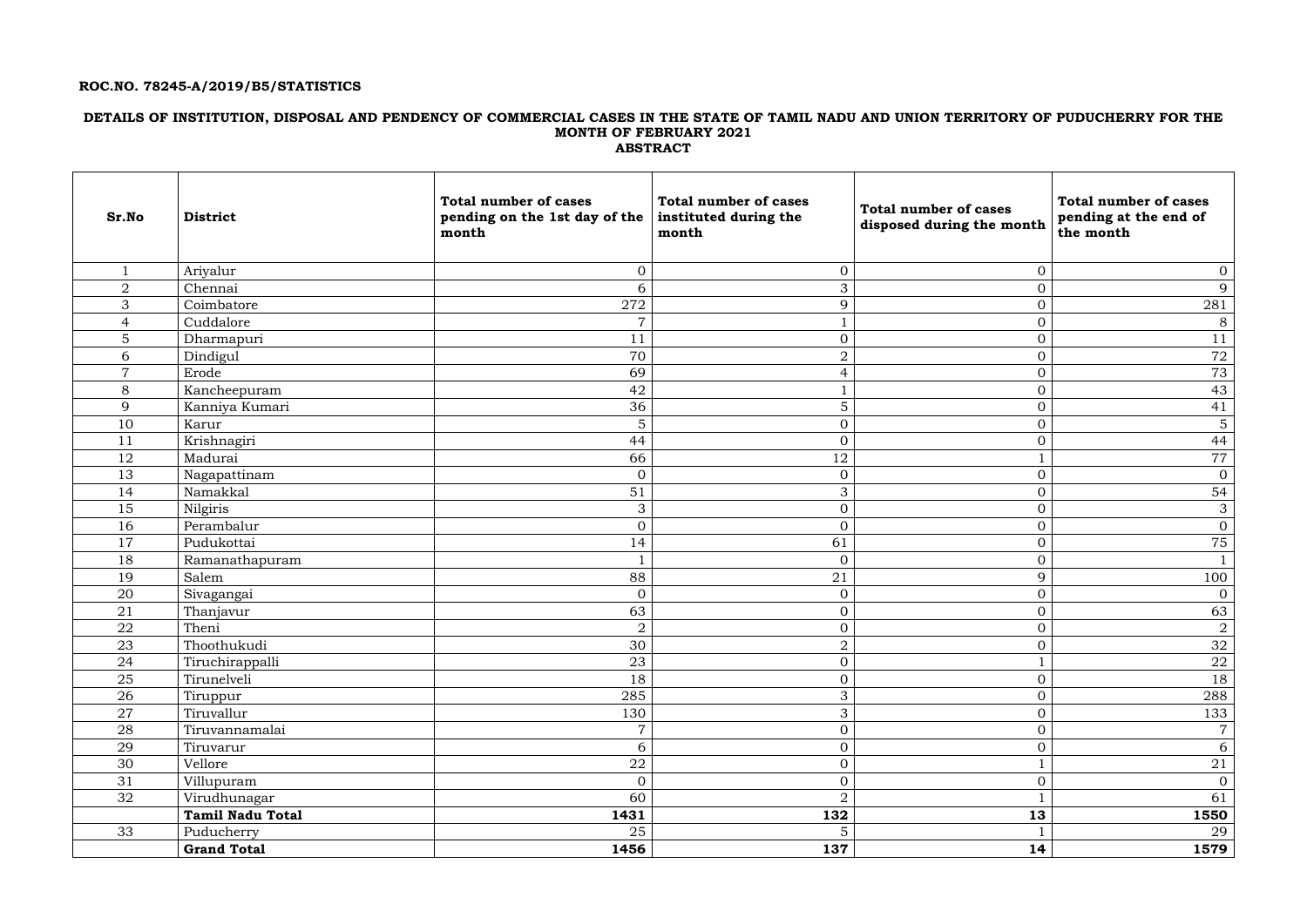## **FEBRUARY 2021 COMMERCIAL DIVISION OF MADRAS HIGH COURT**

|                 | Form 1                                                         |                                                                                                                                                     |            |            |            |                                                                                                                     |            |     |            |  |  |
|-----------------|----------------------------------------------------------------|-----------------------------------------------------------------------------------------------------------------------------------------------------|------------|------------|------------|---------------------------------------------------------------------------------------------------------------------|------------|-----|------------|--|--|
|                 | List of cases e-filed/e-mail during the month of February 2021 |                                                                                                                                                     |            |            |            |                                                                                                                     |            |     |            |  |  |
| $ Sr.No $ Court |                                                                | <b>Petitioner Name Vs.</b><br>$\begin{array}{c c} \textbf{District} & \textbf{Case} \\ \hline \textbf{No.} & \end{array}$<br><b>Respondent Name</b> |            |            |            | Advocate Advocate Mobile<br>Date of e-<br><b>Advocate E-</b><br><b>Date of</b><br>filing<br>mail Id<br>Registration |            |     |            |  |  |
|                 | Madras High<br>Court                                           | Chennai                                                                                                                                             | <b>NIL</b> | <b>NIL</b> | <b>NIL</b> | <b>NIL</b>                                                                                                          | <b>NIL</b> | NIL | <b>NIL</b> |  |  |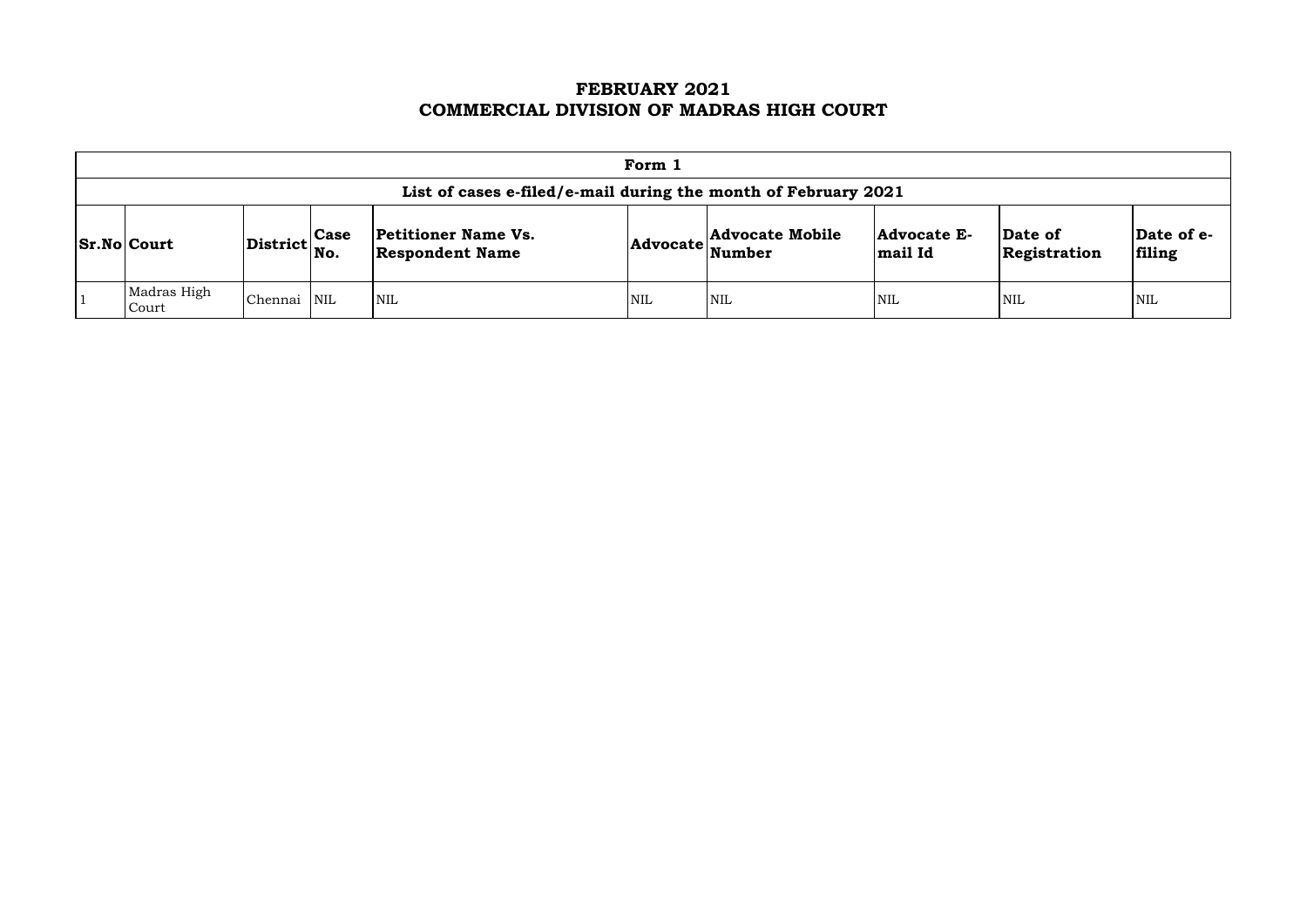|                 | Form 2                  |                             |                       |                                                                                                                                                                        |                                                                                                                                      |                         |                                           |  |  |  |  |  |
|-----------------|-------------------------|-----------------------------|-----------------------|------------------------------------------------------------------------------------------------------------------------------------------------------------------------|--------------------------------------------------------------------------------------------------------------------------------------|-------------------------|-------------------------------------------|--|--|--|--|--|
|                 |                         |                             |                       | List of cases in which e-payment of Court fees was made during the month of February 2021                                                                              |                                                                                                                                      |                         |                                           |  |  |  |  |  |
|                 |                         | <b>Sr.No Court District</b> | Case<br>No.           | Petitioner Name Vs. Respondent Name                                                                                                                                    | <b>Advocate</b>                                                                                                                      | Date of<br>Registration | Date of e-<br>payment<br>of Court<br>Fees |  |  |  |  |  |
|                 | Madras<br>High<br>Court | Chennai                     | CS                    | P1-ADVENTNET INC., P2-P-2 ZOHO CORPORATION PVT.<br>21/2021 LTD. VS. R1-YOGENDER SINGH                                                                                  | 1.M/S.N.NITHIANANDAM 2.DEVI.N 3.A.JAYARAMAN                                                                                          |                         |                                           |  |  |  |  |  |
| <sup>2</sup>    | Madras<br>High<br>Court | Chennai                     | <b>CS</b>             | P1-HATSUN AGRO PRODUCT LIMITED VS. R1-SREEJA<br>$23/2021$ FARMS R-2 JK FOODS                                                                                           | 1.M/S.SURANA AND SURANA 2.G.KALYAN JHABAKH                                                                                           |                         |                                           |  |  |  |  |  |
| $\vert 3 \vert$ | Madras<br>High<br>Court | Chennai                     | CS                    | P1-K.A.ANAND VS. R1-INDIAN OVERSEAS BANK R-2<br>24/2021 M/S.DRA INDUSTRIES LTD.                                                                                        | 1.M/S.MENON 2.KARTHIK 3.MUKUNDAN VS.<br>M/S.RAJENDRAN RAGHAVAN                                                                       | 30/11/2020              | 27/11/2020                                |  |  |  |  |  |
| $\overline{4}$  | Madras<br>High<br>Court | Chennai                     | <b>CS</b>             | P1-SPM ARTS LLP VS. R1-CHAKRI CHIGURUPATI R-2<br>B.KUMAR R-3 MOHANADAS PAI R-4 QUBE CINEMA<br>35/2021 TECHNOLOGIES PVT. LTD. R-5 ZEE ENTERTAINMENT<br>ENTERPRISES LTD. | 1.M/S.B.ARVIND SREVATSA 2.NITHYASHREE<br>RAJAGOPAL 3.A.U.LAKSHMI NARAYANAN VS.<br>1.M/S.G.B.SABARI DAS 2.R.PRAKASH                   | 01/02/2021              | 01/02/2021                                |  |  |  |  |  |
| $\overline{5}$  | Madras<br>High<br>Court | Chennai                     | <b>CS</b>             | P1-C.PRAKASH VS. R1-M/S.S.N.MEDIA R-2 B.MAHADEV<br>30/2021 R-3 M.S.MANU GOWDA                                                                                          | 1.M/S.M.V.SWAROOP 2.H.S.HREDAI 3.V.PRASHANTH<br>KIRAN VS. 1.M/S.B.ARVIND SREVATSA 2.NITHYASHREE<br>RAJAGOPAL 3.A.U.LAKSHMI NARAYANAN | 03/12/2020              | 30/11/2020                                |  |  |  |  |  |
| 6               | Madras<br>High<br>Court | Chennai                     | $\mathbf{CS}$         | P1-M.I. ENTERPRISES VS. R1-SOUTHERN HEALTH<br>33/2021 FOODS PVT. LTD.                                                                                                  | 1.M/S.WARAON AND SAI RAMS 2.N.RAMAKRISHNAN<br>3.P.NEETHIKUMAR VS. 1.M/S.K.ASHOK KUMAR<br>2.K.GANESAN                                 |                         |                                           |  |  |  |  |  |
| $\overline{7}$  | Madras<br>High<br>Court | Chennai                     | <b>CS</b>             | P1-M/S.ADDISON AND COMPANY LTD. VS. R1-<br>39/2021 M/S.ADDISON CABLES PVT. LTD.                                                                                        | 1.M/S.ARUN C.MOHAN 2.VASUNDHARA ARUN 3.BRINDA<br>MOHAN VS. MR.R.SATHISH KUMAR COUNSEL FOR<br><b>CAVEATOR</b>                         | 05/02/2021              | 04/02/2021                                |  |  |  |  |  |
| 8               | Madras<br>High<br>Court | Chennai                     | <b>CS</b><br> 41/2021 | P1-K.SURESH PRABHU VS. R1-S.RAMESH                                                                                                                                     | 1.M/S.K.THYAGARAJAN 2.T.KANCHANA                                                                                                     |                         |                                           |  |  |  |  |  |
| 9               | Madras<br>High<br>Court | Chennai                     | <b>CS</b>             | P1-AQUA PUMP INDUSTRIES P-2 AQUA SUB<br>43/2021 ENGINEERING VS. R1-AQUATEC ENGINEERS                                                                                   | .M/S C.DANIEL 2.GLADYS DANIEL 3.V.REVATHY                                                                                            |                         |                                           |  |  |  |  |  |
| 10              | Madras<br>High<br>Court | Chennai                     | <b>CS</b>             | P1-M/S.ADDISON AND COMPANY LTD VS. R1-ADDISON<br>44/2021 BIOLOGICAL PVT. LTD.                                                                                          | 1.M/S.ARUN .C.MOHAN 2.VASUNDHARA ARUN 3.BRINDA<br><b>MOHAN</b>                                                                       | 05/02/2021              | 04/02/2021                                |  |  |  |  |  |
| 11              | Madras<br>High<br>Court | Chennai                     | CS<br>49/2021 MANI    | P1-D.J.PRAVEEN ANTONY VS. R1-JOSHUA DANIEL R-2                                                                                                                         | 1.M/S.REHOBOTH NIRANJANI.A 2.B.MANIKANDAN<br>3.V.ASHWINI AJANA                                                                       | 29/01/2021              | 27/01/2021                                |  |  |  |  |  |
| <sup>12</sup>   | Madras<br>High<br>Court | Chennai                     | CS<br>46/2021         | P1-R.GOPALAKRISHNAN P-2 G.NITHYA VS. R1-<br>M/S.BALARAMA KRISHNA FLOUR MILLS R-2 A.GANESH<br>RAJAH R-3 VIJITA JAGADEESH R-4 M/S.QUALITY                                | M/S.K.S.GANESH BABU 2.S.HEMANAND<br>3.S.YOGANANDAN                                                                                   |                         |                                           |  |  |  |  |  |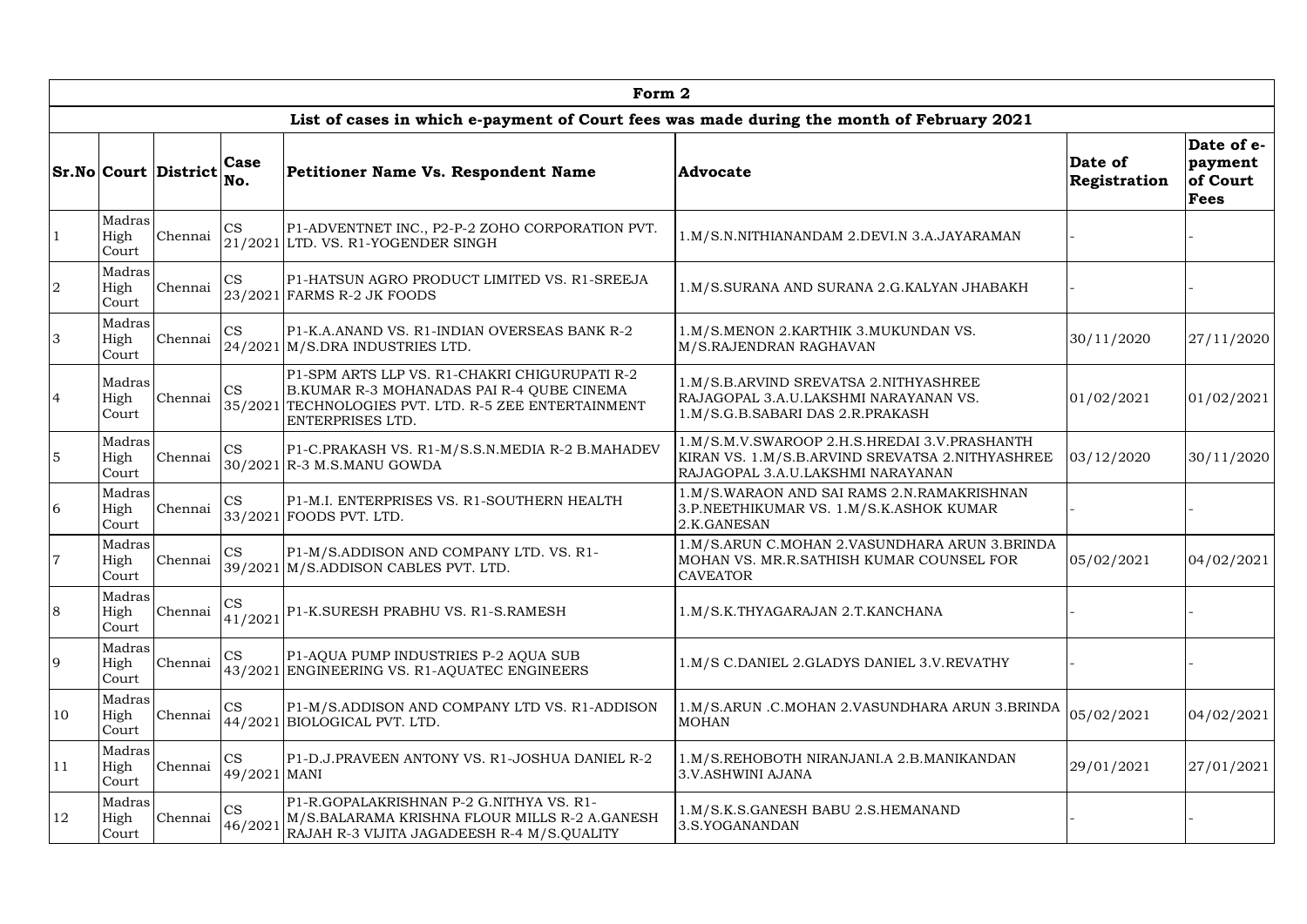|    | Form 2                  |                             |                                                                                                                                                           |                                                                                                     |                                                                                                          |                         |                                           |  |  |  |  |  |
|----|-------------------------|-----------------------------|-----------------------------------------------------------------------------------------------------------------------------------------------------------|-----------------------------------------------------------------------------------------------------|----------------------------------------------------------------------------------------------------------|-------------------------|-------------------------------------------|--|--|--|--|--|
|    |                         |                             |                                                                                                                                                           | List of cases in which e-payment of Court fees was made during the month of February 2021           |                                                                                                          |                         |                                           |  |  |  |  |  |
|    |                         | <b>Sr.No Court District</b> | Case<br>No.                                                                                                                                               | Petitioner Name Vs. Respondent Name                                                                 | <b>Advocate</b>                                                                                          | Date of<br>Registration | Date of e-<br>payment<br>of Court<br>Fees |  |  |  |  |  |
|    |                         |                             |                                                                                                                                                           | <b>ROLLER FLOUR MILLS PRIVATE LIMITED</b>                                                           |                                                                                                          |                         |                                           |  |  |  |  |  |
| 13 | Madras<br>High<br>Court | Chennai                     | P1-HDFC BANK LTD Vs. R1-ST., JOHNS EDUCATIONAL<br>$\overline{\text{CS}}$<br>TRUST R-2 ST.JOHN RAJAKUMAR EDUCATION AND<br>52/2021<br><b>RESEARCH TRUST</b> |                                                                                                     | 1.M/S.K.RAJASEKARAN 2.M.R.GOKUL KRISHNAN<br>3.S.PATRICK                                                  |                         |                                           |  |  |  |  |  |
| 14 | Madras<br>High<br>Court | Chennai                     | CS<br>54/2021                                                                                                                                             | P1-A.RAJASEKAR VS. R1-V.HARI                                                                        | 1.M/S V.AVINESH                                                                                          |                         |                                           |  |  |  |  |  |
| 15 | Madras<br>High<br>Court | Chennai                     | CS<br>$57/2021$ VR                                                                                                                                        | P1-PRAVEEN RAJ JAYACHANDRAN VS. R1-M/S.FUSION                                                       | 1.M/S.AL.GANTHIMATHI 2.C.SANTHOSH KUMAR<br>3. SA. KANMANI VS. 1. M/S. R. THIRUMALAI<br>2.P.KEERTHIVARMAN | 27/01/2021              | 25/01/2021                                |  |  |  |  |  |
| 16 | Madras<br>High<br>Court | Chennai                     | $\mathop{\rm CS}\nolimits$                                                                                                                                | P1-RAJESWARI EDUCATIONAL AND CHARITABLE TRUST<br>58/2021 P-2 ANUSHA SELVAM VS. R1-ARUMUGAM GOUNDAR  | 1.M/S.A.SARAVANAN 2.L.BASKARAN<br>3.G.VISHWANATHAN                                                       |                         |                                           |  |  |  |  |  |
| 17 | Madras<br>High<br>Court | Chennai                     | $\overline{\text{CS}}$                                                                                                                                    | P1-HATSUN AGRO PRODUCT LTD. VS. R1-M/S.SREEJA<br>64/2021 FARM R-2 JK FOODS                          | 1.M/S.SURANA AND SURANA 2.G.KALYAN JHABAKH                                                               |                         |                                           |  |  |  |  |  |
| 18 | Madras<br>High<br>Court | Chennai                     | $\mathbb{C}\mathbf{S}$<br>63/2021                                                                                                                         | P1-S.SURESH KUMAR VS. R1-PRAKASH CHAND JAIN                                                         | 1.M/S.R.ABDUL MUBEEN 2.S.AALIYA SULTANA<br>3.K.EZHUMALAI                                                 |                         |                                           |  |  |  |  |  |
| 19 | Madras<br>High<br>Court | Chennai                     | CS<br>65/2021                                                                                                                                             | P1-RIJO STIBY VS. R1-M/S SAREGAMA INDIA LTD                                                         | 1.M/S.M.V.SWAROOP 2.H.S.HREDAI 3.V.PRASHANTH<br><b>KIRAN</b>                                             | 29/01/2021              | 27/01/2021                                |  |  |  |  |  |
| 20 | Madras<br>High<br>Court | Chennai                     | $\overline{\text{CS}}$                                                                                                                                    | P1-SUN PHARMACEUTICAL INDUSTRIES LTD. VS. R1-<br>67/2021 INDKUS NEXA R-2 INDO HIMALIYAN HERBS INC., | 1.M/S.RAJESH RAMANATHAN 2.S.SRIRAMAN<br>3.S.DIWAKAR                                                      |                         |                                           |  |  |  |  |  |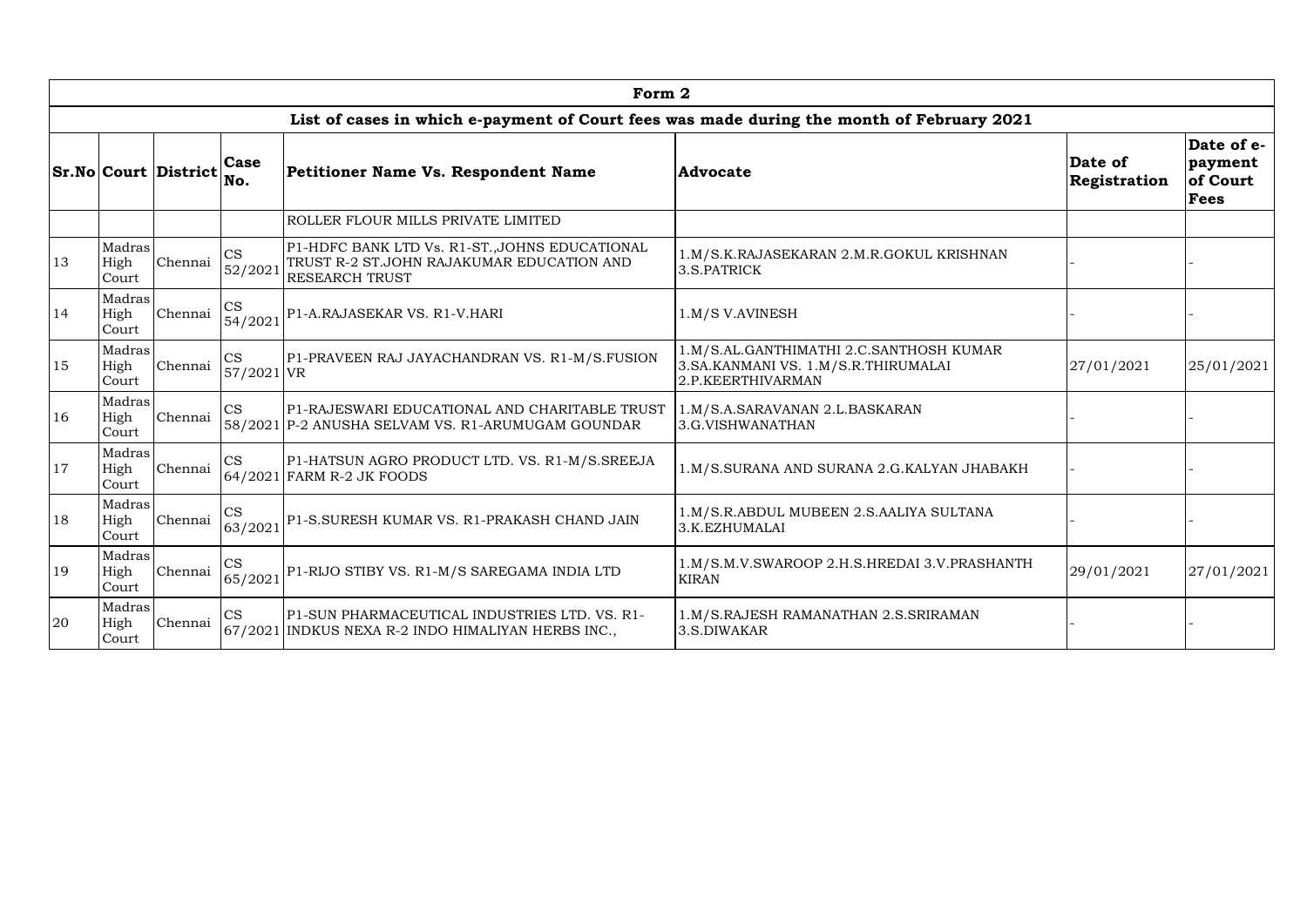| Form 3                                                                                         |                             |            |                                                      |            |                                                                            |                         |  |  |  |  |  |  |
|------------------------------------------------------------------------------------------------|-----------------------------|------------|------------------------------------------------------|------------|----------------------------------------------------------------------------|-------------------------|--|--|--|--|--|--|
| List of cases in which Electronic Service of Process has taken place during the month of Febru |                             |            |                                                      |            |                                                                            |                         |  |  |  |  |  |  |
| <b>Sr.No Court</b>                                                                             | <b>District</b><br>Case No. |            | <b>Petitioner Name Vs.</b><br><b>Respondent Name</b> |            | Date of<br>$ {\bf Advocate} \overline{\bf \mathop{Resistration}\nolimits}$ | Date o<br><b>Proces</b> |  |  |  |  |  |  |
| Madras High<br>Court                                                                           | Chennai                     | <b>NIL</b> | <b>NIL</b>                                           | <b>NIL</b> | NIL                                                                        | NIL                     |  |  |  |  |  |  |

# **List of Cases** because in which  $2021$

# **of Electronic Service of**

**Process**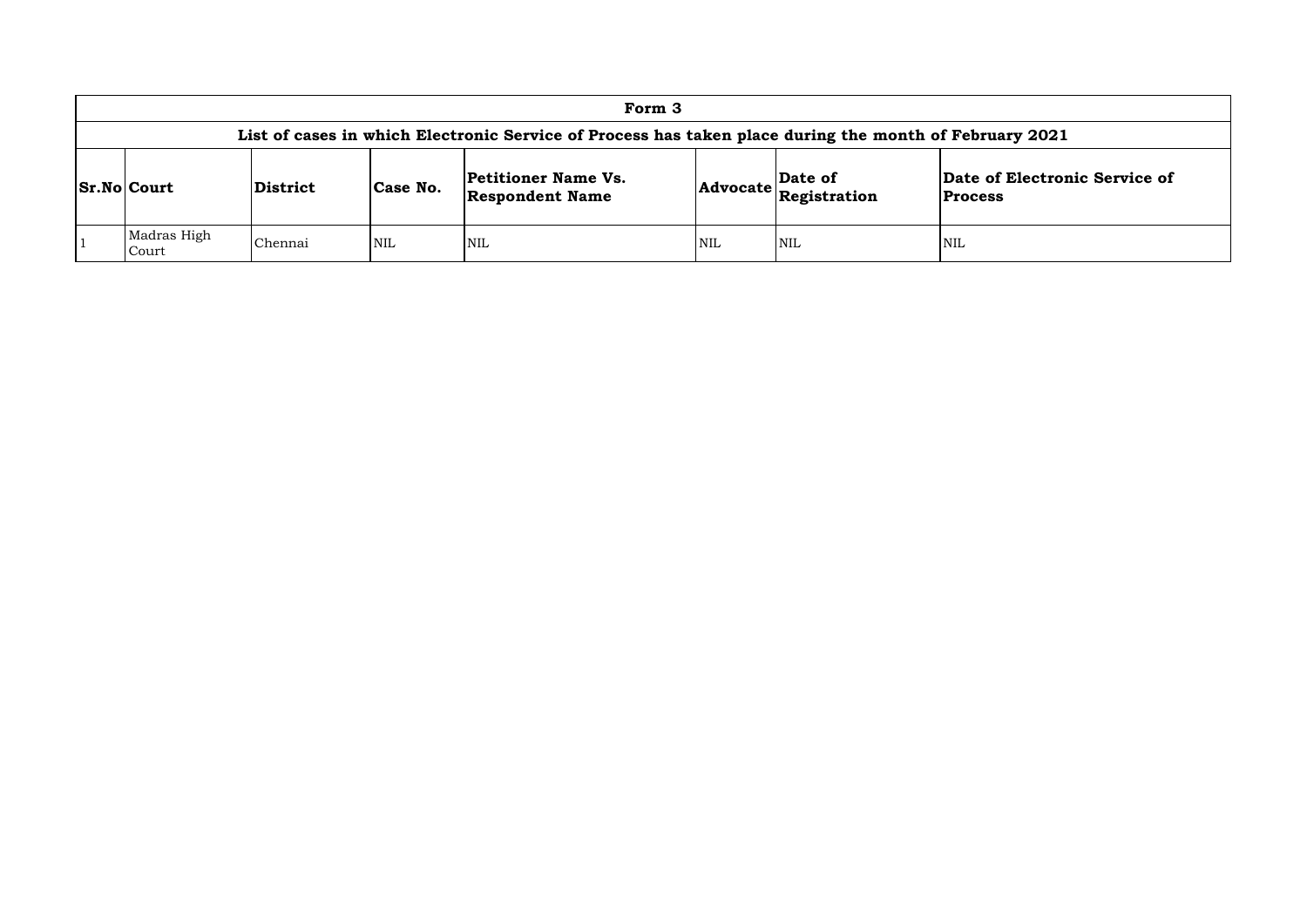| Form 4                |                                                                                 |                 |                   |           |                  |                               |  |  |  |  |  |  |  |
|-----------------------|---------------------------------------------------------------------------------|-----------------|-------------------|-----------|------------------|-------------------------------|--|--|--|--|--|--|--|
|                       | List of total no. of cases randomly allocated during the month of February 2021 |                 |                   |           |                  |                               |  |  |  |  |  |  |  |
| <b>Sr.No</b><br>Court |                                                                                 | <b>District</b> | <b>Court Name</b> | Court No. | <b>Case Type</b> | Case Count (No. of cases rand |  |  |  |  |  |  |  |
|                       | Madras High Court                                                               | Chennai         | Commercial        |           | Civil Suit       | 595                           |  |  |  |  |  |  |  |

# **s** domly allocated)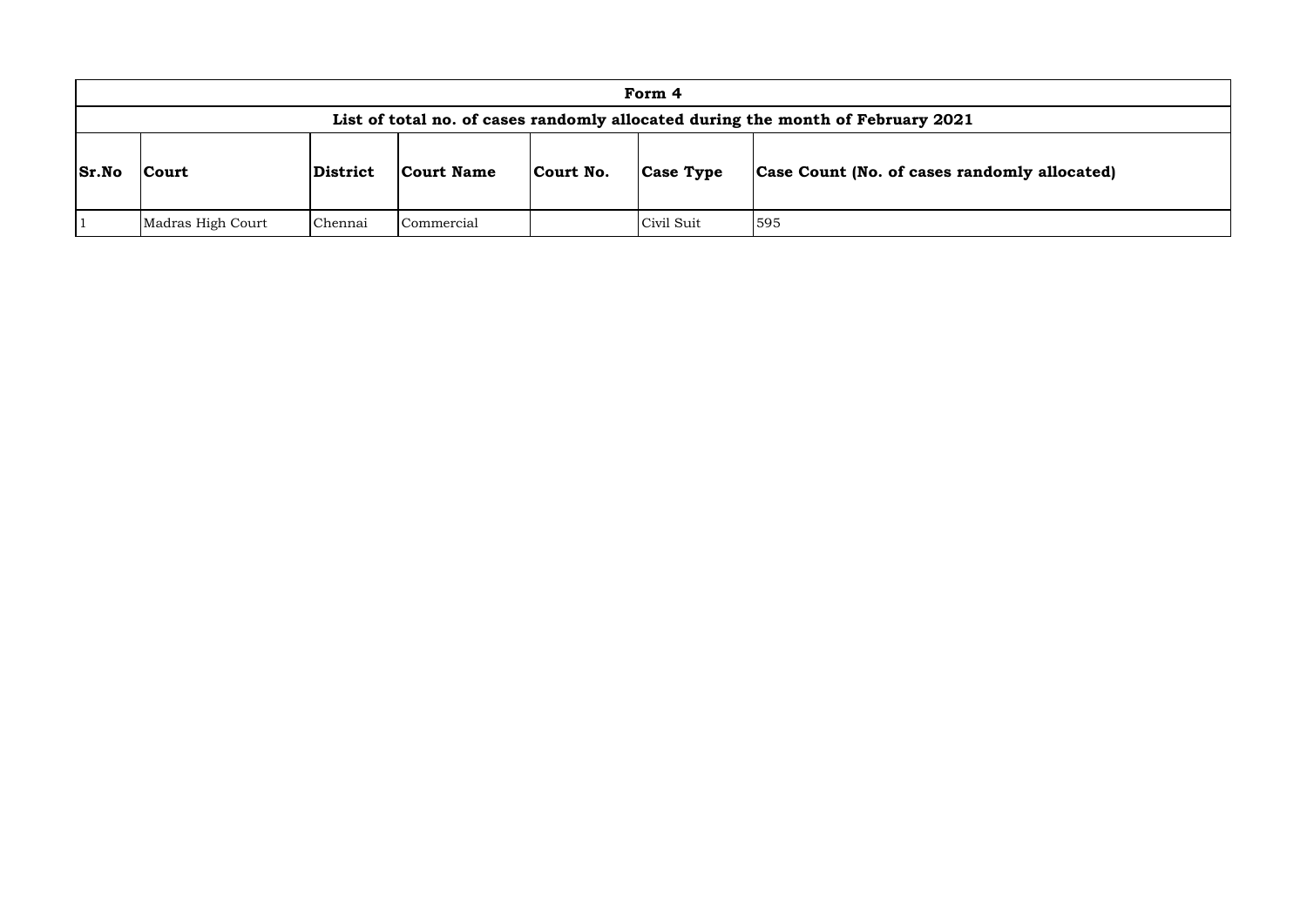|                 | Form 5                  |                             |                                   |                                                                                                                                                                                  |                                                                                                                                |                                |                                              |  |  |  |  |  |
|-----------------|-------------------------|-----------------------------|-----------------------------------|----------------------------------------------------------------------------------------------------------------------------------------------------------------------------------|--------------------------------------------------------------------------------------------------------------------------------|--------------------------------|----------------------------------------------|--|--|--|--|--|
|                 |                         |                             |                                   | List of cases in which Case Management Hearing was held during the month of February 2021                                                                                        |                                                                                                                                |                                |                                              |  |  |  |  |  |
|                 |                         | <b>Sr.No Court District</b> | Case<br>No.                       | Petitioner Name Vs. Respondent Name                                                                                                                                              | <b>Advocate</b>                                                                                                                | Date of<br><b>Registration</b> | Date of Case<br>Management<br><b>Hearing</b> |  |  |  |  |  |
|                 | Madras<br>High<br>Court | Chennai                     | $\mathbf{CS}$<br>921/2017         | P1-M/S.NOVEX COMMUNICATIONS Pvt. Ltd. VS. R1-GRT<br>HOTELS AND RESORTS PVT.LTD R-2 HOTEL GRT GRAND<br><b>CHENNAI</b>                                                             | 1.M/S.BFS LEGAL 2.P.V.BALASUBRAMANIAM<br>3.D.FERDINAND VS. 1.M/S.K.SENTHIL KUMAR<br>2.L.MUNISWAMY 3.A.MANIKANDAN               | 28/11/2017                     | 02/02/2021                                   |  |  |  |  |  |
| 2               | Madras<br>High<br>Court | Chennai                     | CS                                | P1-M/S SAKTHI ENERGY PVT.LTD VS. R1-M/S.IND<br>319/2018 BARATH THERMAL Power Ltd.,                                                                                               | 1.M/S.AAV PARTNERS VS. 1.M/S.ANIRUDH<br>KRISHNAN 2.KEERTHIKIRAN MURALI 3.ASHWIN<br><b>SHANBHAG</b>                             | 14/05/2018                     | 04/02/2021                                   |  |  |  |  |  |
| $\overline{3}$  | Madras<br>High<br>Court | Chennai                     | CS                                | P1-M/S.SP COAL RESOCURCES P.LTD., VS. R1-M/S.IND<br>321/2018 BARATH THERMAL Power Ltd.,                                                                                          | 1.M/S.AAV PARTNERS VS. 1.M/S.ANIRUDH<br>KRISHNAN 2.KEERTHIKIRAN MURALI 3.ASHWIN<br><b>SHANBHAG</b>                             | 14/05/2018                     | 04/02/2021                                   |  |  |  |  |  |
| $\vert 4 \vert$ | Madras<br>High<br>Court | Chennai                     | $\mathbf{CS}$<br>591/2019 CO.LTD  | P1-AKS JEWELLERY VS. R1-THE NEW INDIA ASSURANCE                                                                                                                                  | 1.M/S.N.P.VIJAY KUMAR 2.R.PRADEEP VS.<br>1.M/S.S.R.SUNDAR 2.A.S.SUBRAMANIAN<br>3.P.SURESH SRINIVASN                            | 01/10/2019                     | 04/02/2021                                   |  |  |  |  |  |
| <sup>5</sup>    | Madras<br>High<br>Court | Chennai                     | $\mathbb{C}\mathbf{S}$            | P1-UNIMED TECHNOLOGIES LTD P-2 SUN<br>$\begin{bmatrix} 22 \\ 822 / 2013 \end{bmatrix}$ PHARMACEUTICAL INDUSTRIES VS. R1-CADILA<br>HEALTHCARE LTD R2-R-2 ZYDUS HEALTHCARE LIMITED | 1.M/S.ARUN.C.MOHAN 2.BRINDA MOHAN 3.S.SUBA<br>SHINY VS. 1.M/S.C.DANIEL 2.GLADYS DANIEL                                         | 29/11/2013                     | 05/02/2021                                   |  |  |  |  |  |
| 6               | Madras<br>High<br>Court | Chennai                     | $\mathbf{CS}$                     | P1-M/S SUN TV NETWORK LTD VS. R1-M/S MADURAI<br>915/2017 KRISHNA NETWORK PRIVATE LIMITED                                                                                         | 1.S. SNEHA 2.M.A. VIMAL MOHAN 3.V. DINESH RAJA<br>VS. 1.M/S.C.DANIEL 2.GLADYS DANIEL 3.V.REVATHY                               | 22/11/2017                     | 05/02/2021                                   |  |  |  |  |  |
|                 | Madras<br>High<br>Court | Chennai                     | $\overline{\text{CS}}$<br>91/2018 | P1-M/S ALLIED INVESTMENTS AMP Housing P.Ltd, P-2<br>M/S ZENITH REAL ESTATES VS. R1-M/S.SAI SUPREME<br>HOLDINGS Co. Pvt.Ltd.                                                      | 1.M/S.BFS LEGAL 2.K.M.AASIMSHEHZAD<br>3.P.V.BALASUBRAMANIAM VS. 1.M/S.ARUN KARTHIK 07/02/2018<br>MOHAN 2.SUHRITH PARTHASARATHY |                                | 05/02/2021                                   |  |  |  |  |  |
| 8               | Madras<br>High<br>Court | Chennai                     | $\mathbf{CS}$<br>334/2016         | P1-LEGRANT FRANCE P-2 NOVATEUR ELECTRICAL AND<br>Digital Systems Pvt.Ltd., VS. R1-ASWIN SEKAR R-2<br>SUBRAMANI and 12 other Respondents                                          | 1.M/S.ARUN C MOHAN 2.VASUNDHARA ARUN<br>3.BRINDHA MOHAN VS. 1.M/S.MURUGESH KASIVEL<br>2.A.RAJA MOHAMED                         | 17/06/2016                     | 08/02/2021                                   |  |  |  |  |  |
| 9               | Madras<br>High<br>Court | Chennai                     | CS                                | P1-M/S.GREEN MEDIA DESIGNS VS. R1-M/S.VIJAYA<br>BHARGAVI Entertainment, R-2 M/S.REAL IMAGE MEDIA<br>518/2016 Technologies P Ltd., R-3 M/S.GEMINI COLOUR<br><b>LABORATORY</b>     | 1.M.L.JOSEPH 2.K.SUBHASHINI SURESH 3.AMAR<br>PANWAR VS. M/S.AAV PARTNERS                                                       | 04/08/2016                     | 08/02/2021                                   |  |  |  |  |  |
| 10              | Madras<br>High<br>Court | Chennai                     | CS                                | P1-M/S.PYRAMID SAIMIRA PRODUCTION LTD., VS. R1-<br>734/2009 M/S.SREE RAAM FILMS PVT LTD.,                                                                                        | 1. MR.A. CHIDAMBARAM VS. 1. M/S.R. PRASAD<br>2.D.NAGESH BABU 3.R.RAMESH                                                        | 24/08/2009                     | 11/02/2021                                   |  |  |  |  |  |
| 11              | Madras<br>High<br>Court | Chennai                     | $\mathbf{CS}$                     | P1-SYMED LABS LIMITED VS. R1-MR.ALLA VENKATA<br>571/2013 REDDY R2-LEE PHARMA LIMITED                                                                                             | 1.M/S.BRINDA MOHAN 2.S.SUBA SHINY<br>3.S.DIWAKAR VS. 1.M/S.YOGESH KANNADASAN<br>2.N.SIVABHARATHI 3.B.KARTHIK                   | 27/08/2013                     | 11/02/2021                                   |  |  |  |  |  |
| <sup>12</sup>   | Madras<br>High<br>Court | Chennai                     | $\mathbf{CS}$                     | P1-PRADEEP STAINLESS INDIA PVT LTD VS. R1-JB<br>755/2018 ENTERPRISES R-2 V. JAIKUMAR                                                                                             | 1.M/S.RAJASEKARAN R 2.S. BALACHANDRAN 3.M.R.<br>GOKUL KRISHNAN VS. 1.M/S.N.P.VIJAY KUMAR<br>2.R.PRADEEP 3.MR.PALANIMUTHU       | 09/11/2018                     | 15/02/2021                                   |  |  |  |  |  |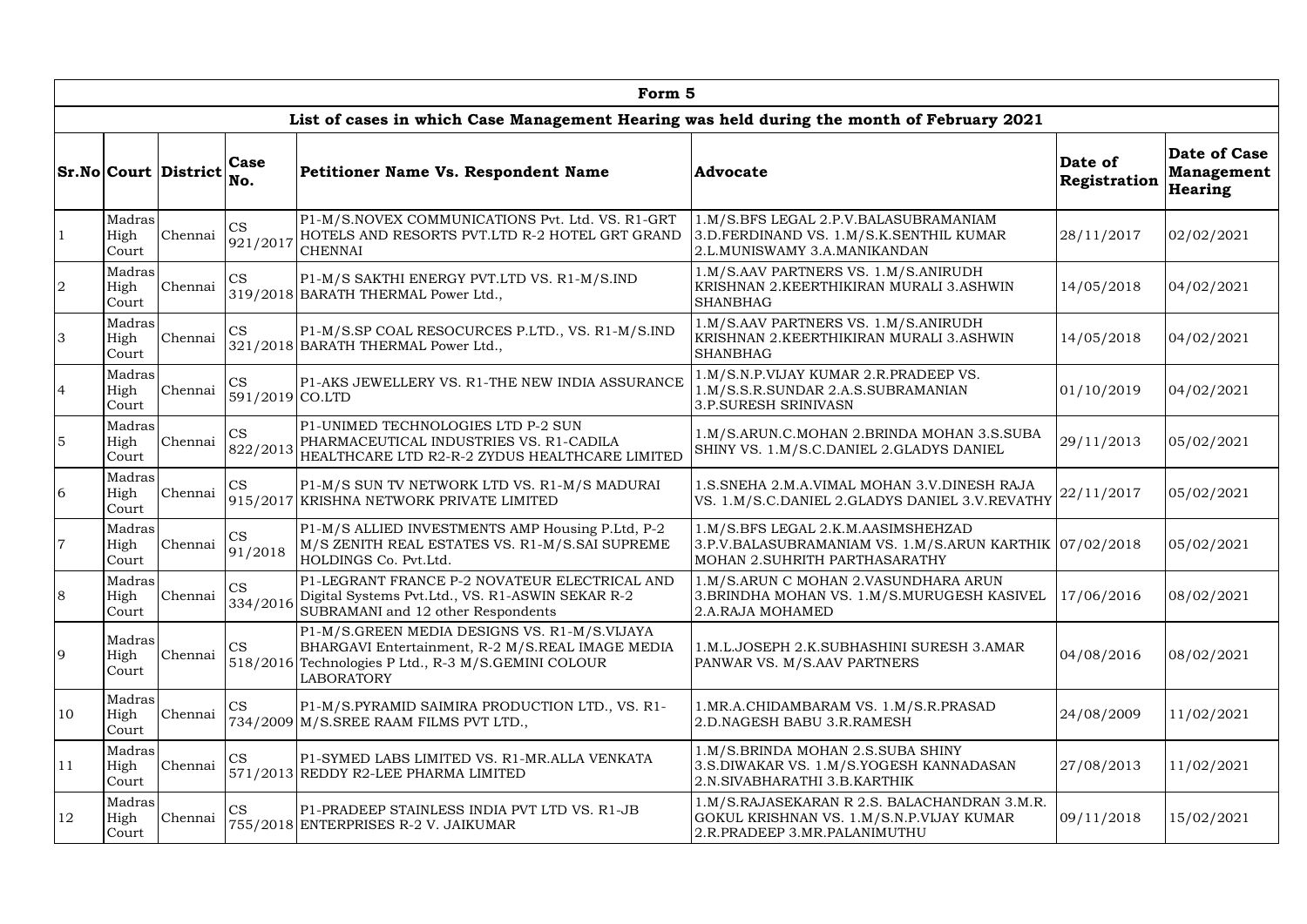|               | Form 5                  |                             |                                    |                                                                                                                                                                                                                         |                                                                                                                                                     |                         |                                              |  |  |  |  |  |
|---------------|-------------------------|-----------------------------|------------------------------------|-------------------------------------------------------------------------------------------------------------------------------------------------------------------------------------------------------------------------|-----------------------------------------------------------------------------------------------------------------------------------------------------|-------------------------|----------------------------------------------|--|--|--|--|--|
|               |                         |                             |                                    | List of cases in which Case Management Hearing was held during the month of February 2021                                                                                                                               |                                                                                                                                                     |                         |                                              |  |  |  |  |  |
|               |                         | <b>Sr.No Court District</b> | Case<br>No.                        | Petitioner Name Vs. Respondent Name                                                                                                                                                                                     | <b>Advocate</b>                                                                                                                                     | Date of<br>Registration | <b>Date of Case</b><br>Management<br>Hearing |  |  |  |  |  |
| <sup>13</sup> | Madras<br>High<br>Court | Chennai                     | $\overline{\text{CS}}$             | P1-A SQUARE HOUSING DEVELOPMENT PVT LTD., VS.<br>R1-LAKKNA HOUSING PVT LTD R-2 T.M.G.ASSOCIATES R-  MAHESWARAN 3.JANA NARAYANA VIGHNESHWARAN<br>751/2014 3 TULIA INFRASTRUCTURES PVT., LTD., R-4 AHMED<br><b>AADHIL</b> | 1.M/S.M.KAMALANATHAN 2.JANA GOVARTHANA<br>VS. 1.M/S.S.PARISUTHAM 2.M/S.DR.P.VASUDEVAN<br>3.D.SAIRAMKUMAR                                            | 17/11/2014              | 18/02/2021                                   |  |  |  |  |  |
| 14            | Madras<br>High<br>Court | Chennai                     | $\overline{\text{CS}}$             | P1-PREETI P-2 KOSMOS GLOBAL, A PROPRIETARY<br>609/2019 CONCERN VS. R1-NENMAL JAIN                                                                                                                                       | 1.M/S.N.NITHIANANDHAM 2.DEVI N 3.A. JAYARAMAN<br>VS. 1.TMT.V.GANDHIMATHI 2.MR.SANJAY<br>RAJPUROHIT 3.1M/S.C.DANIEL 4.GLADYS DANIEL                  | 18/10/2019              | 18/02/2021                                   |  |  |  |  |  |
| <sup>15</sup> | Madras<br>High<br>Court | Chennai                     | $\overline{\text{CS}}$<br>135/2020 | P1-A.D.PADMASINGH ISAAC P-2 M/S .AACHI MASALA<br>FOODS (P) LTD VS. R1-MUTHU MASALA R-2<br>M.VISHWANATHAN R-3 V.NIRMALADEVI                                                                                              | 1.M/S.C.DANIEL 2.GLADYS DANIEL 3.J.VENNILA VS.<br>1.M/S.P.C.N.RAGHUPATHY 2.R.SATHISH KUMAR<br>3.N.R.SRINATH                                         | 19/03/2020              | 19/02/2021                                   |  |  |  |  |  |
| <sup>16</sup> | Madras<br>High<br>Court | Chennai                     | CS 9/20                            | P1-ZEE ENTERTAINMENT ENTERPRISES LTD VS. R1-<br>SIVANESWARAN R-2 ARAVIND SRIDHAR R-3<br>M/S.YASODHA FILMS                                                                                                               | 1.M/S.KING AND PARTRIDGE VS.<br>1.M/S.S.KARTHIKEI BALAN 2.S.SHIVRAM<br>LAKSHMIPRIYA 3. MUTHURAMALINGAM                                              | 08/01/2020              | 23/02/2021                                   |  |  |  |  |  |
| <sup>17</sup> | Madras<br>High<br>Court | Chennai                     | <b>CS</b>                          | P1-INTEGRATED FINANCE COMPANY LTD VS. R1-<br>KASTHURI RENGA RAMANUJAM COTTON MILLS (P) LTD.<br>637/2009 RAMANUJAM R-2 KASTHURI RENGA RAMANUJAM R-3<br>K.RADHA KRISHNAN and 4 other Respondents                          | 1.M/S.VIJAYALAKSHMI RAJAGOPAL VS.<br>1.M/S.SARVABHAUMAN ASSOCIATES 2.S.MUKUNTH                                                                      | 27/07/2009              | 24/02/2021                                   |  |  |  |  |  |
| 18            | Madras<br>High<br>Court | Chennai                     | $\overline{\text{CS}}$             | P1-MILLENNIUM DETERGENTS & Chemicals Sdn Bhd P2-<br>Rep.by POA T.R.Bhaskar VS. R1-M/S.SAUNDARYA<br>459/2016 ASSOCIATES R-2 M.KARUNANIDHI R-3 A.MANIVASAKAM<br>R-4 M/S.WEGO R-5 S.VENKATRAJ                              | 1.M/S.B.CHANDRASEKARAN 2.RAJKISHORE<br>BHAGWATSARAN VS. 1.M/S.RAMALINGAM & ASSO<br>2.M/S.S.P.PRABAKARAN                                             | 21/07/2016              | 24/02/2021                                   |  |  |  |  |  |
| <sup>19</sup> | Madras<br>High<br>Court | Chennai                     | $\overline{\text{CS}}$<br>2/2017   | P1-ARUN SURADHAN VS. R1-M/S.MPF STUDIOS R-2<br>ZOHO CORPORATION PVT.LTD.                                                                                                                                                | 1.M/S.BFS LEGAL 2.P.V.BALASUBRAMANIAM<br>3.D.FERDINAND VS. M/S.CPG.YOGANAND 1.AND<br>ASSOCIATES 2.CPG.YOGANAND 3.L.MARY PUSHPA<br>RANI 4.S.RAJKUMAR | 02/01/2017              | 25/02/2021                                   |  |  |  |  |  |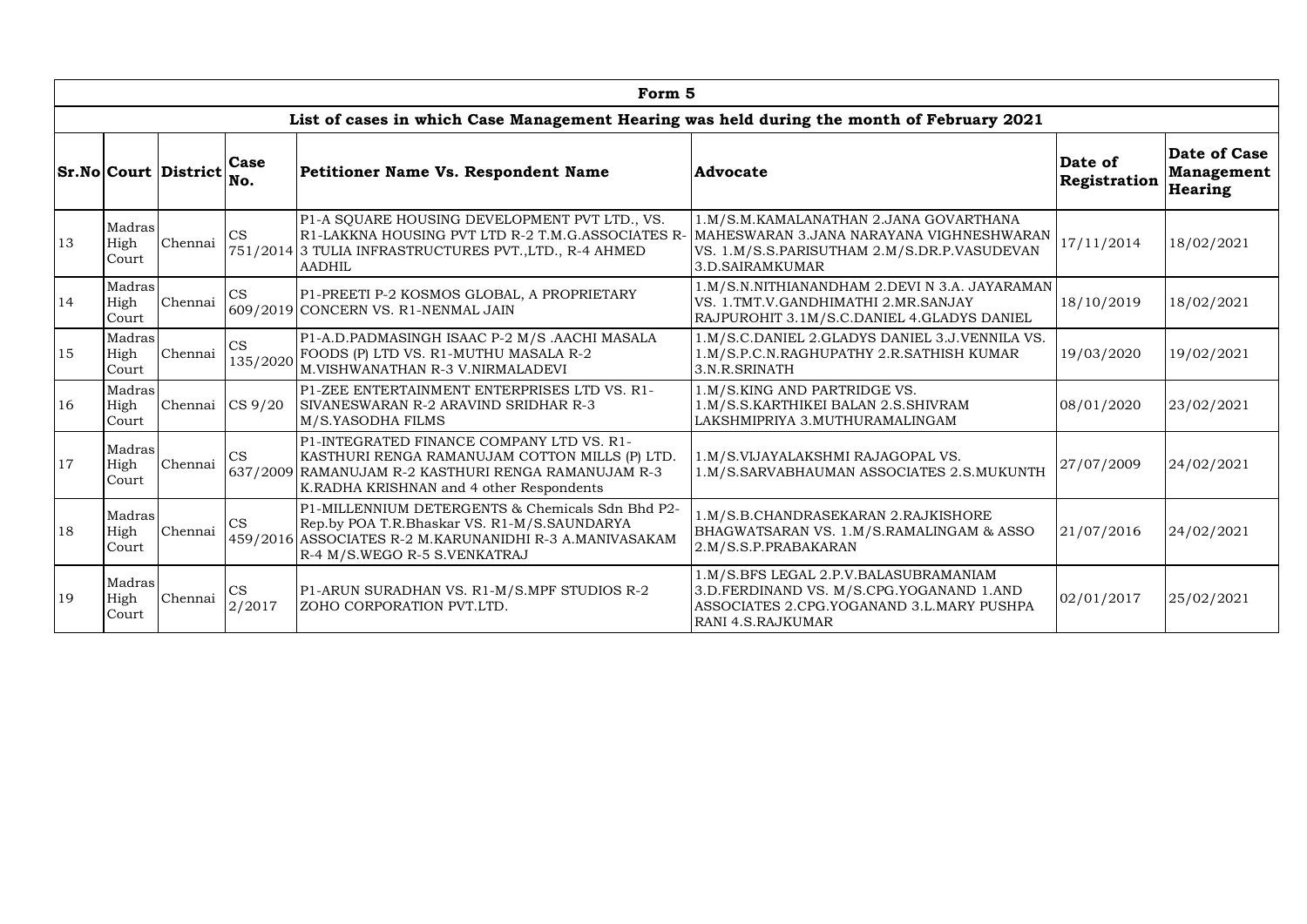|                   |                             |              |                           |                                                                                                                                                                           | Form 6                                                                                                                           |                                              |                                                                                                                                          |                     |                                    |                                                                |                                                        |                                                                                              |                           |
|-------------------|-----------------------------|--------------|---------------------------|---------------------------------------------------------------------------------------------------------------------------------------------------------------------------|----------------------------------------------------------------------------------------------------------------------------------|----------------------------------------------|------------------------------------------------------------------------------------------------------------------------------------------|---------------------|------------------------------------|----------------------------------------------------------------|--------------------------------------------------------|----------------------------------------------------------------------------------------------|---------------------------|
|                   |                             |              |                           |                                                                                                                                                                           | Contested commercial cases disposed during the month of February 2021                                                            |                                              |                                                                                                                                          |                     |                                    |                                                                |                                                        |                                                                                              |                           |
| Sr.N<br>$\bullet$ | Court                       | Distri<br>ct | Case No.                  | <b>Petitioner Name Vs. Respondent</b><br><b>Name</b>                                                                                                                      | <b>Advocate</b>                                                                                                                  | <b>Date</b><br>of<br><b>Regist</b><br>ration | <b>Whether</b><br><b>Urgent Relief</b><br>was sought<br>and Pre-<br>Institution<br><b>Mediation</b><br>did not take<br>place<br>(Yes/No) | Date of<br>Decision | <b>Days</b><br>for<br>dispo<br>sal | <b>Nature of</b><br><b>Disposal</b><br>(Contested/Se<br>ttled) | <b>Date</b><br>of<br>exec<br>ution<br>of<br>decre<br>e | <b>Number</b><br>of days<br>for<br>executi<br>on of<br>decree<br>from<br>date of<br>decision | Act<br><b>Sec</b><br>tion |
|                   | Madr<br>as<br>High<br>Court | Chenn<br>ai  | <b>CS</b><br>6/2021       | P1-M/S.SCREEN SCENE MEDIA<br>ENTERTAINMENT PVT. LTD. VS.<br>R1-LIGHT HOUSE MOVIE<br><b>MAKERS LLP R-2</b><br><b>B.MADHUSUDHANA REDDY R-3</b><br>SARASWATHI FILMS DIVISION | 1.M/S.VIJAYALAKSHMI<br>RAJAGOPAL 2.TANYA<br>KAPOOR 3.S.SHANMITHA                                                                 | 07/01<br>/2021                               |                                                                                                                                          | 02/02/2021          |                                    | Decree in terms<br>of Memo of<br>Compromise                    |                                                        |                                                                                              |                           |
| $\overline{2}$    | Madr<br>as<br>High<br>Court | Chenn<br>ai  | <b>CS</b><br>449/201<br>6 | P1-MIN BIMBANGAL<br>PRODUCTIONS P-2 E9 INTRAKT,<br>VS. R1-HARSHINI MOVIES                                                                                                 | 1.M/S.P.R.RAMAN<br>2.C.SEETHAPATHY<br>3.A.UMASANKAR                                                                              | 19/07<br>/2016                               |                                                                                                                                          | 10/02/2021          |                                    | Dismissed for<br>Non-<br>Prosecution                           |                                                        |                                                                                              |                           |
| 3                 | Madr<br>as<br>High<br>Court | Chenn<br>ai  | <b>CS</b><br>473/201      | P1-M/S.KAMACHI INDUSTRIES<br>LTD. VS. R1-M/S.SIMPLEX<br><b>INFRASTRUCTURES LTD</b>                                                                                        | 1.M/S.K.MAHALINGAM<br>VS. 1.M/S.THRIYAMBAK<br><b>J.KANNAN</b><br>2. POONGKHULALI B.<br>3.ARCHANA                                 | 20/06<br>/2020                               |                                                                                                                                          | 10/02/2021          |                                    | Dismissed as<br>Withdrawal                                     |                                                        |                                                                                              |                           |
| $\overline{4}$    | Madr<br>as<br>High<br>Court | Chenn<br>ai  | <b>CS</b><br>621/201<br>6 | P1-M/S.ARADHANA<br>DISTRIBUTORS Pvt Ltd., VS. R1-<br>M/S.RENAULT INDIA PVT LTD.,                                                                                          | 1.M/S.A.K.BALAJI<br>2. PARMANAND YADAV<br>3.S.NITHYA VS.<br>1.M/S.SURANA AND AMP<br>SURANA 2.G.KALYAN<br><b>JHABAKH</b>          | 01/09<br>/2016                               |                                                                                                                                          | 10/02/2021          |                                    | Decreed                                                        |                                                        |                                                                                              |                           |
| 5                 | Madr<br>as<br>High<br>Court | Chenn<br>ai  | <b>CS</b><br>709/201      | P1-NARESH M.MEHTA, ABHAY<br>S.MEHTA, SURENDER M.MEHTA<br>VS. R1-ARUN MEHTA R-2<br>RANJITH MEHTA R-3 M/S.MEHTA<br><b>JEWELLERS</b>                                         | 1.M/S.M.S.BHARATH<br>2.K.PREMCHANDER<br><b>3. CHITRA SUBBIAH VS.</b><br>1.M/S.ASHOK KUMAR<br>J.DAGA                              | 06/11<br>/2014                               |                                                                                                                                          | 11/02/2021          |                                    | Dismissed as<br>Withdrawal                                     |                                                        |                                                                                              |                           |
| 6                 | Madr<br>as<br>High<br>Court | Chenn<br>ai  | <b>CS</b><br>470/201      | P1-M.R.RAJKUMAR VS. R1-<br>M/S.ALLIED ESTATES R2-R-2<br>ABDUL WADOOD and 5 other<br>Respondents                                                                           | 1.M/S.SARVABHUAMAN<br><b>ASSOCIATES</b><br>2.S. AIYSHWARYA VS.<br>1.M/S.K.RAJASEKARAN<br>2.A.SWAMINATHAN<br>3.M.R.GOKUL KRISHNAN | 24/07<br>/2012                               |                                                                                                                                          | 11/02/2021          |                                    | Dismissed                                                      |                                                        |                                                                                              |                           |
| 7                 | Madr                        | Chenn        | CS                        | P1-PHONOGRAPHIC                                                                                                                                                           | 1.M/S.GANESH AND                                                                                                                 | 01/01                                        |                                                                                                                                          | 15/02/2021          |                                    | Withdrawn                                                      |                                                        |                                                                                              |                           |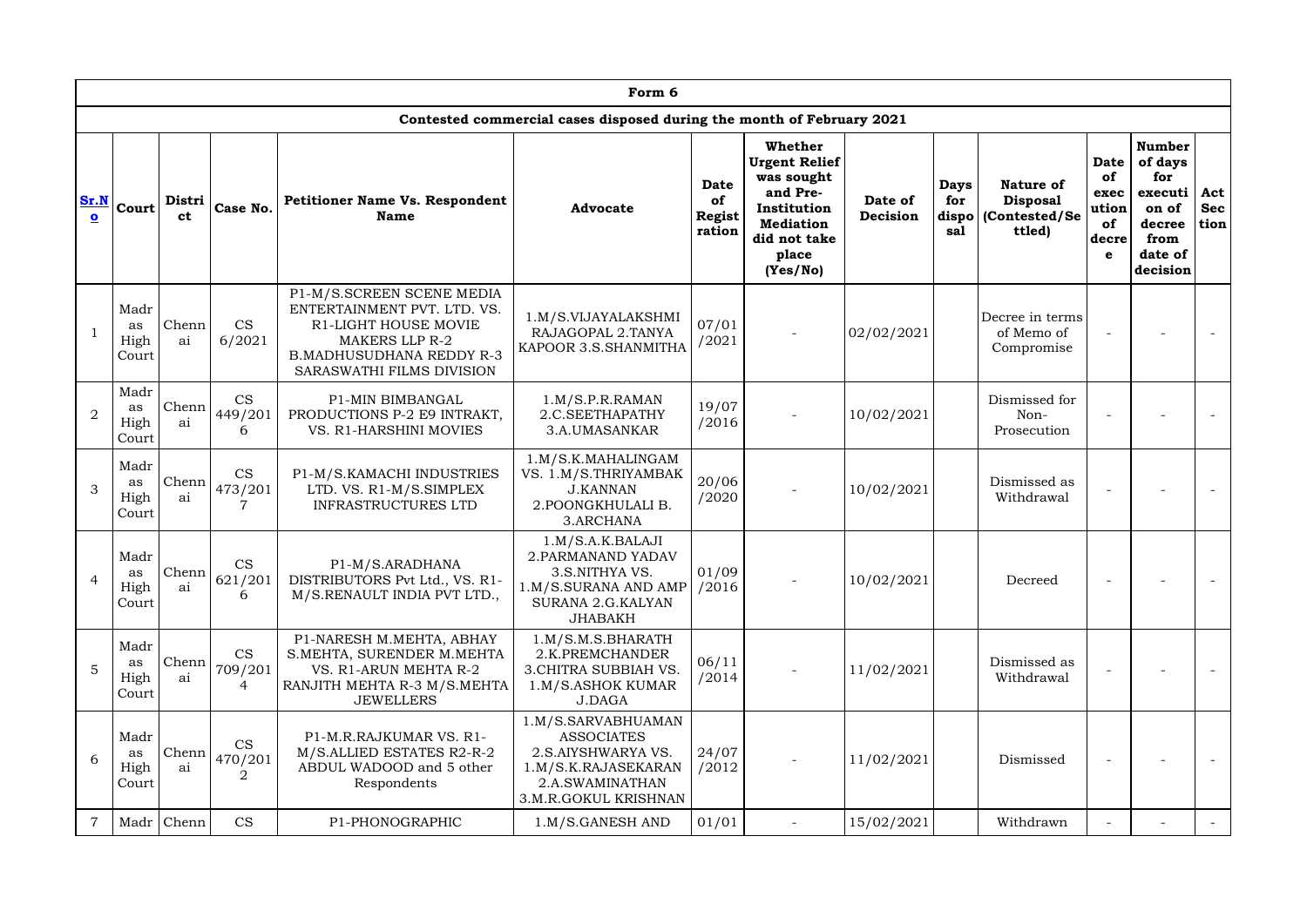|                                 | Form 6                      |              |                           |                                                                                                                                                                                                                                                                                                                             |                                                                                                                                         |                                              |                                                                                                                                          |                     |                                    |                                                                |                                                 |                                                                                              |                           |
|---------------------------------|-----------------------------|--------------|---------------------------|-----------------------------------------------------------------------------------------------------------------------------------------------------------------------------------------------------------------------------------------------------------------------------------------------------------------------------|-----------------------------------------------------------------------------------------------------------------------------------------|----------------------------------------------|------------------------------------------------------------------------------------------------------------------------------------------|---------------------|------------------------------------|----------------------------------------------------------------|-------------------------------------------------|----------------------------------------------------------------------------------------------|---------------------------|
|                                 |                             |              |                           |                                                                                                                                                                                                                                                                                                                             | Contested commercial cases disposed during the month of February 2021                                                                   |                                              |                                                                                                                                          |                     |                                    |                                                                |                                                 |                                                                                              |                           |
| Sr.N<br>$\overline{\mathbf{o}}$ | Court                       | Distri<br>ct | Case No.                  | <b>Petitioner Name Vs. Respondent</b><br><b>Name</b>                                                                                                                                                                                                                                                                        | <b>Advocate</b>                                                                                                                         | <b>Date</b><br>of<br><b>Regist</b><br>ration | <b>Whether</b><br><b>Urgent Relief</b><br>was sought<br>and Pre-<br>Institution<br><b>Mediation</b><br>did not take<br>place<br>(Yes/No) | Date of<br>Decision | <b>Days</b><br>for<br>dispo<br>sal | <b>Nature of</b><br><b>Disposal</b><br>(Contested/Se<br>ttled) | Date<br>of<br>exec<br>ution<br>of<br>decre<br>e | <b>Number</b><br>of days<br>for<br>executi<br>on of<br>decree<br>from<br>date of<br>decision | Act<br><b>Sec</b><br>tion |
|                                 | as<br>High<br>Court         | ai           | 1110/20<br>07             | PERFORMANCE LTD VS. R1-M/S.<br>APPU HOTELS LTD R-2 M/S<br><b>GREEN COCONUT RESORT R-3</b><br>M/S COURTYARD MARIOTT R-4<br>M/S HOTEL SAKITHYAN R-5 M/S.<br>THE CHECKERS                                                                                                                                                      | GANESH VS. 1.M/S K.<br>RAJASEKARAN 2.S.<br>RAJENI RAMADOSS A.<br>3. SWAMINATHAN                                                         | /2007                                        |                                                                                                                                          |                     |                                    | Dismissed                                                      |                                                 |                                                                                              |                           |
| 8                               | Madr<br>as<br>High<br>Court | Chenn<br>ai  | <b>CS</b><br>451/201<br>З | P1-A.R. SAFIULLAH VS. R1-SRI<br><b>AYYAPPAN FINE ARTS R-2</b><br>MAHASKTHI PLASTICS R-3 SARO<br>MARKETING R-4 OM MURUGAN<br><b>SCREEN</b>                                                                                                                                                                                   | 1.M/S.A.A.MOHAN<br>2. BRINDA MOHAN<br>3.S.SUBA SHINY VS.<br>.M/S.RAM&RAJAN&ASS<br><b>OCIATES</b><br>2.T.K.RAMKUMAR<br>3.R.S.VARADARAJAN | 08/07<br>/2013                               |                                                                                                                                          | 15/02/2021          |                                    | Dismissed as<br>Withdrawal                                     |                                                 |                                                                                              |                           |
| 9                               | Madr<br>as<br>High<br>Court | Chenn<br>ai  | <b>CS</b><br>238/202      | P1-M/S.V.V.V AND SONS EDIBLE<br>OILS LTD VS. R1-SIVARAJA<br><b>IMPEX COMPANY</b>                                                                                                                                                                                                                                            | 1.M/S.P.V.SUDAKAR<br>2. PAVITHRA RAMANI<br>3.V.ANAND VS.<br>1.M/S.P.SARAVANAN<br>2.A.TAMILVANAN                                         | 18/09<br>/2020                               |                                                                                                                                          | 16/02/2021          |                                    | Decreed                                                        |                                                 |                                                                                              |                           |
| 10                              | Madr<br>as<br>High<br>Court | Chenn<br>ai  | <b>CS</b><br>15/2020      | P1-SISCO LATEX PVT LTD VS. R1-<br>AXIS BANK LTD.                                                                                                                                                                                                                                                                            | 1.M/S.P.J.RISHIKESH<br>2.P.J.SRI GANESH VS.<br>1.M/S.V.V.SIVAKUMAR<br>2. CHETHAN SAGAR,<br><b>B.KISHORE</b>                             | 09/01<br>/2020                               |                                                                                                                                          | 17/02/2021          |                                    | Decree in terms<br>of Memo of<br>Compromise                    |                                                 |                                                                                              |                           |
| 11                              | Madr<br>as<br>High<br>Court | Chenn<br>ai  | <b>CS</b><br>715/200      | P1-NABKISAN FINANCE LIMITED<br>(FORMERLY KNOWN AS AGRI<br>DEVELOPMENT FINANCE<br>(TAMILNADU) LIMITED, Vs. R1-<br>M/S.S AND S INDUSTRIES AND<br><b>ENTERPRISES LTD, R2-</b><br>N.KANNAN, VICE PRESIDENT, STS<br><b>INDUSTRIES AND</b><br>ENTERPRISESLTD. R3-<br>V.S.NARAYANAN, DIRECTOR AND<br>SECY., M/S.STS INDUSTRIES AND | 1.M/S.AAV PARTNERS<br>VS. D1 TO D4 SET<br><b>EXPARTE</b>                                                                                | 02/04<br>/2001                               |                                                                                                                                          | 19/02/2021          |                                    | Decreed                                                        |                                                 |                                                                                              |                           |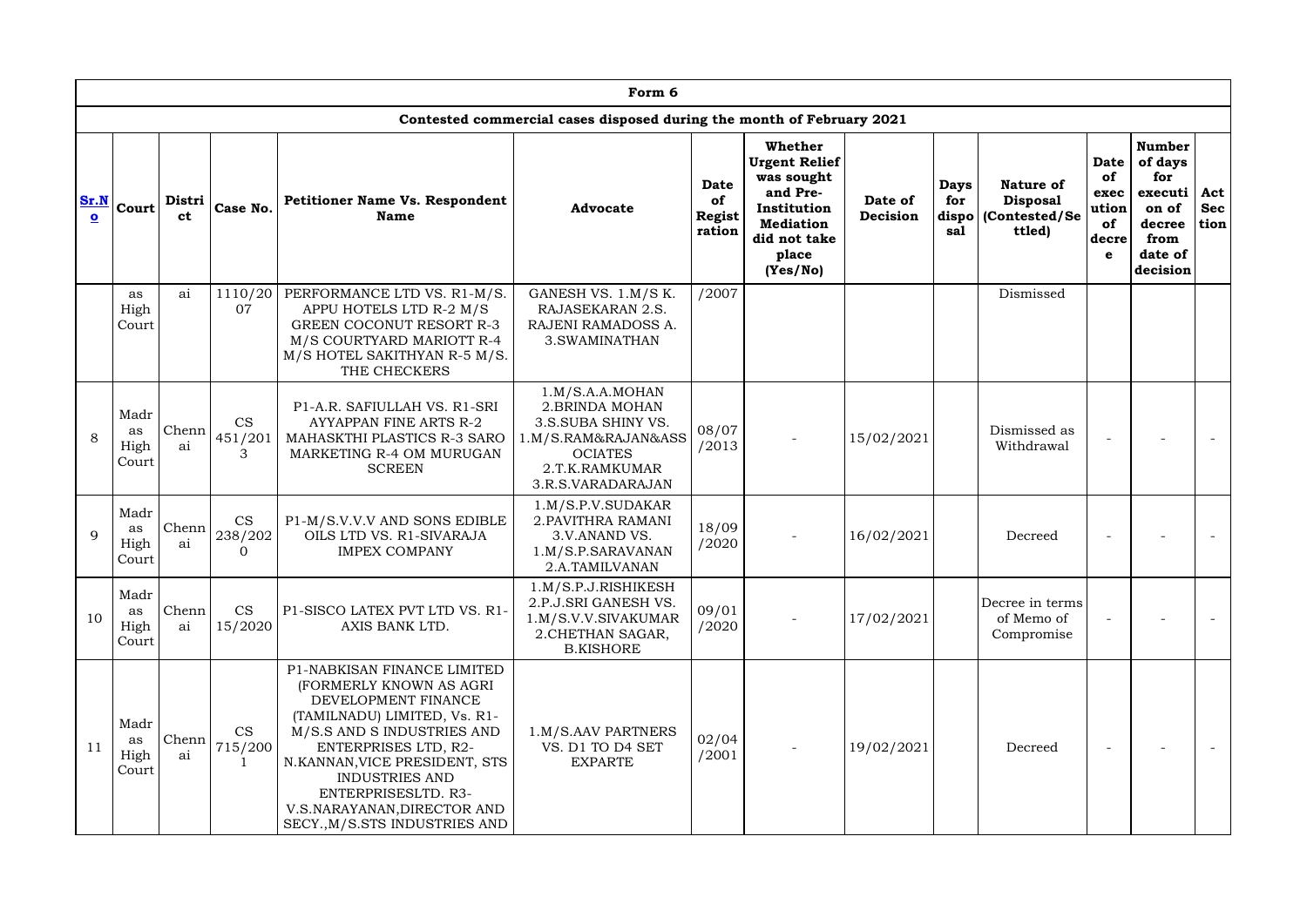|                                 | Form 6                      |              |                           |                                                                                                                                             |                                                                                                                                                          |                                                     |                                                                                                                                   |                     |                                    |                                                                |                                                        |                                                                                              |                           |
|---------------------------------|-----------------------------|--------------|---------------------------|---------------------------------------------------------------------------------------------------------------------------------------------|----------------------------------------------------------------------------------------------------------------------------------------------------------|-----------------------------------------------------|-----------------------------------------------------------------------------------------------------------------------------------|---------------------|------------------------------------|----------------------------------------------------------------|--------------------------------------------------------|----------------------------------------------------------------------------------------------|---------------------------|
|                                 |                             |              |                           |                                                                                                                                             | Contested commercial cases disposed during the month of February 2021                                                                                    |                                                     |                                                                                                                                   |                     |                                    |                                                                |                                                        |                                                                                              |                           |
| Sr.N<br>$\overline{\mathbf{o}}$ | Court                       | Distri<br>ct | Case No.                  | Petitioner Name Vs. Respondent<br><b>Name</b>                                                                                               | <b>Advocate</b>                                                                                                                                          | <b>Date</b><br><b>of</b><br><b>Regist</b><br>ration | Whether<br><b>Urgent Relief</b><br>was sought<br>and Pre-<br>Institution<br><b>Mediation</b><br>did not take<br>place<br>(Yes/No) | Date of<br>Decision | <b>Days</b><br>for<br>dispo<br>sal | <b>Nature of</b><br><b>Disposal</b><br>(Contested/Se<br>ttled) | <b>Date</b><br>of<br>exec<br>ution<br>of<br>decre<br>e | <b>Number</b><br>of days<br>for<br>executi<br>on of<br>decree<br>from<br>date of<br>decision | Act<br><b>Sec</b><br>tion |
|                                 |                             |              |                           | <b>ENTERPRISES LTD. R4-</b><br>V.SANTHANAM, MANAGER (TRUST)<br>M/S.STS INDUSTRIES AND<br>ENTERPRISES LTD.                                   |                                                                                                                                                          |                                                     |                                                                                                                                   |                     |                                    |                                                                |                                                        |                                                                                              |                           |
| 12                              | Madr<br>as<br>High<br>Court | Chenn<br>ai  | <b>CS</b><br>692/201<br>2 | P1-M/S. R.P.RAJARAJAN<br><b>ENTERPRISES VS. R1-</b><br>M/S.ACCUDYNE INDUSTRIES<br><b>INDIA LTD.</b>                                         | 1.MR.V.ANAND VS.<br>1.M/S.THIRAMBAK<br><b>J.KANNAN 2.SHIKHIL</b><br><b>SURI</b>                                                                          | 19/10<br>/2012                                      |                                                                                                                                   | 19/02/2021          |                                    | Disposed Of                                                    |                                                        |                                                                                              |                           |
| 13                              | Madr<br>as<br>High<br>Court | Chenn<br>ai  | <b>CS</b><br>10/2021      | P1-CURATIO HEALTH CARE (I)<br>PRIVATE LIMITED VS. R1-<br>MAHARASHTRA SAFE CHEMISTS<br>AND DISTRIBUTORS ALLIANCE<br><b>LIMITED</b>           | 1.M/S.M.S.BHARATH<br>2.K.PREMCHANDAR<br>3.L.RAMPRASAD<br>4.N.C.VISHAL                                                                                    | 08/01<br>/2021                                      |                                                                                                                                   | 23/02/2021          |                                    | Decree in terms<br>of Memo of<br>Compromise                    |                                                        |                                                                                              |                           |
| 14                              | Madr<br>as<br>High<br>Court | Chenn<br>ai  | <b>CS</b><br>583/200<br>Q | P1-M/S.TECHNICALIYA<br>CONSULTANTS (P) LTD., VS. R1-<br>SREE GOKULAM CHIT AND<br>FINANCE CO(P) LTD. R2-<br><b>GOKULAM GOPALAN R3- BAIJU</b> | 1.MR.P.J.RISHIKESH<br>2.M.NARAAYANASWAMY<br>3.D.PRAVEEN VS.<br>1.M/S.L.RAJASEKAR<br>2. SUNITA KUMARI<br>3.S.KAMARAJ                                      | 08/07<br>/2009                                      |                                                                                                                                   | 23/02/2021          |                                    | Decreed                                                        |                                                        |                                                                                              |                           |
| 15                              | Madr<br>as<br>High<br>Court | Chenn<br>ai  | <b>CS</b><br>857/200      | P1-SHRI V.HANUMANTHA RAO<br>VS. R1-SMT.ANJANA RANI R-2<br>P.KAMARAJ R-3 P.JAYAPRAKASH<br>R-4 P.NARAYANA MURTHY and 6<br>other Respondents   | M/S.SAMPATH KUMAR &<br><b>ASSOCIATES</b>                                                                                                                 |                                                     |                                                                                                                                   | 24/02/2021          |                                    | Withdrawn<br>Dismissed                                         |                                                        |                                                                                              |                           |
| 16                              | Madr<br>as<br>High<br>Court | Chenn<br>ai  | <b>CS</b><br>231/202      | P1-CAPRICORN FOOD PRODUCTS<br>INDIA PVT.LTD VS. R1-RBL BANK<br>LTD R-2 STATE BANK OF INDIA<br>and 7 other Respondents                       | 1.M/S.SRINATH<br><b>SRIDEVAN</b><br>2.TK.BHASKAR<br>3.K.HARISHANKAR VS.<br>1. ANANDA GOMATHY<br>2.M/S.K.CHANDRASEKA<br>RAN 3.B.RAGHAVALU<br><b>NAIDU</b> | 15/09<br>/2020                                      |                                                                                                                                   | 25/02/2021          |                                    | Withdrawn<br>Dismissed                                         |                                                        | $\overline{\phantom{a}}$                                                                     |                           |
| 17                              |                             | Madr Chenn   | <b>CS</b>                 | P1-EATMAN FOODS INDIA PVT.                                                                                                                  | 1.M/S.PERUMBULAVIL                                                                                                                                       | 26/04                                               |                                                                                                                                   | 26/02/2021          |                                    | Withdrawn                                                      |                                                        |                                                                                              |                           |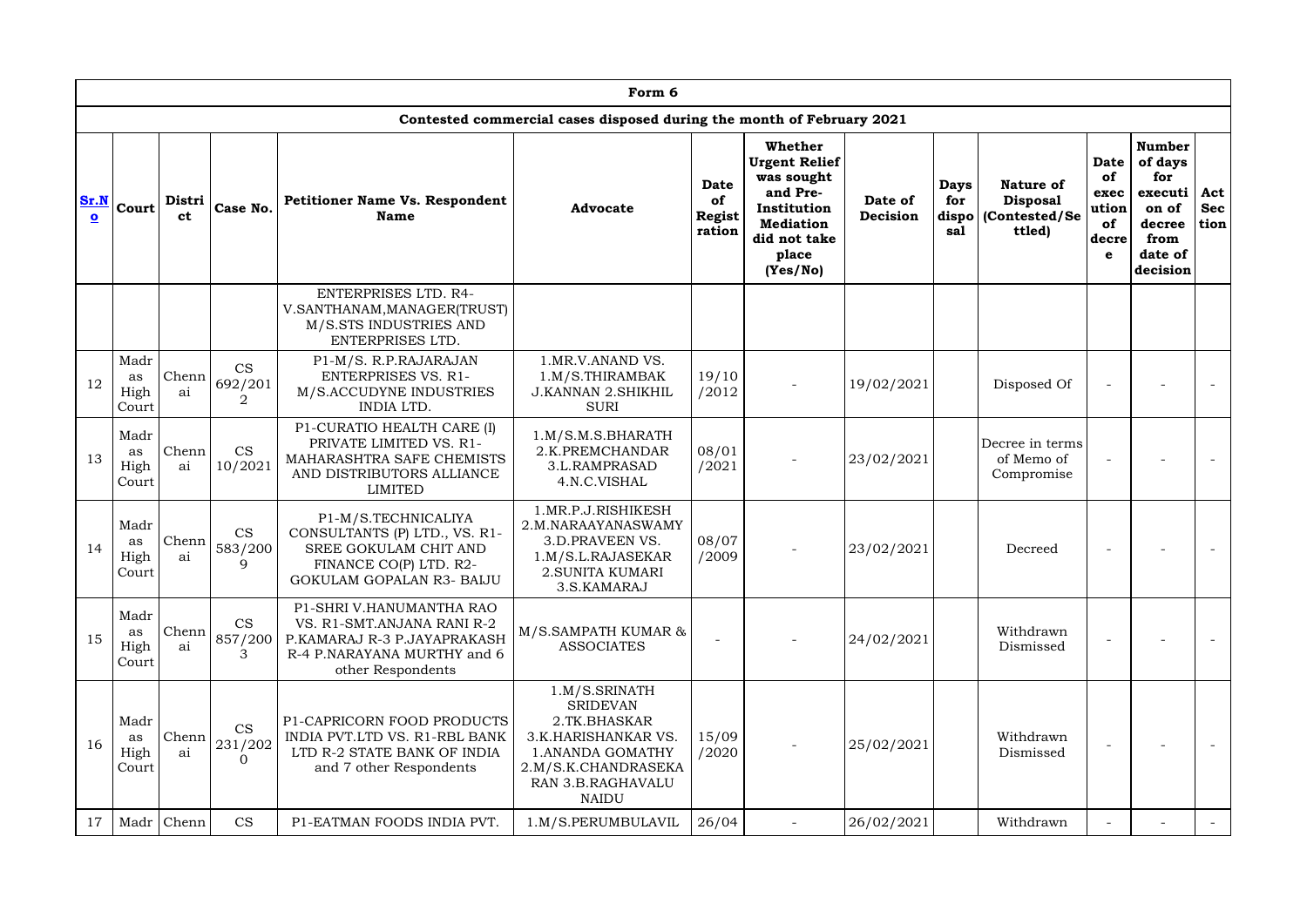|                                 |                             |              |               |                                                                                                                                                               | Form 6                                                                                                            |                                |                                                                                                                                   |                     |                           |                                                                 |                                                         |                                                                                              |                           |
|---------------------------------|-----------------------------|--------------|---------------|---------------------------------------------------------------------------------------------------------------------------------------------------------------|-------------------------------------------------------------------------------------------------------------------|--------------------------------|-----------------------------------------------------------------------------------------------------------------------------------|---------------------|---------------------------|-----------------------------------------------------------------|---------------------------------------------------------|----------------------------------------------------------------------------------------------|---------------------------|
|                                 |                             |              |               |                                                                                                                                                               | Contested commercial cases disposed during the month of February 2021                                             |                                |                                                                                                                                   |                     |                           |                                                                 |                                                         |                                                                                              |                           |
| Sr.N<br>$\overline{\mathbf{o}}$ | <b>Court</b>                | Distri<br>ct | Case No.      | <b>Petitioner Name Vs. Respondent</b><br><b>Name</b>                                                                                                          | <b>Advocate</b>                                                                                                   | Date<br>0f<br>Regist<br>ration | Whether<br><b>Urgent Relief</b><br>was sought<br>and Pre-<br>Institution<br><b>Mediation</b><br>did not take<br>place<br>(Yes/No) | Date of<br>Decision | <b>Days</b><br>for<br>sal | Nature of<br><b>Disposal</b><br>dispo   (Contested/Se<br>ttled) | Date<br>of<br>exec<br>ution<br><b>of</b><br> decre<br>e | <b>Number</b><br>of days<br>for<br>executi<br>on of<br>decree<br>from<br>date of<br>decision | Act<br><b>Sec</b><br>tion |
|                                 | as<br>High<br>Court         | ai           | 325/201<br>2  | LTD P-2 VEG TRADING COMPANY<br>VS. R1-M/S. SAVORIT LTD                                                                                                        | <b>RADHAKRISHNAN</b><br>2.S.SATHIYANARAYANAN<br>VS.<br>1.M/S.K.RAJASEKARAN<br>2.S.BALACHANDRAN<br>3.A.SWAMINATHAN | /2012                          |                                                                                                                                   |                     |                           | Dismissed                                                       |                                                         |                                                                                              |                           |
| 18                              | Madr<br>as<br>High<br>Court | Chenn<br>ai  | CS<br>617/201 | P1-DSC MOTORS PVT. LTD P-2<br>D.SELVAKUMAR VS. R1-<br>M/S.MAHINDRA AND MAHINDRA<br>FINANCIAL SERVICES LTD. R-2<br>M/S.SRI JAYALAKSHMI<br>AUTOMOTIVES PVT.LTD. | 1.M/S.V.RAJESH<br>2.N.NARAYANASWAMY<br>VS.<br>1.M/S.A.PRABHAKARAN<br>2.M.K.AJITH KUMAR<br>3.E.NILAVAZHAGI         | 22/10<br>/2019                 |                                                                                                                                   | 26/02/2021          |                           | Decree in terms<br>of Memo of<br>Compromise                     |                                                         |                                                                                              |                           |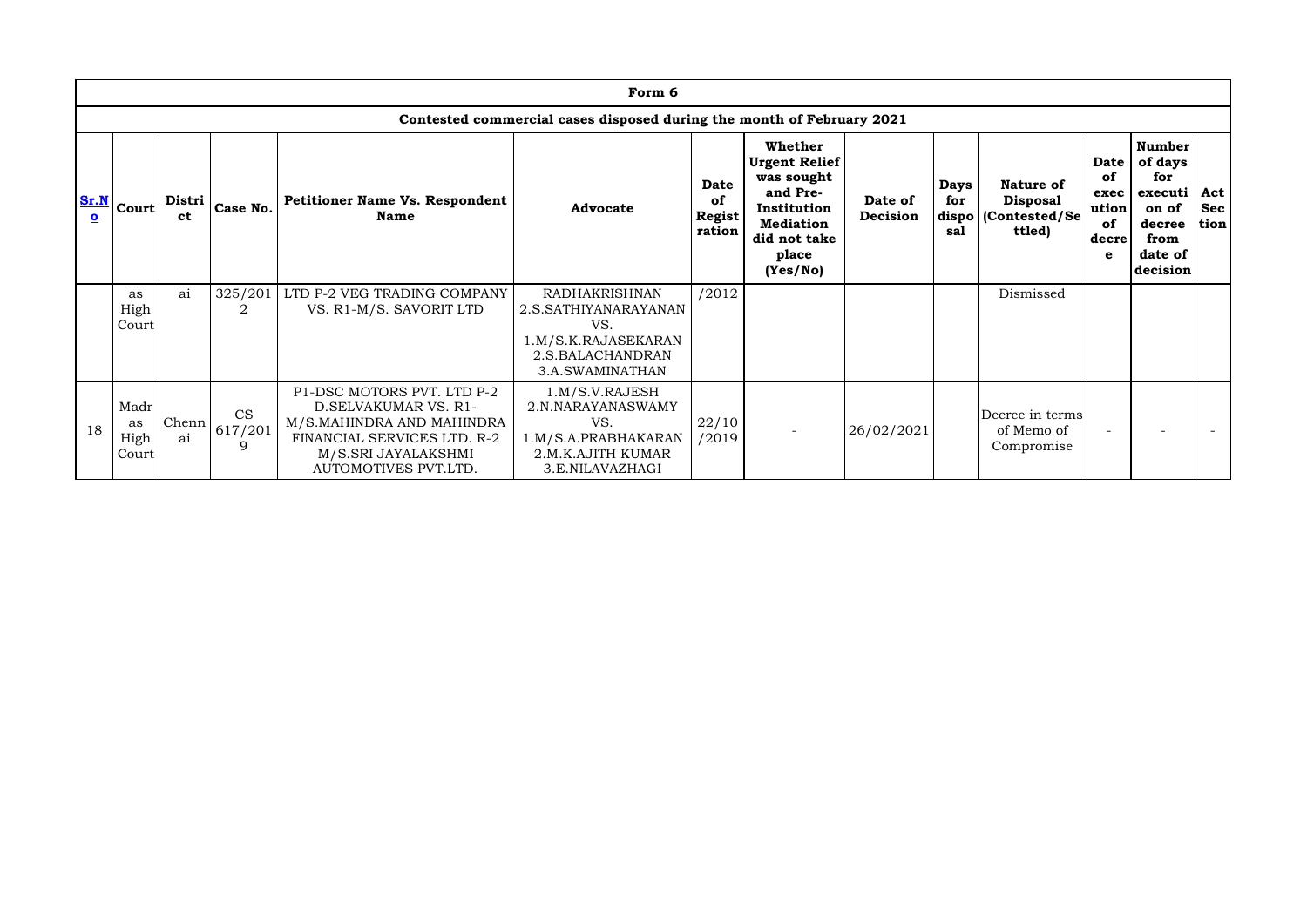| Form 7             |                 |                                                                 |                                                               |                                                           |                                                             |  |  |  |  |  |  |  |  |
|--------------------|-----------------|-----------------------------------------------------------------|---------------------------------------------------------------|-----------------------------------------------------------|-------------------------------------------------------------|--|--|--|--|--|--|--|--|
|                    |                 |                                                                 | Summary of Commercial Cases during the month of February 2021 |                                                           |                                                             |  |  |  |  |  |  |  |  |
| <b>Sr.No Court</b> | <b>District</b> | Total number of cases<br>pending on the 1st day of<br>the month | Total number of cases<br>instituted during the month          | Total number of<br>cases disposed<br>during the<br> month | Total number of cases<br>pending at the end of<br>the month |  |  |  |  |  |  |  |  |
| l Commercial Court | Chennai         | 1165                                                            | 20                                                            | 18                                                        | 1167                                                        |  |  |  |  |  |  |  |  |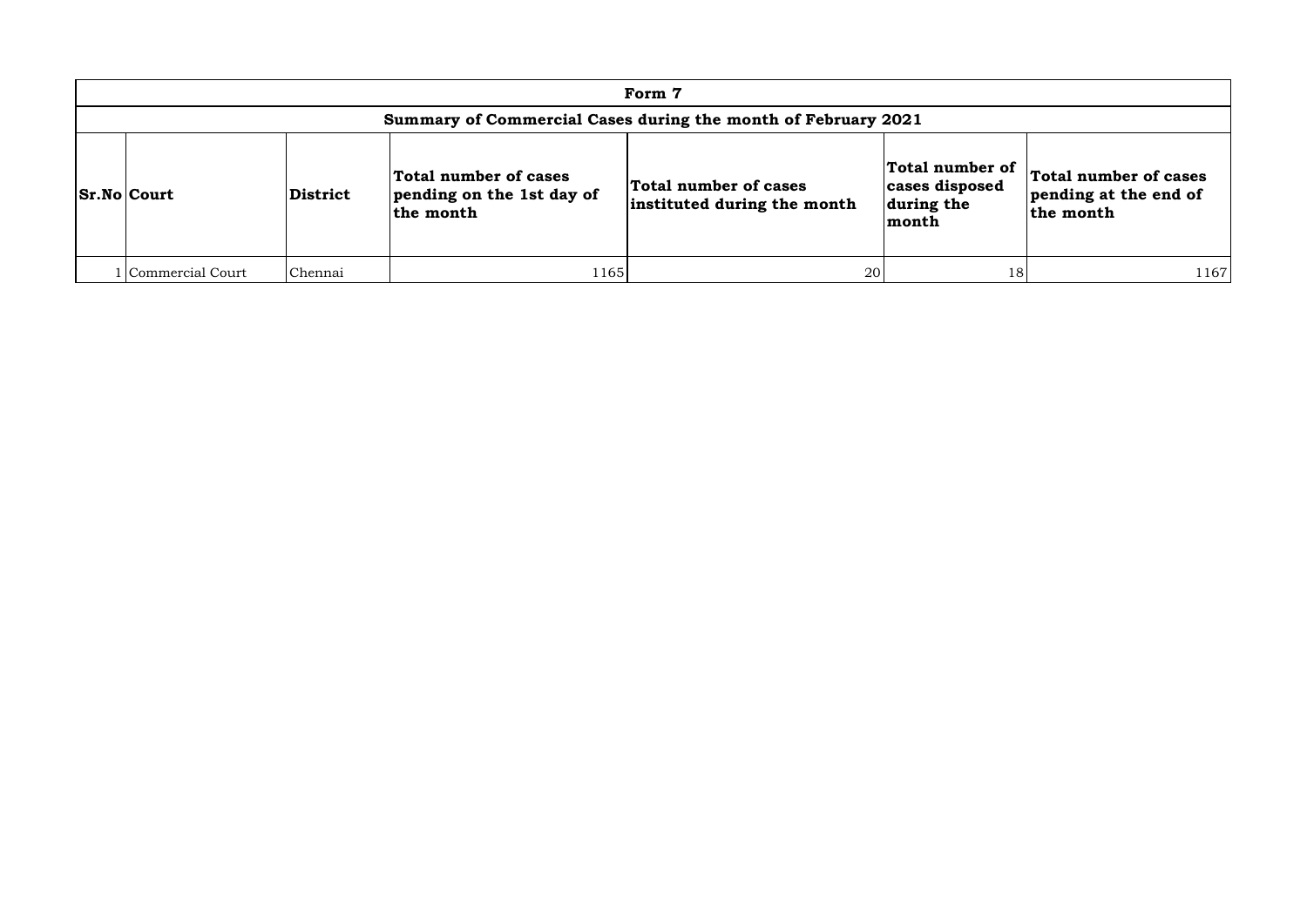## **FEBRUARY 2021 COMMERCIAL APPELLATE DIVISION OF MADRAS HIGH COURT**

|                                                                                                                                                                                                                                            | Form 1                                                         |         |     |                           |            |            |            |            |                      |  |  |  |  |
|--------------------------------------------------------------------------------------------------------------------------------------------------------------------------------------------------------------------------------------------|----------------------------------------------------------------|---------|-----|---------------------------|------------|------------|------------|------------|----------------------|--|--|--|--|
|                                                                                                                                                                                                                                            | List of cases e-filed/e-mail during the month of February 2021 |         |     |                           |            |            |            |            |                      |  |  |  |  |
| <b>Advocate Mobile</b><br>Date of<br><b>Petitioner Name Vs.</b><br>Advocate E-<br><b>Case</b><br>$ {\rm District} {\rm \Big }$ No.<br><b>Sr.No Court</b><br><b>Advocate</b><br>Number<br>mail Id<br>Registration<br><b>Respondent Name</b> |                                                                |         |     |                           |            |            |            |            | Date of e-<br>filing |  |  |  |  |
|                                                                                                                                                                                                                                            | High Court Commercial<br>Appellate                             | Chennai | NIL | $\mathsf{I}_{\text{NIL}}$ | <b>NIL</b> | <b>NIL</b> | <b>NIL</b> | <b>NIL</b> | <b>NIL</b>           |  |  |  |  |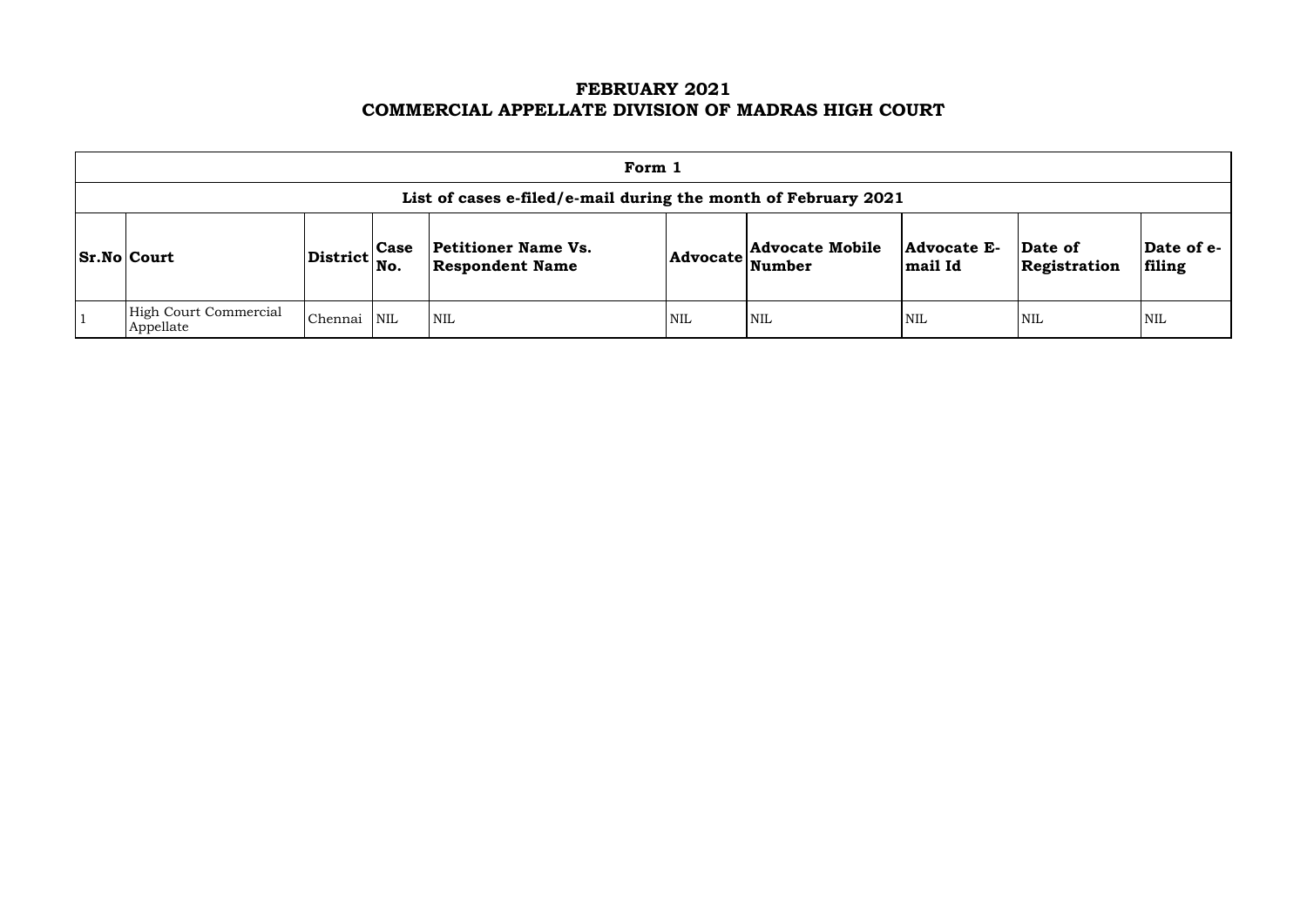|                                                                                                                                                                                                                  | Form 2                                                                                    |         |                         |            |            |            |            |  |  |  |  |  |  |
|------------------------------------------------------------------------------------------------------------------------------------------------------------------------------------------------------------------|-------------------------------------------------------------------------------------------|---------|-------------------------|------------|------------|------------|------------|--|--|--|--|--|--|
|                                                                                                                                                                                                                  | List of cases in which e-payment of Court fees was made during the month of February 2021 |         |                         |            |            |            |            |  |  |  |  |  |  |
| <b>Petitioner Name Vs. Respondent</b><br>Date of e-payment of Court<br>Date of<br> Case<br><b>Sr.No Court</b><br>District<br>$ \textbf{Advocate} \textbf{{}_{Registration}^{--}} $<br>No.<br><b>Name</b><br>Fees |                                                                                           |         |                         |            |            |            |            |  |  |  |  |  |  |
|                                                                                                                                                                                                                  | High Court Commercial<br>Appellate                                                        | Chennai | $\overline{\text{NNL}}$ | <b>NIL</b> | <b>NIL</b> | <b>NIL</b> | <b>NIL</b> |  |  |  |  |  |  |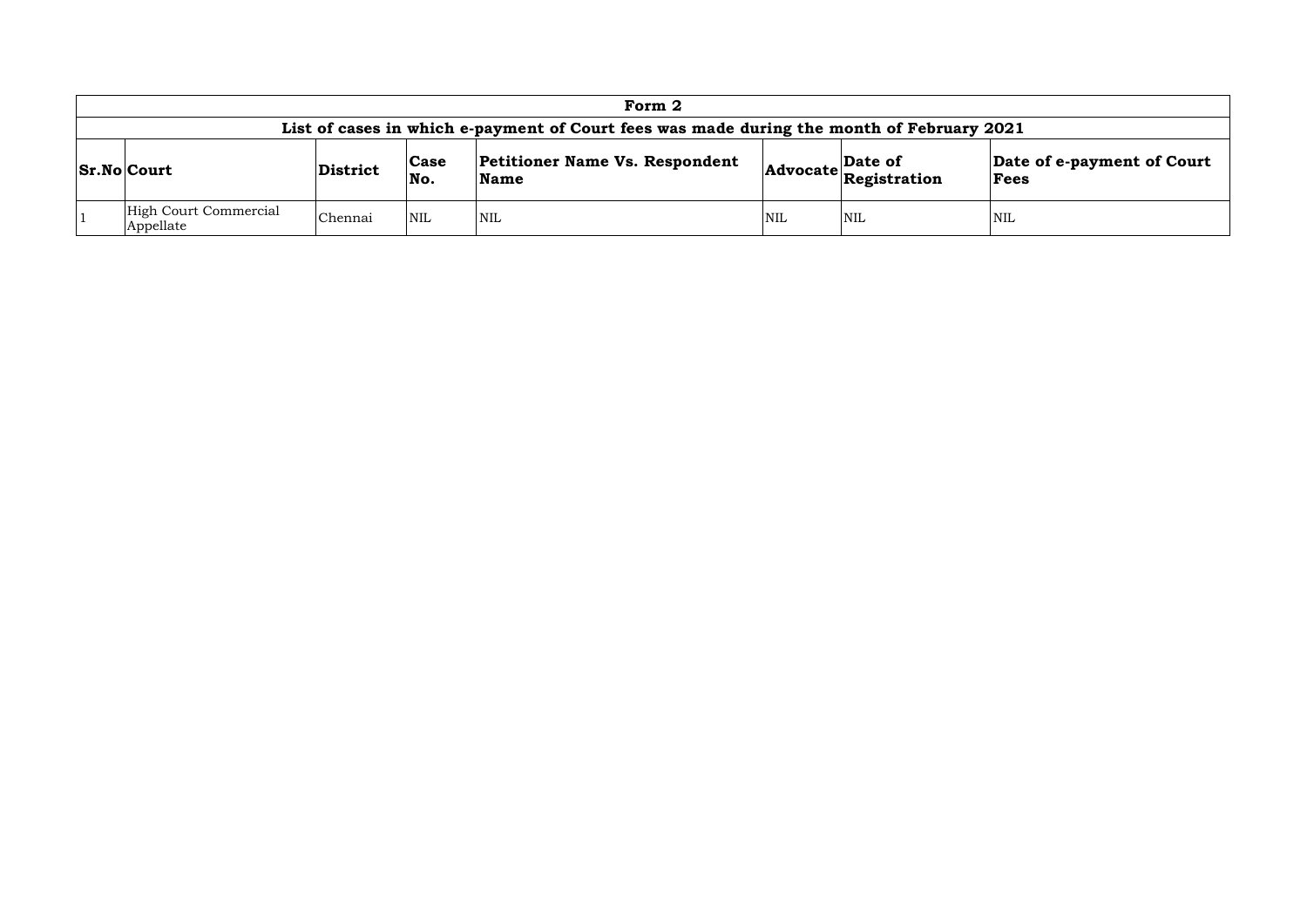| Form 3                                                                                         |                 |            |                                                      |     |                                                           |            |  |  |  |  |  |  |  |  |
|------------------------------------------------------------------------------------------------|-----------------|------------|------------------------------------------------------|-----|-----------------------------------------------------------|------------|--|--|--|--|--|--|--|--|
| List of cases in which Electronic Service of Process has taken place during the month of Febru |                 |            |                                                      |     |                                                           |            |  |  |  |  |  |  |  |  |
| <b>Sr.No Court</b>                                                                             | <b>District</b> | Case No.   | <b>Petitioner Name Vs.</b><br><b>Respondent Name</b> |     | Date of<br>$ {\bf Advocate}\left \sum_{\bf Registration}$ | Da<br>Pro  |  |  |  |  |  |  |  |  |
| <b>High Court Commercial</b><br>Appellate                                                      | Chennai         | <b>NIL</b> | NIL                                                  | NIL | <b>NIL</b>                                                | <b>NIL</b> |  |  |  |  |  |  |  |  |

## **List of Cases uary 2021**

## **Date of Electronic Service of Process**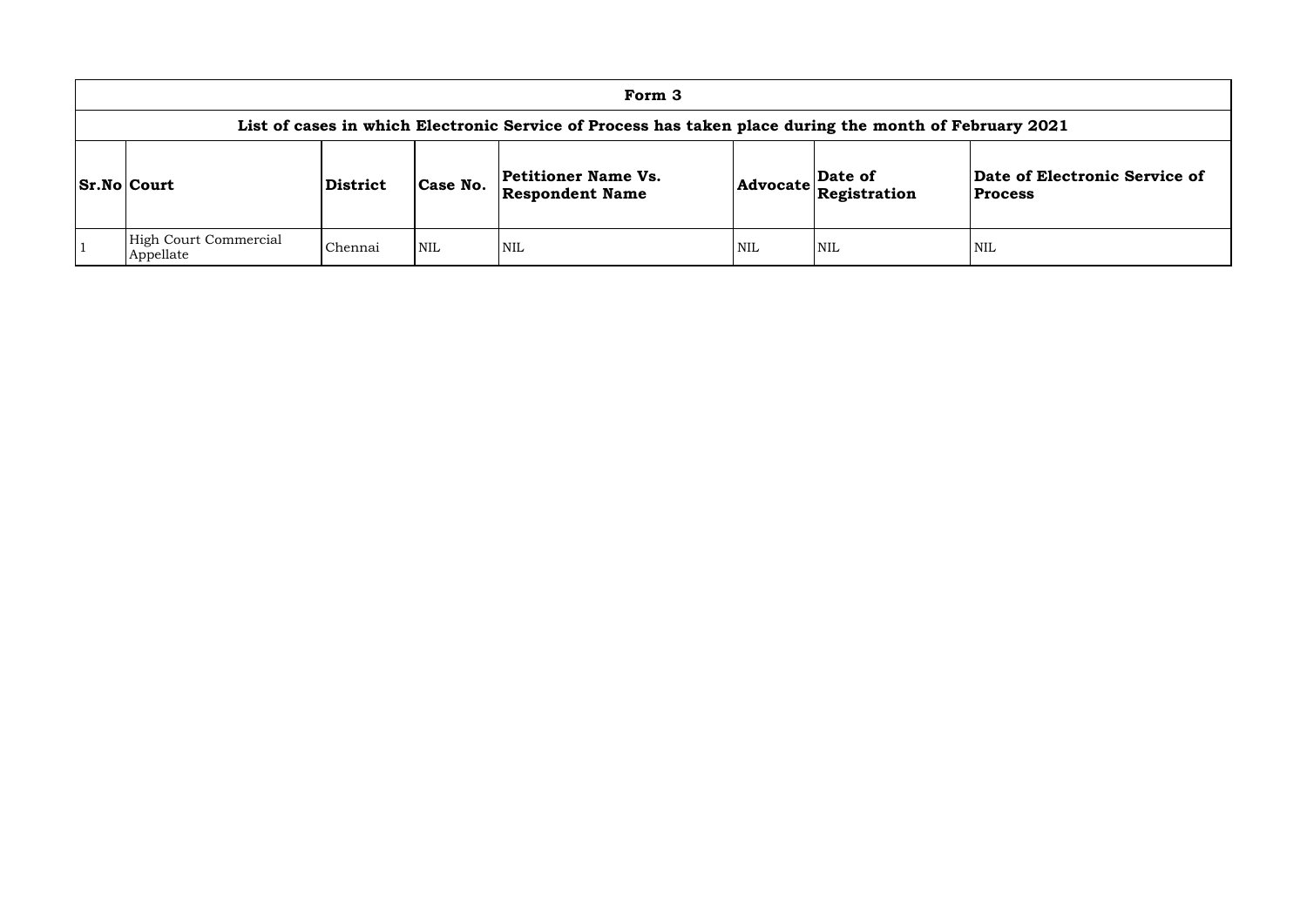|              |                                 | Form 4   |                      |     |                  |                                                                                 |  |  |  |  |
|--------------|---------------------------------|----------|----------------------|-----|------------------|---------------------------------------------------------------------------------|--|--|--|--|
|              |                                 |          |                      |     |                  | List of total no. of cases randomly allocated during the month of February 2021 |  |  |  |  |
| <b>Sr.No</b> | <b>Court</b>                    | District | Court Name Court No. |     | <b>Case Type</b> | <b>Case Count (No. of can</b>                                                   |  |  |  |  |
|              | High Court Commercial Appellate | Chennai  | NIL                  | NIL | <b>NIL</b>       | <b>NIL</b>                                                                      |  |  |  |  |

## **Sr.No Court District Court Name Court No. Case Type Case Count (No. of cases randomly allocated)**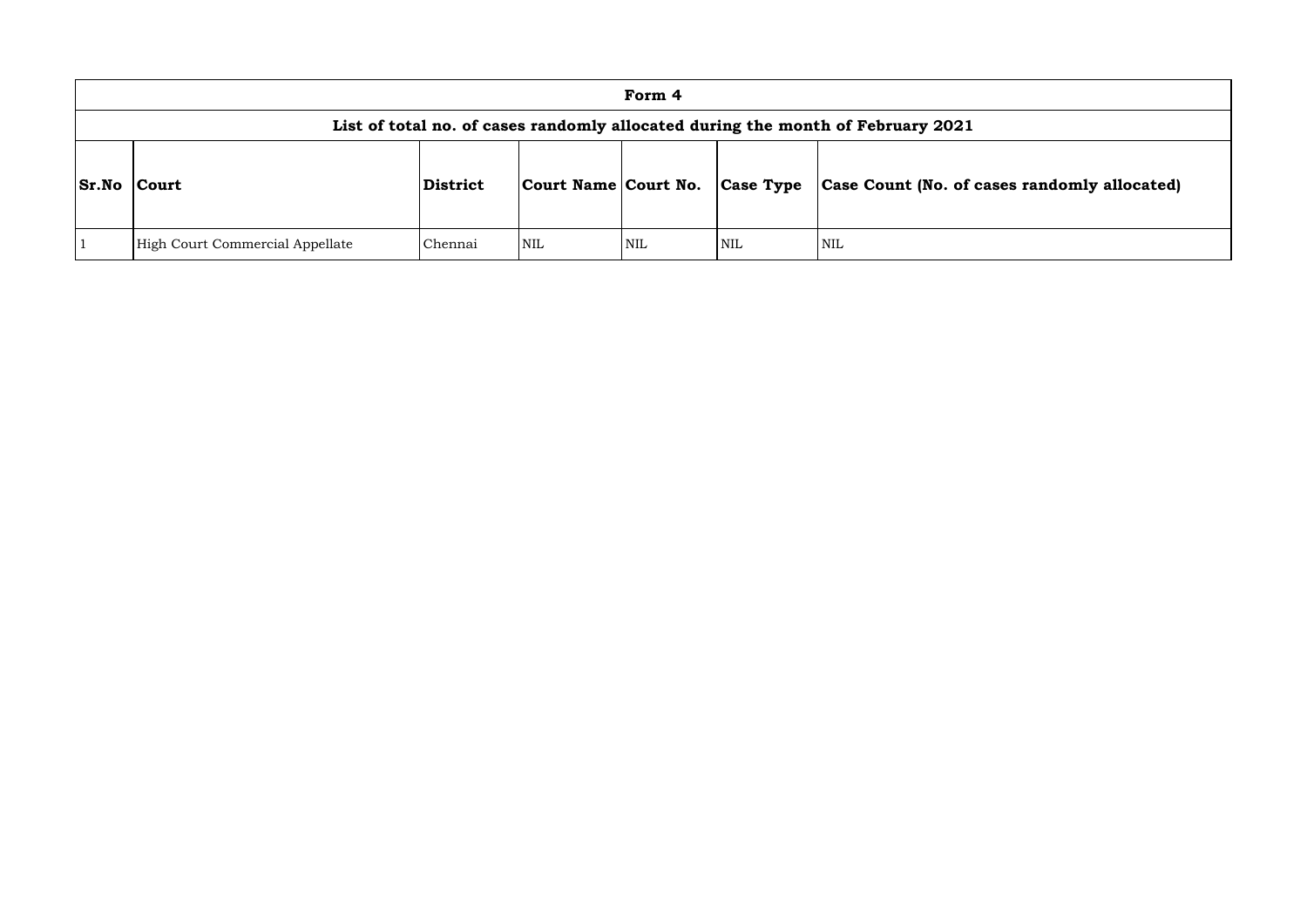| Form 5                                                                                    |                 |            |                                                      |            |                                                                             |                         |  |  |  |  |  |  |  |
|-------------------------------------------------------------------------------------------|-----------------|------------|------------------------------------------------------|------------|-----------------------------------------------------------------------------|-------------------------|--|--|--|--|--|--|--|
| List of cases in which Case Management Hearing was held during the month of February 2021 |                 |            |                                                      |            |                                                                             |                         |  |  |  |  |  |  |  |
| <b>Sr.No Court</b>                                                                        | <b>District</b> | Case No.   | <b>Petitioner Name Vs.</b><br><b>Respondent Name</b> |            | Date of<br>$ {\bf Advocate}\left \stackrel{\text{2.5.}}{\text{Res}}\right $ | Date o<br><b>Hearis</b> |  |  |  |  |  |  |  |
| High Court Commercial<br>Appellate                                                        | Chennai         | <b>NIL</b> | <b>NIL</b>                                           | <b>NIL</b> | <b>NIL</b>                                                                  | <b>NIL</b>              |  |  |  |  |  |  |  |

## **Date of Case Management Hearing**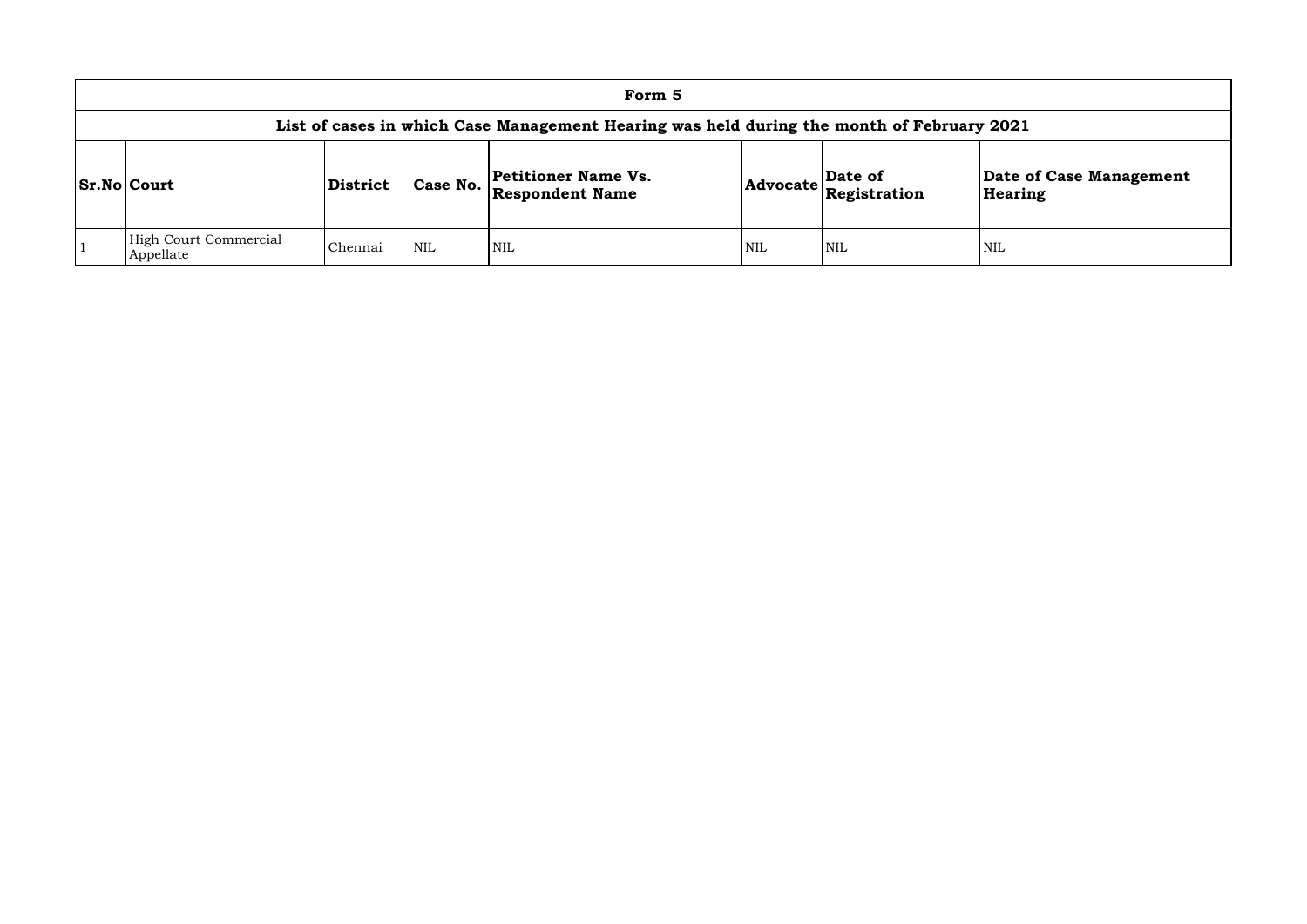|                      |                                                                |                     |               |                                                                                                                                                                                                                                                                                                                                      | Form 6                                                     |                                       |                                                                                                                                                                  |                                |                                    |                                                                          |                                                 |                                                                                           |                           |
|----------------------|----------------------------------------------------------------|---------------------|---------------|--------------------------------------------------------------------------------------------------------------------------------------------------------------------------------------------------------------------------------------------------------------------------------------------------------------------------------------|------------------------------------------------------------|---------------------------------------|------------------------------------------------------------------------------------------------------------------------------------------------------------------|--------------------------------|------------------------------------|--------------------------------------------------------------------------|-------------------------------------------------|-------------------------------------------------------------------------------------------|---------------------------|
|                      |                                                                |                     |               | Contested commercial cases disposed during the month of February 2021                                                                                                                                                                                                                                                                |                                                            |                                       |                                                                                                                                                                  |                                |                                    |                                                                          |                                                 |                                                                                           |                           |
| Sr.N<br>$\mathbf{o}$ | Court                                                          | Distri<br><b>ct</b> | Case<br>No.   | <b>Petitioner Name Vs. Respondent</b><br><b>Name</b>                                                                                                                                                                                                                                                                                 | <b>Advocate</b>                                            | <b>Date</b><br>of<br>Regist<br>ration | <b>Whether</b><br>Urgent<br><b>Relief</b><br>was<br>sought<br>and Pre- $\vert$<br>Instituti  <br>on<br><b>Mediatio</b><br>n did<br>not take<br>place<br>(Yes/No) | Date of<br><b>Decisio</b><br>n | <b>Days</b><br>for<br>dispos<br>a1 | <b>Nature</b><br>of<br>$ {\bf Disposal} $<br>(Contes<br>ted/Set<br>tled) | <b>Date</b><br>of<br>execut<br>ion of<br>decree | Number<br>of days<br>for<br>executi<br>on of<br>decree<br>from<br>date of<br>decisio<br>n | Act<br><b>Sectio</b><br>n |
|                      | High<br>Court<br>Commer Chenna OSA.<br>cial<br>Appellat        |                     | $192/2020$ VS | CENTAUR PHARMACEUTICALS PVT.LTD<br>CENTAUR HOUSE, SHANTINAGAR, VAKOLA,<br>SANTACRUZ (E), MUMBAI 400055 REP BY ITS<br>DIRECTORS THROUGH MS.RAKHI KADAM<br>AUTHORISED SIGNATORY. & 1 OTHER<br>LA RENON HEALTH CARE PVT.LTD<br>207-208 ISCON ELEGANCE, CIRCLE P,<br>PRAHLAD NAGAR CROSS ROAD, SG<br>HIGHWAY, AHMEDABAD 380015 & 1 OTHER | <b>VINEET</b><br><b>SUBRAMANI</b><br>M/S.T.SAI<br>KRISHNAN | 17.09.2<br>020                        |                                                                                                                                                                  | 16.02.202                      | 151                                | <b>DISMISS</b><br><b>ED AS</b><br><b>WITHDRA</b><br><b>WAL</b>           |                                                 |                                                                                           |                           |
| $\overline{2}$       | High<br>Court<br>Commer Chenna   OSA.<br>cial<br>Appellat<br>e |                     | 193/2020 VS   | CENTAUR PHARMACEUTICALS PVT.LTD<br>CENTAUR HOUSE, SHANTINAGAR, VAKOLA,<br>SANTACRUZ (E), MUMBAI 400055 REP BY ITS<br>DIRECTORS THROUGH MS.RAKHI KADAM<br>AUTHORISED SIGNATORY. & 1 OTHER<br>LA RENON HEALTH CARE PVT.LTD<br>207-208 ISCON ELEGANCE, CIRCLE P,<br>PRAHLAD NAGAR CROSS ROAD, SG<br>HIGHWAY, AHMEDABAD 380015 & 1 OTHER | <b>VINEET</b><br><b>SUBRAMANI</b><br>M/S.T.SAI<br>KRISHNAN | 17.09.2<br>020                        |                                                                                                                                                                  | 16.02.202                      | 151                                | <b>DISMISS</b><br><b>ED AS</b><br>WITHDRA<br><b>WAL</b>                  |                                                 |                                                                                           |                           |
| 3                    | High<br>Court<br>Commer i<br>cial                              | Chenna OSA.         |               | VENKATA NARAYANA ACTIVE INGREDIENTS<br><b>PVT LTD</b><br>227/2020 (FORMERLY NURTA SPECIALITIES PVT.<br>LTD.,) VENKAT NARAYANA TOWERS III                                                                                                                                                                                             | M/S.RAM AND<br><b>RAJAN</b><br><b>ASSOCIATES</b>           | $14-10-$<br>2020                      |                                                                                                                                                                  | 01.02.202                      | 109                                | <b>DISPOSE</b><br>D OF                                                   |                                                 |                                                                                           |                           |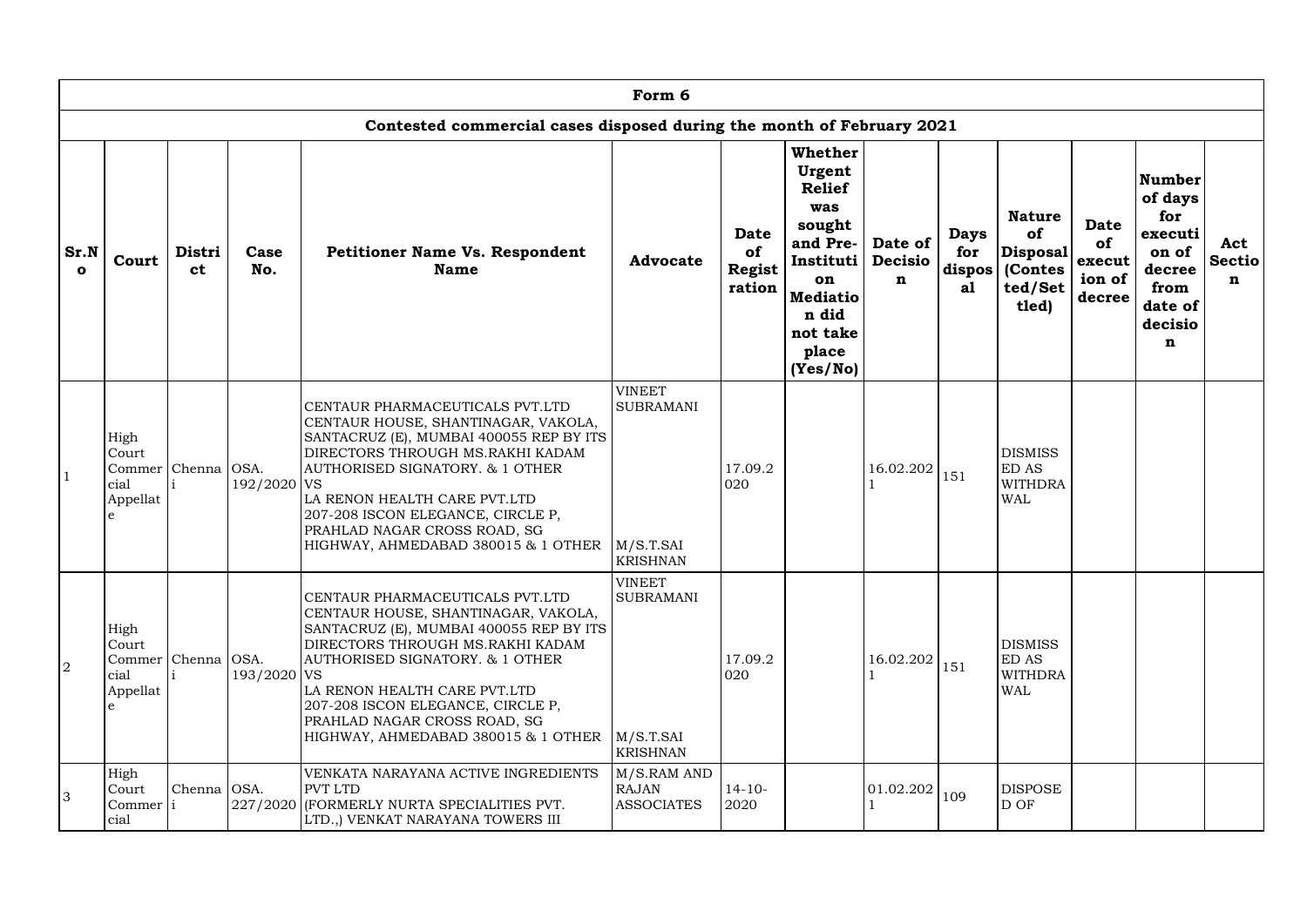|                      |                                                           |              |             |                                                                                                                                                                                                                                                                                                                                                                                                             | Form 6                                          |                                       |                                                                                                                                                                  |                                   |                                     |                                                                                |                                                 |                                                                                           |                           |
|----------------------|-----------------------------------------------------------|--------------|-------------|-------------------------------------------------------------------------------------------------------------------------------------------------------------------------------------------------------------------------------------------------------------------------------------------------------------------------------------------------------------------------------------------------------------|-------------------------------------------------|---------------------------------------|------------------------------------------------------------------------------------------------------------------------------------------------------------------|-----------------------------------|-------------------------------------|--------------------------------------------------------------------------------|-------------------------------------------------|-------------------------------------------------------------------------------------------|---------------------------|
|                      |                                                           |              |             | Contested commercial cases disposed during the month of February 2021                                                                                                                                                                                                                                                                                                                                       |                                                 |                                       |                                                                                                                                                                  |                                   |                                     |                                                                                |                                                 |                                                                                           |                           |
| Sr.N<br>$\mathbf{o}$ | Court                                                     | Distri<br>ct | Case<br>No. | <b>Petitioner Name Vs. Respondent</b><br><b>Name</b>                                                                                                                                                                                                                                                                                                                                                        | <b>Advocate</b>                                 | Date<br>of<br><b>Regist</b><br>ration | <b>Whether</b><br>Urgent<br><b>Relief</b><br>was<br>sought<br>and Pre- $\vert$<br>Instituti  <br>on<br><b>Mediatio</b><br>n did<br>not take<br>place<br>(Yes/No) | Date of<br>Decisio<br>$\mathbf n$ | <b>Days</b><br>for<br>dispos'<br>a1 | <b>Nature</b><br>of<br>$\vert$ Disposal $\vert$<br>(Contes<br>ted/Set<br>tled) | <b>Date</b><br>of<br>execut<br>ion of<br>decree | Number<br>of days<br>for<br>executi<br>on of<br>decree<br>from<br>date of<br>decisio<br>n | Act<br><b>Sectio</b><br>n |
|                      | Appellat                                                  |              |             | FLOOR, NEW NO.60, OLD NO.39 VENKATA<br>NARAYANA ROAD, T.NAGAR, CHENNAI 600<br>017<br><b>VS</b><br><b>NOVARTIS AG</b><br>LICTHSTRASSEE 35, 4056, BASEL,<br>SWITZERLAND REP. BY ITS POA MR. ATUL<br>BADE, & 1 OTHER                                                                                                                                                                                           | M/S.ARUN C<br><b>MOHAN</b>                      |                                       |                                                                                                                                                                  |                                   |                                     |                                                                                |                                                 |                                                                                           |                           |
| $\overline{4}$       | High<br>Court<br>Commer Chenna   OSA.<br>cial<br>Appellat |              | 228/2020    | HYUNDAI MOTOR INDIA LIMITED<br>REPRESENTED BY ITS MANAGING<br>DIRECTOR, PLOT NO.H-1, SIPCOT<br>INDUSTRIAL PARK, IRUNGATTUKOTTAI,<br>SRIPERUMBUDUR TALUK, KANCHEEPURAM<br>DISTRICT, TAMIL NADU 602 117<br><b>VS</b><br>AUSTIN DISTRIBUTORS PRIVATE LTD<br>REPRESENTED BY ITS AUTHORISED<br>SIGNATORY AND GENERAL MANAGER<br>MR.BIJU PONNAN, NO.19, JAWAHARLAL<br>NEHRU ROAD, KOLKATTA WEST BENGAL<br>700 087 | M/S.SURANA<br>AND SURANA<br>M/S.J.RAVIKU<br>MAR | 12.10.2<br>020                        |                                                                                                                                                                  | 02.02.202                         | 110                                 | <b>DISPOSE</b><br>D OF                                                         |                                                 |                                                                                           |                           |
| $\overline{5}$       | High<br>Court<br>Commer Chenna OSA.<br>cial<br>Appellat   |              |             | HYUNDAI MOTOR INDIA LIMITED<br>REPRESENTED BY ITS MANAGING<br>DIRECTOR, PLOT NO.H-1, SIPCOT<br>229/2020   INDUSTRIAL PARK, IRUNGATTUKOTTAI,<br>SRIPERUMBUDUR TALUK, KANCHEEPURAM<br>DISTRICT, TAMIL NADU 602 117                                                                                                                                                                                            | M/S.SURANA<br><b>AND SURANA</b>                 | 12.10.2<br>020                        |                                                                                                                                                                  | $ 02.02.202 _{110}$               |                                     | <b>DISPOSE</b><br>D OF                                                         |                                                 |                                                                                           |                           |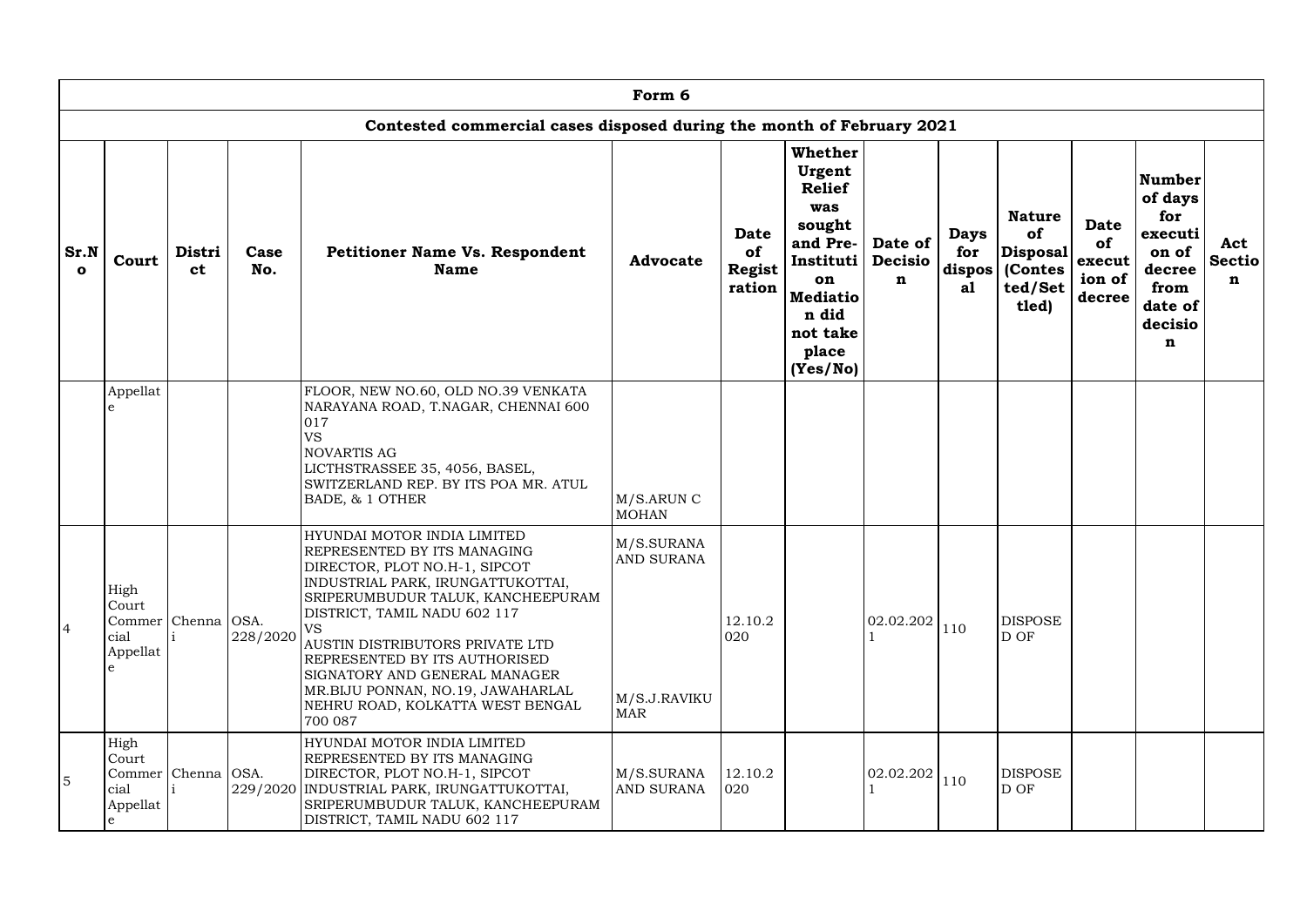|                      |                                             |                     |                                |                                                                                                                                                                                                                                                                      | Form 6                                                   |                                       |                                                                                                                                                                  |                                          |                                    |                                                                          |                                                 |                                                                                           |                           |
|----------------------|---------------------------------------------|---------------------|--------------------------------|----------------------------------------------------------------------------------------------------------------------------------------------------------------------------------------------------------------------------------------------------------------------|----------------------------------------------------------|---------------------------------------|------------------------------------------------------------------------------------------------------------------------------------------------------------------|------------------------------------------|------------------------------------|--------------------------------------------------------------------------|-------------------------------------------------|-------------------------------------------------------------------------------------------|---------------------------|
|                      |                                             |                     |                                | Contested commercial cases disposed during the month of February 2021                                                                                                                                                                                                |                                                          |                                       |                                                                                                                                                                  |                                          |                                    |                                                                          |                                                 |                                                                                           |                           |
| Sr.N<br>$\mathbf{o}$ | Court                                       | Distri<br><b>ct</b> | Case<br>No.                    | <b>Petitioner Name Vs. Respondent</b><br><b>Name</b>                                                                                                                                                                                                                 | <b>Advocate</b>                                          | <b>Date</b><br>of<br>Regist<br>ration | <b>Whether</b><br>Urgent<br><b>Relief</b><br>was<br>sought<br>and Pre- $\vert$<br>Instituti  <br>on<br><b>Mediatio</b><br>n did<br>not take<br>place<br>(Yes/No) | Date of<br><b>Decisio</b><br>$\mathbf n$ | <b>Days</b><br>for<br>dispos<br>a1 | <b>Nature</b><br>of<br>$ {\bf Disposal} $<br>(Contes<br>ted/Set<br>tled) | <b>Date</b><br>of<br>execut<br>ion of<br>decree | Number<br>of days<br>for<br>executi<br>on of<br>decree<br>from<br>date of<br>decisio<br>n | Act<br><b>Sectio</b><br>n |
|                      |                                             |                     |                                | <b>VS</b><br><b>AUSTIN DISTRIBUTORS PRIVATE LTD</b><br><b>REPRESENTED BY ITS AUTHORISED</b><br>SIGNATORY AND GENERAL MANAGER<br>MR.BIJU PONNAN, NO.19, JAWAHARLAL<br>NEHRU ROAD, KOLKATTA WEST BENGAL<br>700 087                                                     |                                                          |                                       |                                                                                                                                                                  |                                          |                                    |                                                                          |                                                 |                                                                                           |                           |
| 6                    | High<br>Court<br>cial<br>Appellat           |                     | Commer Chenna OSA.240/<br>2020 | M/S.RISING TIDE<br>HAVING OFFICE AT 8/1 H DIAMOND<br>HARBOUR ROAD, KOLKATA 700027, REP BY<br>ITS PARTNER, M/S.ROHANDANIEL<br>MUKHERJEE.& 2 OTHERS<br><b>VS</b><br>M/S.WATERBASE LIMITED<br>ANANTHAPURAM VILLAGE, THOTAPALLI,<br>GUDURMANDAL, NELLORE DISTRICT 524344 | <b>T.SAIKRISHNA</b><br><b>ANIRUDH</b><br><b>KRISHNAN</b> | $16-10-$<br>2020                      |                                                                                                                                                                  | 15.02.202                                | 121                                | <b>DISPOSE</b><br>D OF                                                   |                                                 |                                                                                           |                           |
| $\overline{7}$       | High<br>Court<br>Commer<br>cial<br>Appellat |                     | Chenna OSA.270/<br>2020        | HINDUSTAN PETROLEUM CORPORATION<br><b>LTD</b><br>REP.BY ITS SENIOR MANAGER-RETAIL<br>UPGRADATION, SOUTH ZONE, 4TH FLOOR,<br>THALAMUTHU NATARAJAN BUILDING,<br>GANDHI IRWIN ROAD, EGMORE, CHENNAI-<br>600008<br><b>VS</b><br><b>BANU CONSTRUCTIONS</b>                | O.R.SANTHAN<br>A KRISHNAN                                | 03.12.2<br>020                        |                                                                                                                                                                  | $ 09.02.202 _{67}$                       |                                    | <b>ALLOWE</b>                                                            |                                                 |                                                                                           |                           |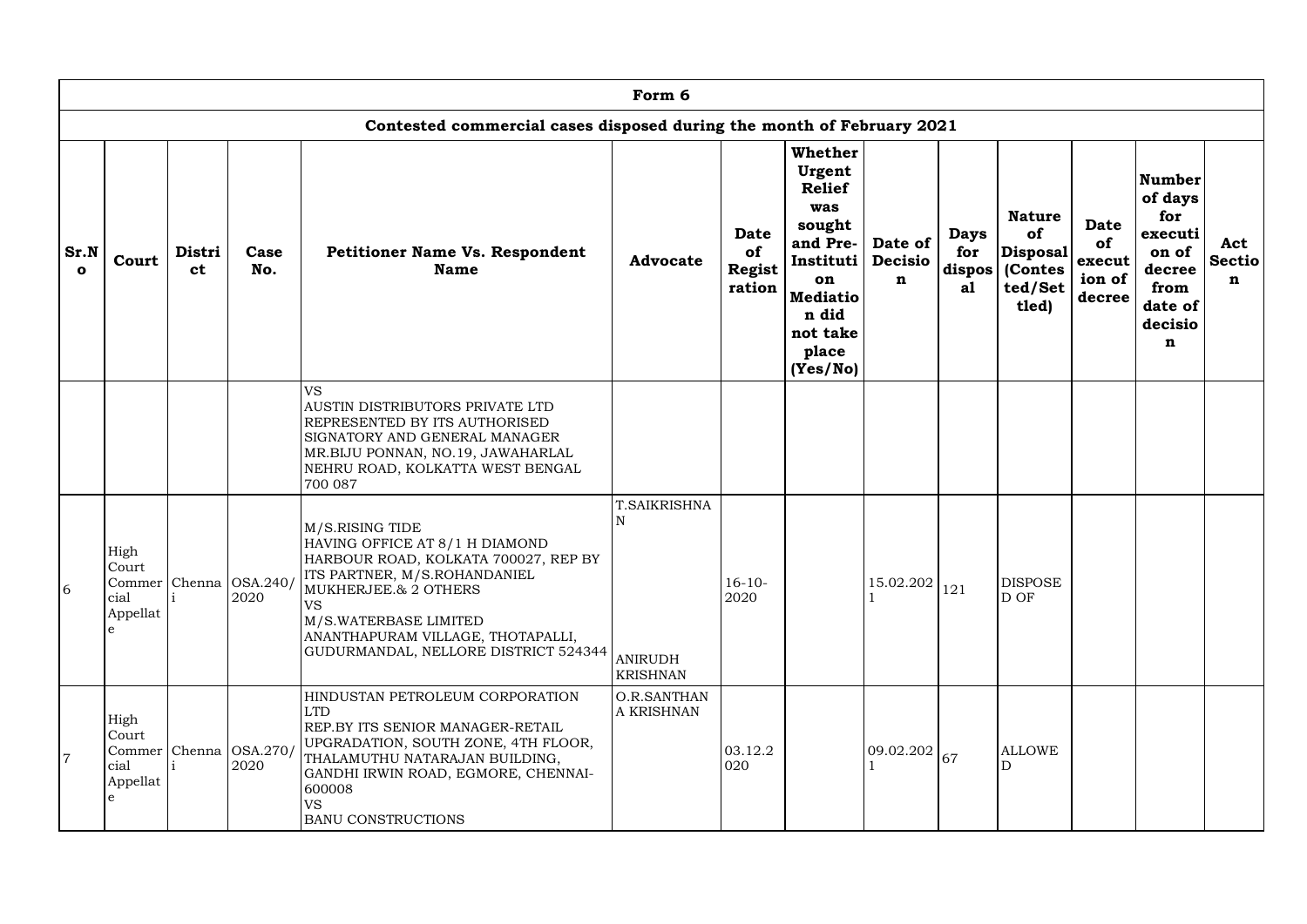|                      |                                                  |                    |                          |                                                                                                                                                                                                                                                                                                                                                                                                          | Form 6                                                       |                                       |                                                                                                                                                                  |                                          |                                    |                                                                       |                                                 |                                                                                                  |                           |
|----------------------|--------------------------------------------------|--------------------|--------------------------|----------------------------------------------------------------------------------------------------------------------------------------------------------------------------------------------------------------------------------------------------------------------------------------------------------------------------------------------------------------------------------------------------------|--------------------------------------------------------------|---------------------------------------|------------------------------------------------------------------------------------------------------------------------------------------------------------------|------------------------------------------|------------------------------------|-----------------------------------------------------------------------|-------------------------------------------------|--------------------------------------------------------------------------------------------------|---------------------------|
|                      |                                                  |                    |                          | Contested commercial cases disposed during the month of February 2021                                                                                                                                                                                                                                                                                                                                    |                                                              |                                       |                                                                                                                                                                  |                                          |                                    |                                                                       |                                                 |                                                                                                  |                           |
| Sr.N<br>$\mathbf{o}$ | Court                                            | Distri<br>ct       | Case<br>No.              | <b>Petitioner Name Vs. Respondent</b><br><b>Name</b>                                                                                                                                                                                                                                                                                                                                                     | <b>Advocate</b>                                              | <b>Date</b><br>of<br>Regist<br>ration | <b>Whether</b><br>Urgent<br><b>Relief</b><br>was<br>sought<br>and Pre- $\vert$<br>Instituti  <br>on<br><b>Mediatio</b><br>n did<br>not take<br>place<br>(Yes/No) | Date of<br><b>Decisio</b><br>$\mathbf n$ | <b>Days</b><br>for<br>dispos<br>a1 | <b>Nature</b><br><b>of</b><br>Disposal<br>(Contes<br>ted/Set<br>tled) | <b>Date</b><br>of<br>execut<br>ion of<br>decree | <b>Number</b><br>of days<br>for<br>executi<br>on of<br>decree<br>from<br>date of<br>decisio<br>n | Act<br><b>Sectio</b><br>n |
|                      |                                                  |                    |                          | CIVIL AND ELECTRICAL ENGINEERING<br>CONTRACTORS, NO. 4 (OLD NO. 44) 3 RD<br>STREET, THIRUVALLVAR NAGAR, ALANDUR,<br><b>CHENNAI-600016 &amp; 1 OTHER</b>                                                                                                                                                                                                                                                  | R.<br>THIAGARAJAN                                            |                                       |                                                                                                                                                                  |                                          |                                    |                                                                       |                                                 |                                                                                                  |                           |
| 8                    | High<br>Court<br>Commer<br>cial<br>Appellat<br>e |                    | Chenna OSA.8/20 VS<br>21 | AUSTIN DISTRIBUTORS PRIVATE LIMITED<br>REP. BY ITS AUTHORISED SIGNATORY AND<br>GENERAL MANAGER, MR.BIJUPONNAN,<br>NO.19, JAWAHAR LAL NEHRU ROAD,<br>KOLKATA 700 087, WEST BENGAL 700 087<br>HYUNDAI MOTOR INDIA LIMITED<br>REP. BY ITS MANAGING DIRECTOR, PLOT<br>NO.H-1, SIPCOT INDUSTRIAL PARK,<br>IRUNGATTUKOTTAI, SRIPERUMBUDUR<br>TALUK, KANCHEEPURAM DISTRICT, TAMIL<br>NADU 602 117.              | MR.J.RAVIKU<br><b>MAR</b><br>M/S.SURANA<br><b>AND SURANA</b> | 06.01.2<br>021                        |                                                                                                                                                                  | 12.02.202                                | 36                                 | <b>DISPOSE</b><br>D OF                                                |                                                 |                                                                                                  |                           |
| 9                    | High<br>Court<br>cial<br>Appellat                | Commer Chenna OSA. | 9/2021                   | AUSTIN DISTRIBUTORS PRIVATE LIMITED<br>REP. BY ITS AUTHORISED SIGNATORY AND<br>GENERAL MANAGER, MR.BIJUPONNAN,<br>NO.19, JAWAHAR LAL NEHRU ROAD,<br>KOLKATA 700 087, WEST BENGAL 700 087<br><b>VS</b><br>HYUNDAI MOTOR INDIA LIMITED<br>REP. BY ITS MANAGING DIRECTOR, PLOT<br>NO.H-1, SIPCOT INDUSTRIAL PARK,<br>IRUNGATTUKOTTAI, SRIPERUMBUDUR<br>TALUK, KANCHEEPURAM DISTRICT, TAMIL<br>NADU 602 117. | MR.J.RAVIKU<br><b>MAR</b><br>M/S.SURANA<br>AND SURANA        | 06.01.2<br>021                        |                                                                                                                                                                  | 12.02.202                                | 36                                 | <b>DISPOSE</b><br>D OF                                                |                                                 |                                                                                                  |                           |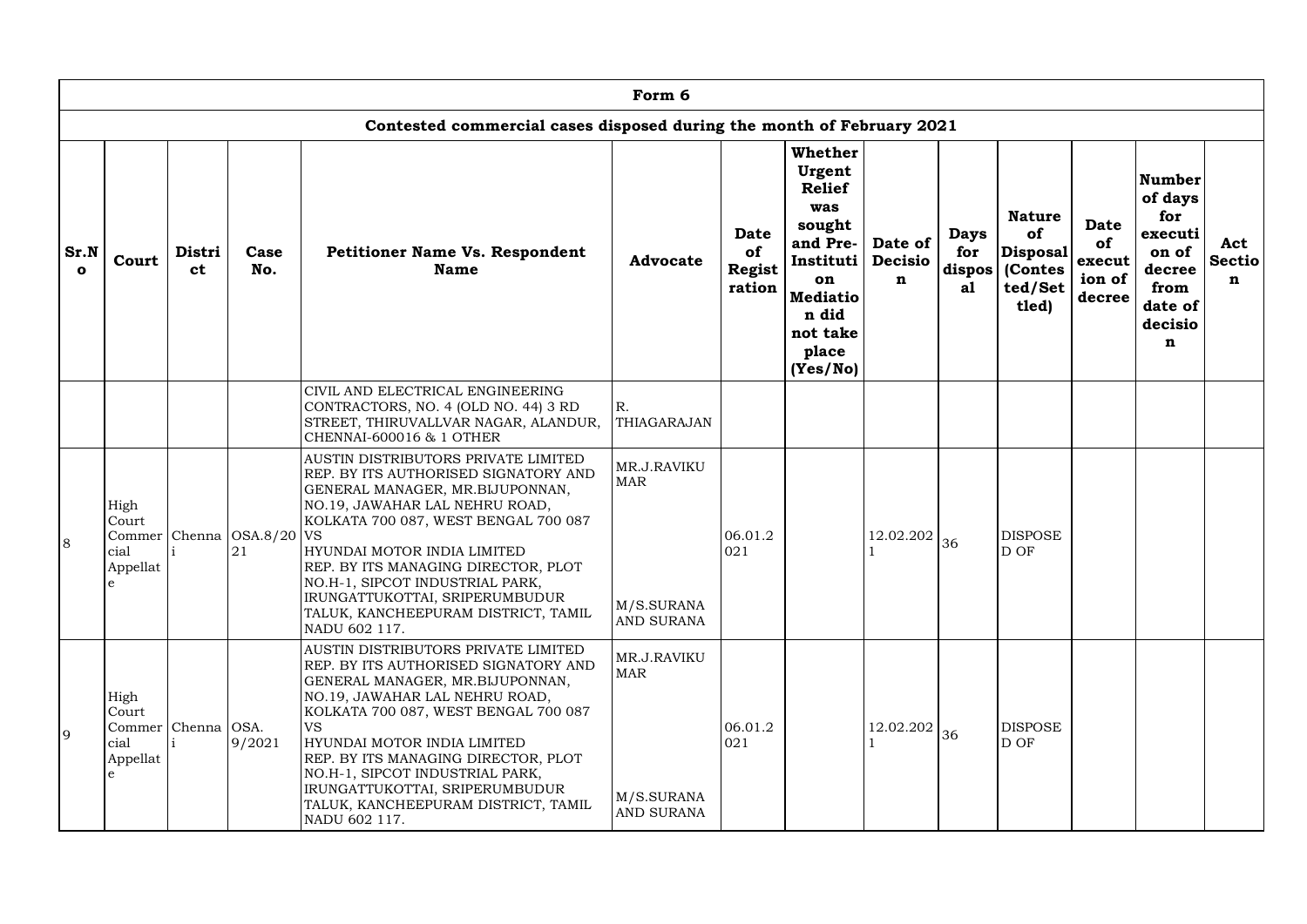|                      |                                             |              |                               |                                                                                                                                                                                                                                                                                                                                                                | Form 6                                                        |                                              |                                                                                                                                                                  |                                          |                                     |                                                                             |                                                 |                                                                                           |                           |
|----------------------|---------------------------------------------|--------------|-------------------------------|----------------------------------------------------------------------------------------------------------------------------------------------------------------------------------------------------------------------------------------------------------------------------------------------------------------------------------------------------------------|---------------------------------------------------------------|----------------------------------------------|------------------------------------------------------------------------------------------------------------------------------------------------------------------|------------------------------------------|-------------------------------------|-----------------------------------------------------------------------------|-------------------------------------------------|-------------------------------------------------------------------------------------------|---------------------------|
|                      |                                             |              |                               | Contested commercial cases disposed during the month of February 2021                                                                                                                                                                                                                                                                                          |                                                               |                                              |                                                                                                                                                                  |                                          |                                     |                                                                             |                                                 |                                                                                           |                           |
| Sr.N<br>$\mathbf{o}$ | Court                                       | Distri<br>ct | Case<br>No.                   | <b>Petitioner Name Vs. Respondent</b><br><b>Name</b>                                                                                                                                                                                                                                                                                                           | <b>Advocate</b>                                               | <b>Date</b><br>of<br><b>Regist</b><br>ration | <b>Whether</b><br>Urgent<br><b>Relief</b><br>was<br>sought<br>and Pre- $\vert$<br>Instituti  <br>on<br><b>Mediatio</b><br>n did<br>not take<br>place<br>(Yes/No) | Date of<br><b>Decisio</b><br>$\mathbf n$ | <b>Days</b><br>for<br>dispos'<br>a1 | <b>Nature</b><br>of<br>$ \mathbf{Disposal} $<br>(Contes<br>ted/Set<br>tled) | <b>Date</b><br>of<br>execut<br>ion of<br>decree | Number<br>of days<br>for<br>executi<br>on of<br>decree<br>from<br>date of<br>decisio<br>n | Act<br><b>Sectio</b><br>n |
| <sup>10</sup>        | High<br>Court<br>Commer<br>cial<br>Appellat |              | $ Chenna $ OSA.16/2<br>021    | GMR CHENNAI OUTER RING ROAD PVT.LTD<br>HAVING ITS REGISTERED OFFICE AT 25/1<br>SKIP HOUSE, MUSEUM ROAD, BANGALORE -<br>560 025<br><b>VS</b><br><b>GOVERMENT OF TAMIL NADU</b><br>REP. BY ITS SECRETARY, HIGHWAYS AND<br>MINOR PORTS DEPARTMENT, SERETARIAT,<br>FORT.ST.GEORGE, CHENNAI 09. & 1 OTHER                                                           | R.PARTHASAR<br><b>ATHY</b><br>M/S.Y.T.ARAVI<br><b>ND GOSH</b> | 08.01.2<br>021                               |                                                                                                                                                                  | $15-02-$<br>2021                         | 37                                  | <b>DISPOSE</b><br>D OF                                                      |                                                 |                                                                                           |                           |
| <sup>11</sup>        | High<br>Court<br>cial<br>Appellat           |              | Commer Chenna OSA.18/2<br>021 | M/S.V.N.R.AUTO LOGISTICS<br>REP BY PROPRIETOR, MR.NAGESWARA RAO,<br>4/84, 1ST CROSS STREET, THIRUMAL<br>NAGAR POONAMALLEE, TIRUVALLUR-<br>600056.& 1 OTHER<br><b>VS</b><br>M/S.EQUITAS SMALL FINANCE BANK LTD<br>4TH FLOOR, PHASE -II, SPENCERS PLAZA,<br>760, ANNA SALAI, CHENNAI, REP BY<br>AUTHORISED SIGNATORY MR. R.S.<br>BHARATH EMP.NO.31681. & 1 OTHER | S.S.RAJESH<br>M/S.A.DAMOD<br><b>HARAN</b>                     | 08.01.2<br>021                               |                                                                                                                                                                  | $ 08.02.202 _{30}$                       |                                     | <b>DISPOSE</b><br>D OF                                                      |                                                 |                                                                                           |                           |
| <sup>12</sup>        | High<br>Court<br>Commer<br>cial<br>Appellat | Chenna OSA.  | 19/2021                       | M/S.V.N.R.AUTO LOGISTICS<br>REP BY PROPRIETOR, MR.NAGESWARA RAO,<br>4/84, 1ST CROSS STREET, THIRUMAL<br>NAGAR POONAMALLEE, TIRUVALLUR-<br>600056.& 1 OTHER                                                                                                                                                                                                     | S.S.RAJESH                                                    | 08.01.2<br>021                               |                                                                                                                                                                  | 08.02.202                                | 30                                  | <b>DISPOSE</b><br>D OF                                                      |                                                 |                                                                                           |                           |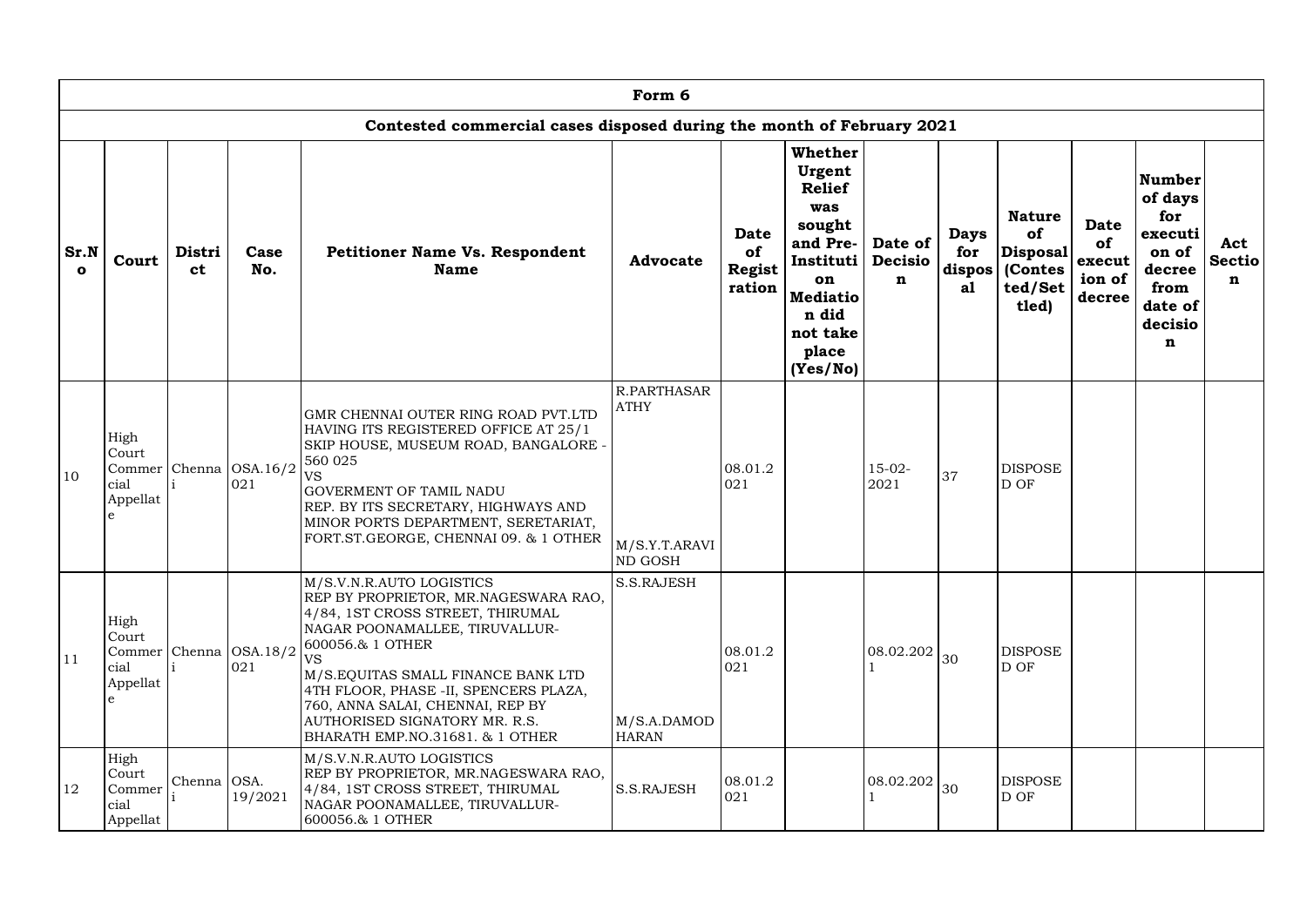|                      | Form 6                                                    |  |         |                                                                                                                                                                                                                                                                                                                                                                |                   |                                       |                                                                                                                                                                  |                                          |                                    |                                                                                |                                                 |                                                                                           |                           |
|----------------------|-----------------------------------------------------------|--|---------|----------------------------------------------------------------------------------------------------------------------------------------------------------------------------------------------------------------------------------------------------------------------------------------------------------------------------------------------------------------|-------------------|---------------------------------------|------------------------------------------------------------------------------------------------------------------------------------------------------------------|------------------------------------------|------------------------------------|--------------------------------------------------------------------------------|-------------------------------------------------|-------------------------------------------------------------------------------------------|---------------------------|
|                      |                                                           |  |         | Contested commercial cases disposed during the month of February 2021                                                                                                                                                                                                                                                                                          |                   |                                       |                                                                                                                                                                  |                                          |                                    |                                                                                |                                                 |                                                                                           |                           |
| Sr.N<br>$\mathbf{o}$ | Distri<br>Case<br>Court<br>No.<br><b>ct</b>               |  |         | <b>Petitioner Name Vs. Respondent</b><br><b>Name</b>                                                                                                                                                                                                                                                                                                           | <b>Advocate</b>   | <b>Date</b><br>of<br>Regist<br>ration | <b>Whether</b><br>Urgent<br><b>Relief</b><br>was<br>sought<br>and Pre- $\vert$<br>Instituti  <br>on<br><b>Mediatio</b><br>n did<br>not take<br>place<br>(Yes/No) | Date of<br><b>Decisio</b><br>$\mathbf n$ | <b>Days</b><br>for<br>dispos<br>a1 | <b>Nature</b><br>of<br>$\vert$ Disposal $\vert$<br>(Contes<br>ted/Set<br>tled) | <b>Date</b><br>of<br>execut<br>ion of<br>decree | Number<br>of days<br>for<br>executi<br>on of<br>decree<br>from<br>date of<br>decisio<br>n | Act<br><b>Sectio</b><br>n |
|                      | e                                                         |  |         | <b>VS</b><br>M/S.EQUITAS SMALL FINANCE BANK LTD<br>4TH FLOOR, PHASE -II, SPENCERS PLAZA,<br>760, ANNA SALAI, CHENNAI, REP BY<br>AUTHORISED SIGNATORY MR. R.S.<br>BHARATH EMP.NO.31681. & 1 OTHER                                                                                                                                                               |                   |                                       |                                                                                                                                                                  |                                          |                                    |                                                                                |                                                 |                                                                                           |                           |
| 13                   | High<br>Court<br>Commer Chenna   OSA.<br>cial<br>Appellat |  | 20/2021 | M/S.V.N.R.AUTO LOGISTICS<br>REP BY PROPRIETOR, MR.NAGESWARA RAO,<br>4/84, 1ST CROSS STREET, THIRUMAL<br>NAGAR POONAMALLEE, TIRUVALLUR-<br>600056.& 1 OTHER<br><b>VS</b><br>M/S.EQUITAS SMALL FINANCE BANK LTD<br>4TH FLOOR, PHASE -II, SPENCERS PLAZA,<br>760, ANNA SALAI, CHENNAI, REP BY<br>AUTHORISED SIGNATORY MR. R.S.<br>BHARATH EMP.NO.31681. & 1 OTHER | <b>S.S.RAJESH</b> | 08.01.2<br> 021                       |                                                                                                                                                                  | $ 08.02.202 _{30}$                       |                                    | <b>DISPOSE</b><br>D OF                                                         |                                                 |                                                                                           |                           |
| 14                   | High<br>Court<br>Commer Chenna   OSA.<br>cial<br>Appellat |  | 21/2021 | M/S.V.N.R.AUTO LOGISTICS<br>REP BY PROPRIETOR, MR.NAGESWARA RAO,<br>4/84, 1ST CROSS STREET, THIRUMAL<br>NAGAR POONAMALLEE, TIRUVALLUR-<br>600056.& 1 OTHER<br><b>VS</b><br>M/S.EQUITAS SMALL FINANCE BANK LTD<br>4TH FLOOR, PHASE -II, SPENCERS PLAZA,<br>760, ANNA SALAI, CHENNAI, REP BY<br>AUTHORISED SIGNATORY MR. R.S.<br>BHARATH EMP.NO.31681. & 1 OTHER | S.S.RAJESH        | 08.01.2<br>021                        |                                                                                                                                                                  | 08.02.202                                | 30                                 | <b>DISPOSE</b><br>D OF                                                         |                                                 |                                                                                           |                           |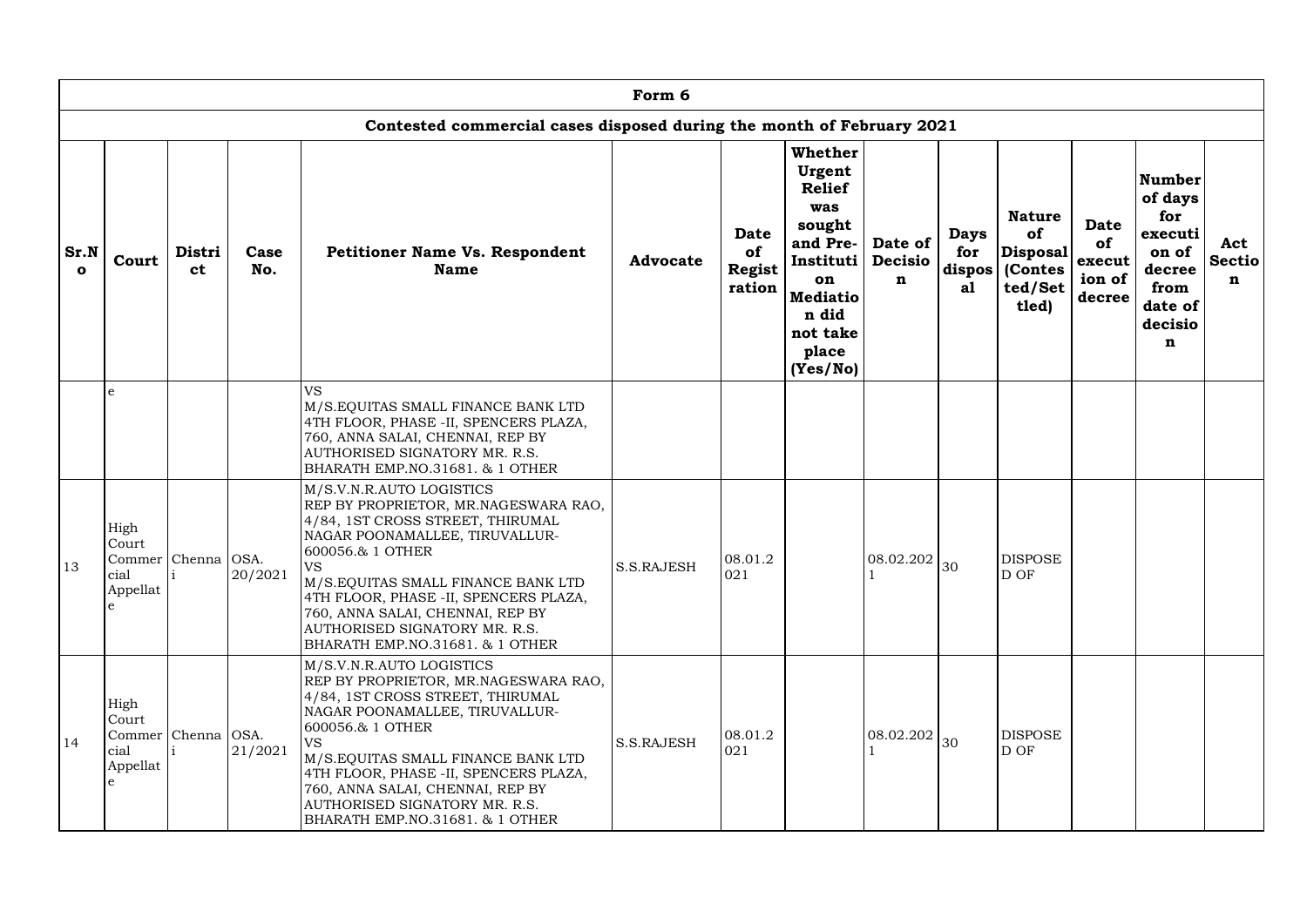|                      | Form 6                                                    |                             |         |                                                                                                                                                                                                                                                                                                                                                                |                                                  |                                              |                                                                                                                                                                  |                                          |                                    |                                                                |                                                 |                                                                                           |                           |
|----------------------|-----------------------------------------------------------|-----------------------------|---------|----------------------------------------------------------------------------------------------------------------------------------------------------------------------------------------------------------------------------------------------------------------------------------------------------------------------------------------------------------------|--------------------------------------------------|----------------------------------------------|------------------------------------------------------------------------------------------------------------------------------------------------------------------|------------------------------------------|------------------------------------|----------------------------------------------------------------|-------------------------------------------------|-------------------------------------------------------------------------------------------|---------------------------|
|                      |                                                           |                             |         | Contested commercial cases disposed during the month of February 2021                                                                                                                                                                                                                                                                                          |                                                  |                                              |                                                                                                                                                                  |                                          |                                    |                                                                |                                                 |                                                                                           |                           |
| Sr.N<br>$\mathbf{o}$ | Court                                                     | Distri<br>Case<br>No.<br>ct |         | <b>Petitioner Name Vs. Respondent</b><br><b>Name</b>                                                                                                                                                                                                                                                                                                           | <b>Advocate</b>                                  | <b>Date</b><br>of<br><b>Regist</b><br>ration | <b>Whether</b><br>Urgent<br><b>Relief</b><br>was<br>sought<br>and Pre- $\vert$<br>Instituti  <br>on<br><b>Mediatio</b><br>n did<br>not take<br>place<br>(Yes/No) | Date of<br><b>Decisio</b><br>$\mathbf n$ | <b>Days</b><br>for<br>dispos<br>a1 | <b>Nature</b><br>of<br>Disposal<br>(Contes<br>ted/Set<br>tled) | <b>Date</b><br>of<br>execut<br>ion of<br>decree | Number<br>of days<br>for<br>executi<br>on of<br>decree<br>from<br>date of<br>decisio<br>n | Act<br><b>Sectio</b><br>n |
| <sup>15</sup>        | High<br>Court<br>Commer Chenna   OSA.<br>cial<br>Appellat |                             | 22/2021 | M/S.V.N.R.AUTO LOGISTICS<br>REP BY PROPRIETOR, MR.NAGESWARA RAO,<br>4/84, 1ST CROSS STREET, THIRUMAL<br>NAGAR POONAMALLEE, TIRUVALLUR-<br>600056.& 1 OTHER<br><b>VS</b><br>M/S.EQUITAS SMALL FINANCE BANK LTD<br>4TH FLOOR, PHASE -II, SPENCERS PLAZA,<br>760, ANNA SALAI, CHENNAI, REP BY<br>AUTHORISED SIGNATORY MR. R.S.<br>BHARATH EMP.NO.31681. & 1 OTHER | S.S.RAJESH                                       | 08.01.2<br>021                               |                                                                                                                                                                  | 08.02.202                                | 30                                 | <b>DISPOSE</b><br>D OF                                         |                                                 |                                                                                           |                           |
| 16                   | High<br>Court<br>Commer Chenna OSA.<br>cial<br>Appellat   |                             | 24/2021 | MR.R.RAVINDRAN<br>SOLE PROPRIETOR, M/S TRIDENT ARTS,<br>OFFICE AT NO.10, HARI MANSION, JP<br>AVENUE, DR.RADHAKRISHNAN ROAD,<br>MYLAPORE, CHENNAI 600 004<br><b>VS</b><br>M.ANANDAN<br>S/O P.K.MURUGESAN, NO.56 FIRST FLOOR,<br>MAJESTIC COLONY CHOWDRYNAGAR,<br>VALSARAWAKKAM, CHENNAI 600 087                                                                 | <b>S.VIJAYAN</b><br>M/S.A.CHIDA<br><b>MBARAM</b> | $20-01-$<br>2021                             |                                                                                                                                                                  | 10.02.202                                | 20                                 | <b>DISMISS</b><br>ED                                           |                                                 |                                                                                           |                           |
| <sup>17</sup>        | High<br>Court<br>Commer Chenna OSA.<br>cial<br>Appellat   |                             | 25/2021 | MR.R.RAVINDRAN<br>SOLE PROPRIETOR, M/S TRIDENT ARTS,<br>OFFICE AT NO.10, HARI MANSION, JP<br>AVENUE, DR.RADHAKRISHNAN ROAD,<br>MYLAPORE, CHENNAI 600 004<br><b>VS</b>                                                                                                                                                                                          | <b>S.VIJAYAN</b>                                 | $20-01-$<br>2021                             |                                                                                                                                                                  | 10.02.202                                | 20                                 | <b>DISMISS</b><br>ED                                           |                                                 |                                                                                           |                           |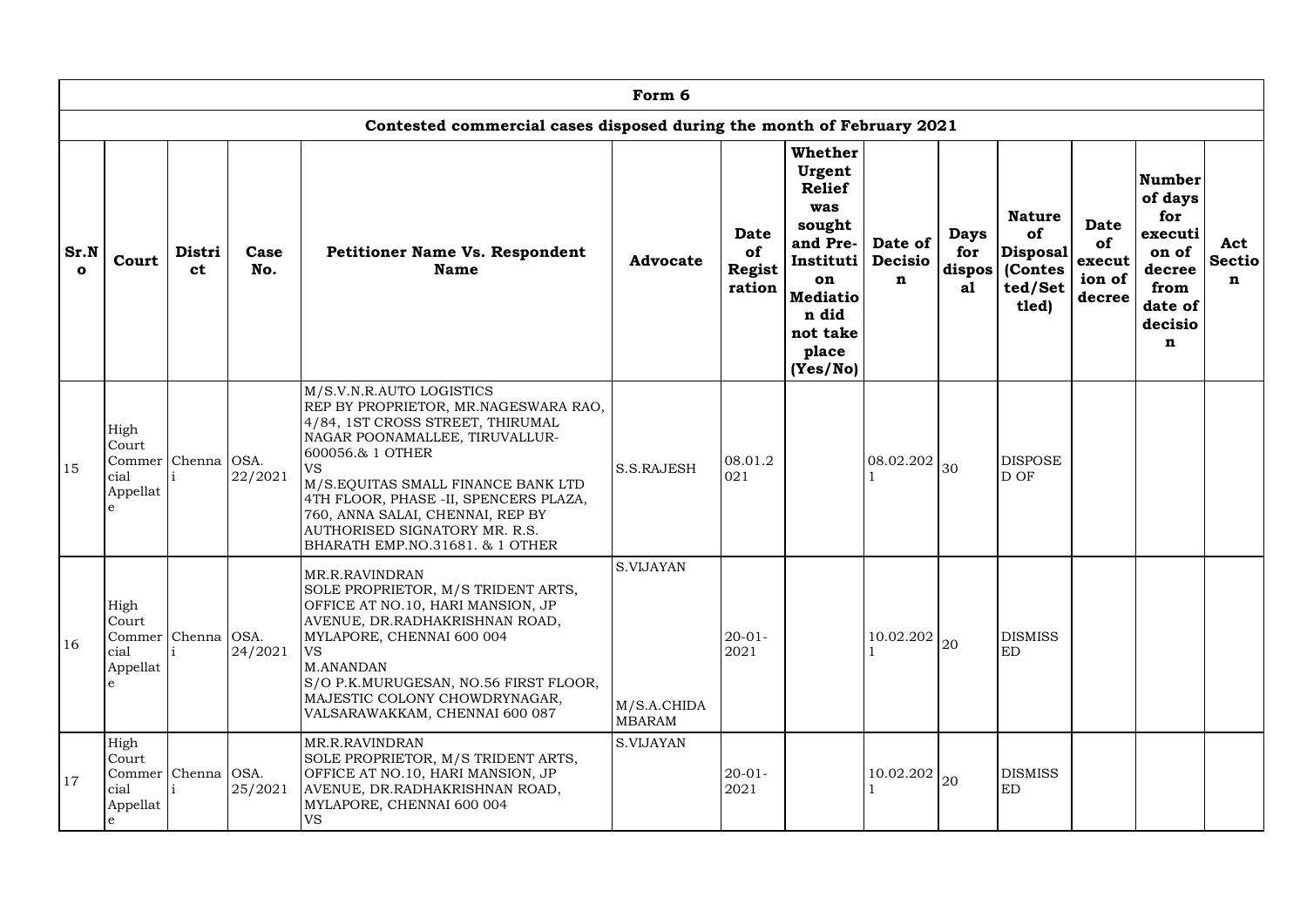|                      | Form 6                                                                |                     |             |                                                                                                                                                                                                                                                                                                                                                                                               |                                                      |                                              |                                                                                                                                                        |                                          |                                    |                                                                          |                                                 |                                                                                                     |                                     |
|----------------------|-----------------------------------------------------------------------|---------------------|-------------|-----------------------------------------------------------------------------------------------------------------------------------------------------------------------------------------------------------------------------------------------------------------------------------------------------------------------------------------------------------------------------------------------|------------------------------------------------------|----------------------------------------------|--------------------------------------------------------------------------------------------------------------------------------------------------------|------------------------------------------|------------------------------------|--------------------------------------------------------------------------|-------------------------------------------------|-----------------------------------------------------------------------------------------------------|-------------------------------------|
|                      | Contested commercial cases disposed during the month of February 2021 |                     |             |                                                                                                                                                                                                                                                                                                                                                                                               |                                                      |                                              |                                                                                                                                                        |                                          |                                    |                                                                          |                                                 |                                                                                                     |                                     |
| Sr.N<br>$\mathbf{o}$ | Court                                                                 | Distri<br><b>ct</b> | Case<br>No. | <b>Petitioner Name Vs. Respondent</b><br><b>Name</b>                                                                                                                                                                                                                                                                                                                                          | <b>Advocate</b>                                      | <b>Date</b><br>of<br><b>Regist</b><br>ration | <b>Whether</b><br>Urgent<br><b>Relief</b><br>was<br>sought<br>and Pre-<br>Instituti<br>on<br><b>Mediatio</b><br>n did<br>not take<br>place<br>(Yes/No) | Date of<br><b>Decisio</b><br>$\mathbf n$ | <b>Days</b><br>for<br>dispos<br>a1 | <b>Nature</b><br>of<br>$ {\bf Disposal} $<br>(Contes<br>ted/Set<br>tled) | <b>Date</b><br>of<br>execut<br>ion of<br>decree | Number<br>of days<br>for<br>executi<br>on of<br>decree<br>from<br>date of<br>decisio<br>$\mathbf n$ | Act<br><b>Sectio</b><br>$\mathbf n$ |
|                      |                                                                       |                     |             | <b>M.ANANDAN</b><br>S/O P.K.MURUGESAN, NO.56 FIRST FLOOR,<br>MAJESTIC COLONY CHOWDRYNAGAR,<br>VALSARAWAKKAM, CHENNAI 600 087                                                                                                                                                                                                                                                                  | M/S.A.CHIDA<br><b>MBARAM</b>                         |                                              |                                                                                                                                                        |                                          |                                    |                                                                          |                                                 |                                                                                                     |                                     |
| 18                   | High<br>Court<br>Commer  <br>cial<br>Appellat<br>e                    | Chenna OSA.         | 53/2021     | GOPURAM ENTERPRISES LTD<br>NO.31, FIRST FLOOR, LAZARUS CHURCH<br>ROAD, (ABOVE ANDHRA BANK) RAJA<br>ANNAMALAI PURAM, CHENNAI 600028.<br><b>VS</b><br>M/S.INTEGRATED FINANCE CO LTD, NO.112,<br>THIYAGARAJAR SALAI, T NAGAR, CHENNAI<br>600017 CURRENTLY HAVING ITS<br>REGISTERED OFFICE AT NO.R-10 SECOND<br>FLOOR PREM NAGAR COLONY, SOUTH BOAG M/S.V.P.RAMA<br>ROAD, TNAGAR, CHENNAI 600017. | M/S.A.S.KAILA<br><b>SAM AND</b><br><b>ASSOCIATES</b> | 05.02.2<br>021                               |                                                                                                                                                        | $15-02-$<br>2021                         | 10                                 | <b>DISPOSE</b><br>D OF                                                   |                                                 |                                                                                                     |                                     |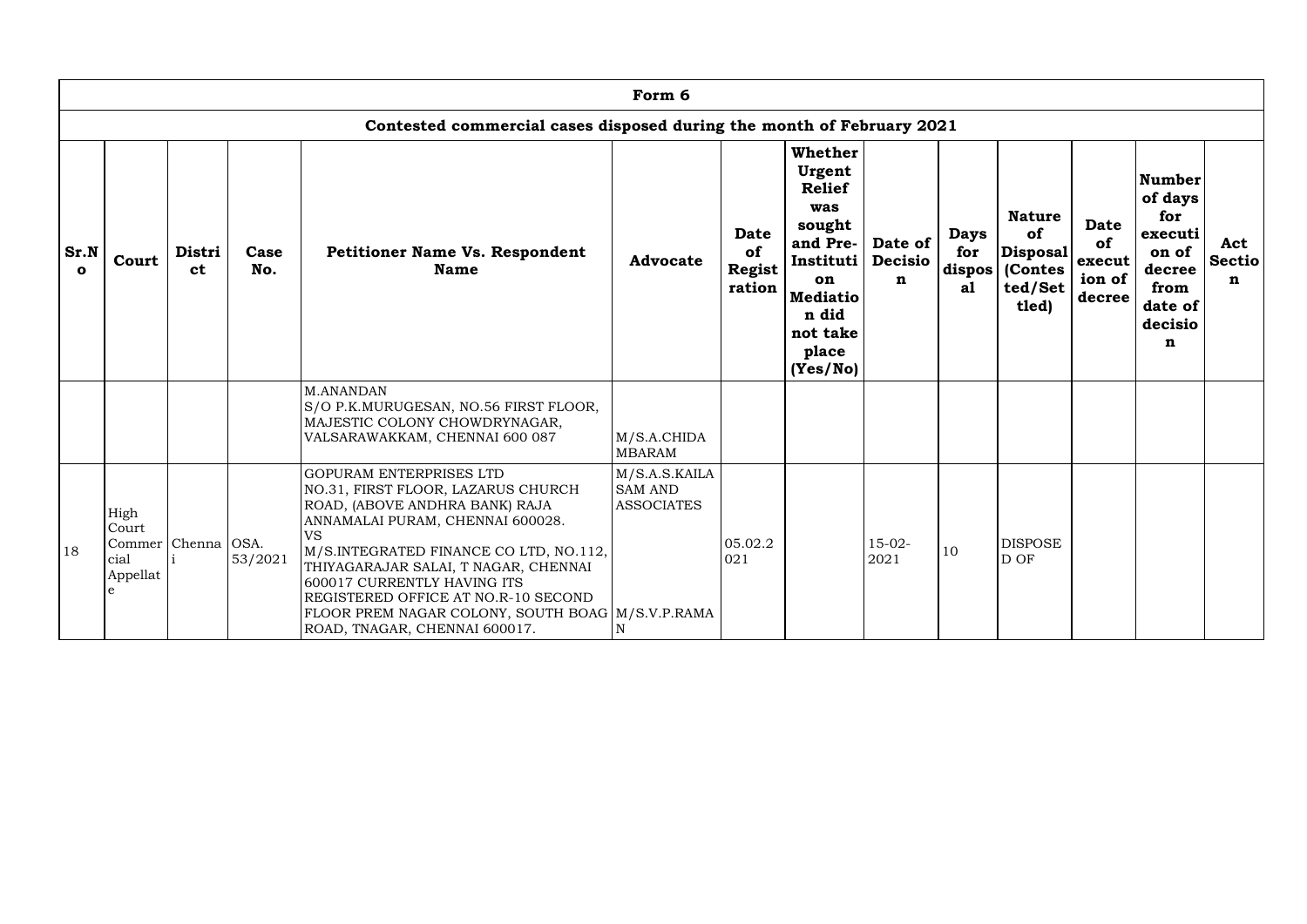| Form 7                                                                                                                                                                                                                                                                                             |         |     |  |    |     |  |  |  |  |
|----------------------------------------------------------------------------------------------------------------------------------------------------------------------------------------------------------------------------------------------------------------------------------------------------|---------|-----|--|----|-----|--|--|--|--|
| Summary of Commercial Cases during the month of February 2021                                                                                                                                                                                                                                      |         |     |  |    |     |  |  |  |  |
| Total number of cases<br>Total number of cases<br>Total number of cases<br>Total number of<br>$ Sr.No $ Court<br>cases pending on the instituted during the<br>pending at the end of<br>disposed during the<br><b>District</b><br>$\vert$ 1st day of the month $\vert$ month<br>the month<br>month |         |     |  |    |     |  |  |  |  |
| High Court Commercial Appellate                                                                                                                                                                                                                                                                    | Chennai | 111 |  | 18 | 102 |  |  |  |  |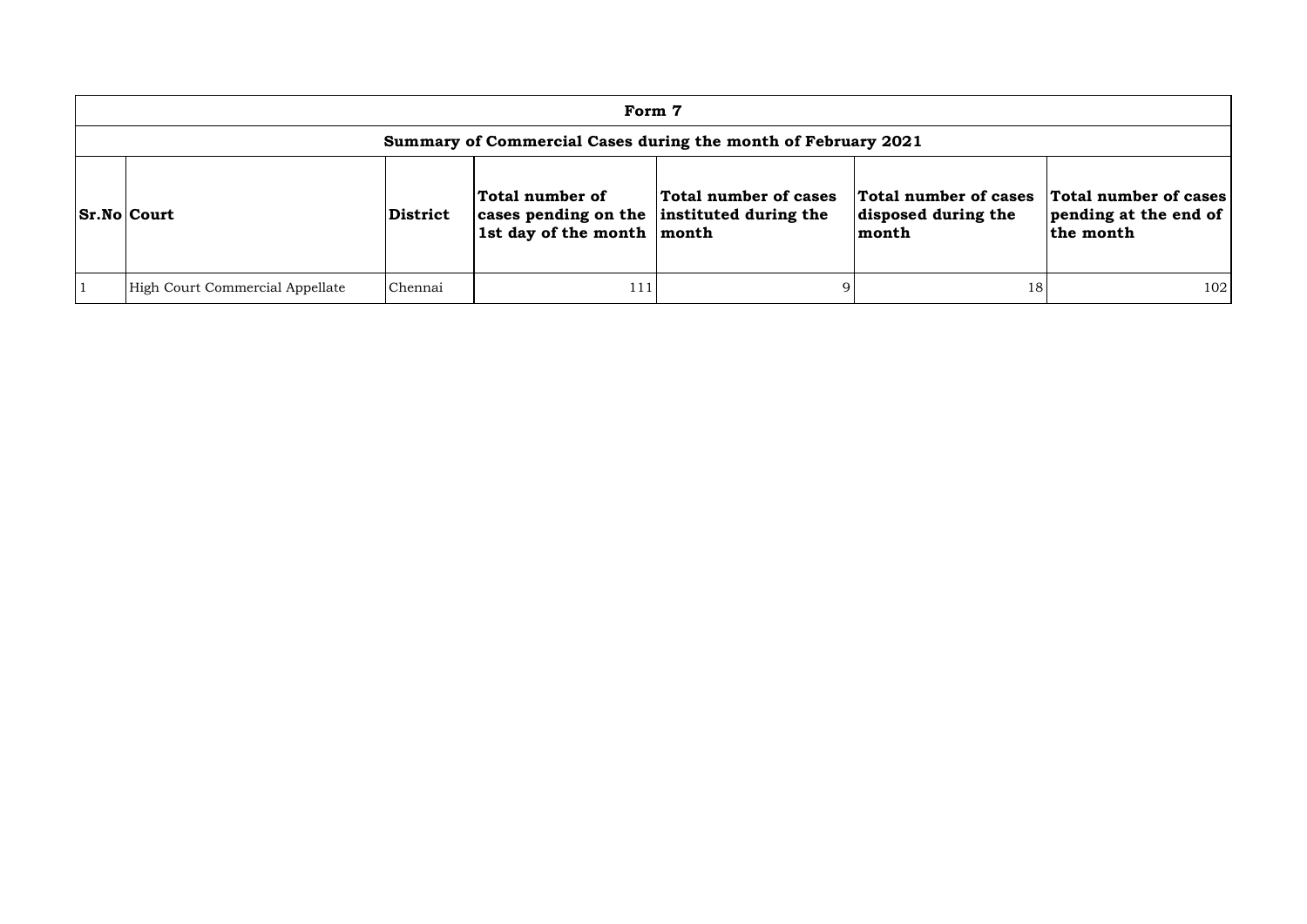## **FEBRUARY 2021 COMMERCIAL APPELLATE DIVISION OF MADURAI BENCH OF MADRAS HIGH COURT**

| Form 1                                                         |                                                           |  |                                                      |     |                                                            |                               |                         |                     |  |  |  |  |
|----------------------------------------------------------------|-----------------------------------------------------------|--|------------------------------------------------------|-----|------------------------------------------------------------|-------------------------------|-------------------------|---------------------|--|--|--|--|
| List of cases e-filed/e-mail during the month of February 2021 |                                                           |  |                                                      |     |                                                            |                               |                         |                     |  |  |  |  |
| <b>Sr.No Court</b>                                             | $\left \text{District}\right _{\text{No.}}^{\text{Case}}$ |  | <b>Petitioner Name Vs.</b><br><b>Respondent Name</b> |     | <b>Advocate Mobile</b><br>$ {\bf Advocate} \text{Number} $ | <b>Advocate E-</b><br>mail Id | Date of<br>Registration | $ {\bf Da}$<br>fili |  |  |  |  |
| Madurai<br>Bench                                               | Madurai NIL                                               |  | <b>NIL</b>                                           | NIL | NIL                                                        | <b>NIL</b>                    | <b>NIL</b>              | NIL                 |  |  |  |  |

| Date of<br>Registration | Date of e-<br>filing |
|-------------------------|----------------------|
| NIL                     | NH.                  |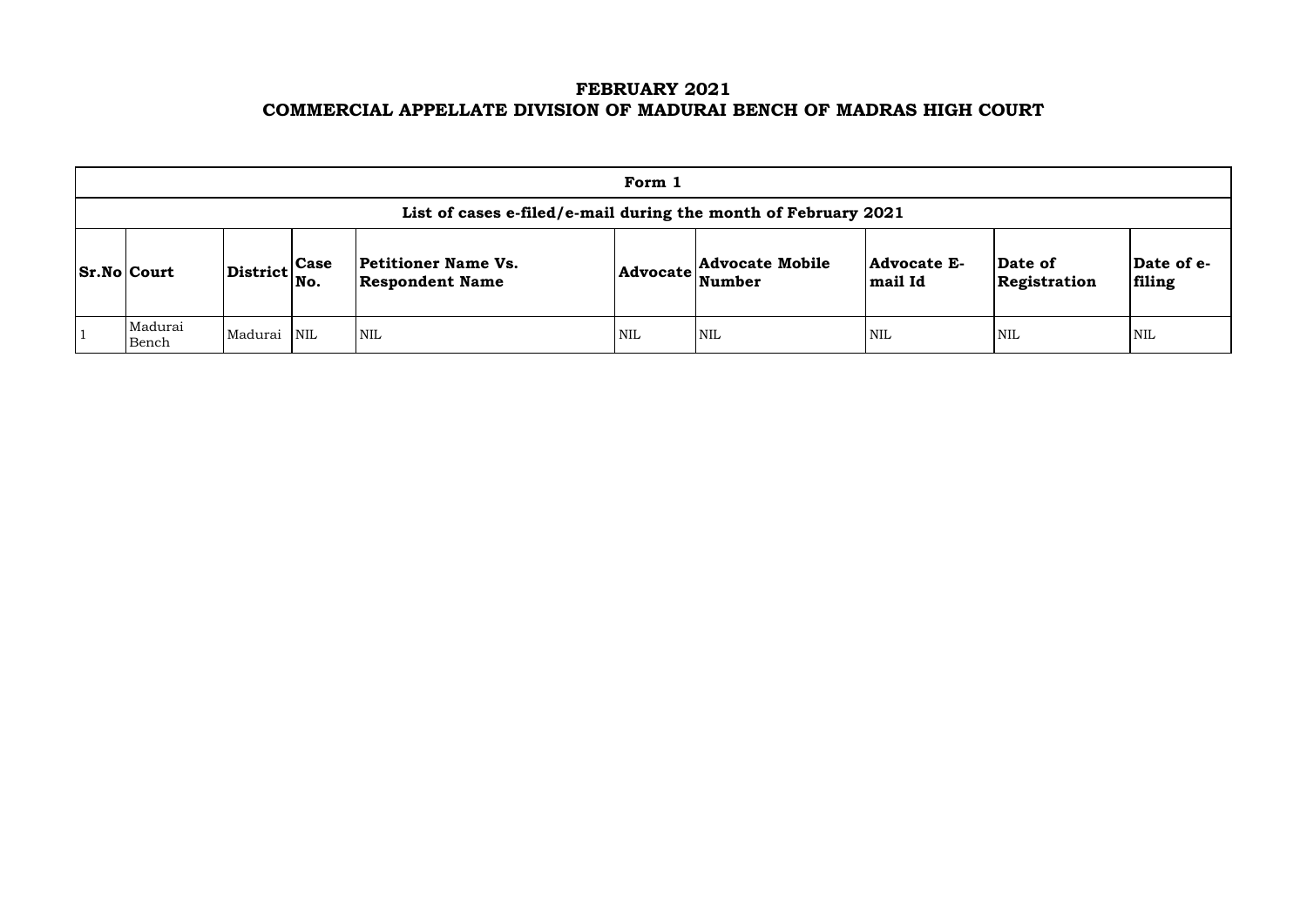| Form 2                                                                                    |         |                   |                                                      |                 |                         |                 |  |  |  |  |  |
|-------------------------------------------------------------------------------------------|---------|-------------------|------------------------------------------------------|-----------------|-------------------------|-----------------|--|--|--|--|--|
| List of cases in which e-payment of Court fees was made during the month of February 2021 |         |                   |                                                      |                 |                         |                 |  |  |  |  |  |
| <b>Sr.No Court</b>                                                                        |         | District Case No. | <b>Petitioner Name Vs. Respondent</b><br><b>Name</b> | <b>Advocate</b> | Date of<br>Registration | Date of<br>Fees |  |  |  |  |  |
| Madurai Bench                                                                             | Madurai | <b>NIL</b>        | <b>NIL</b>                                           | <b>NIL</b>      | NIL                     | NIL             |  |  |  |  |  |

## **Date of e-payment of Court Fees**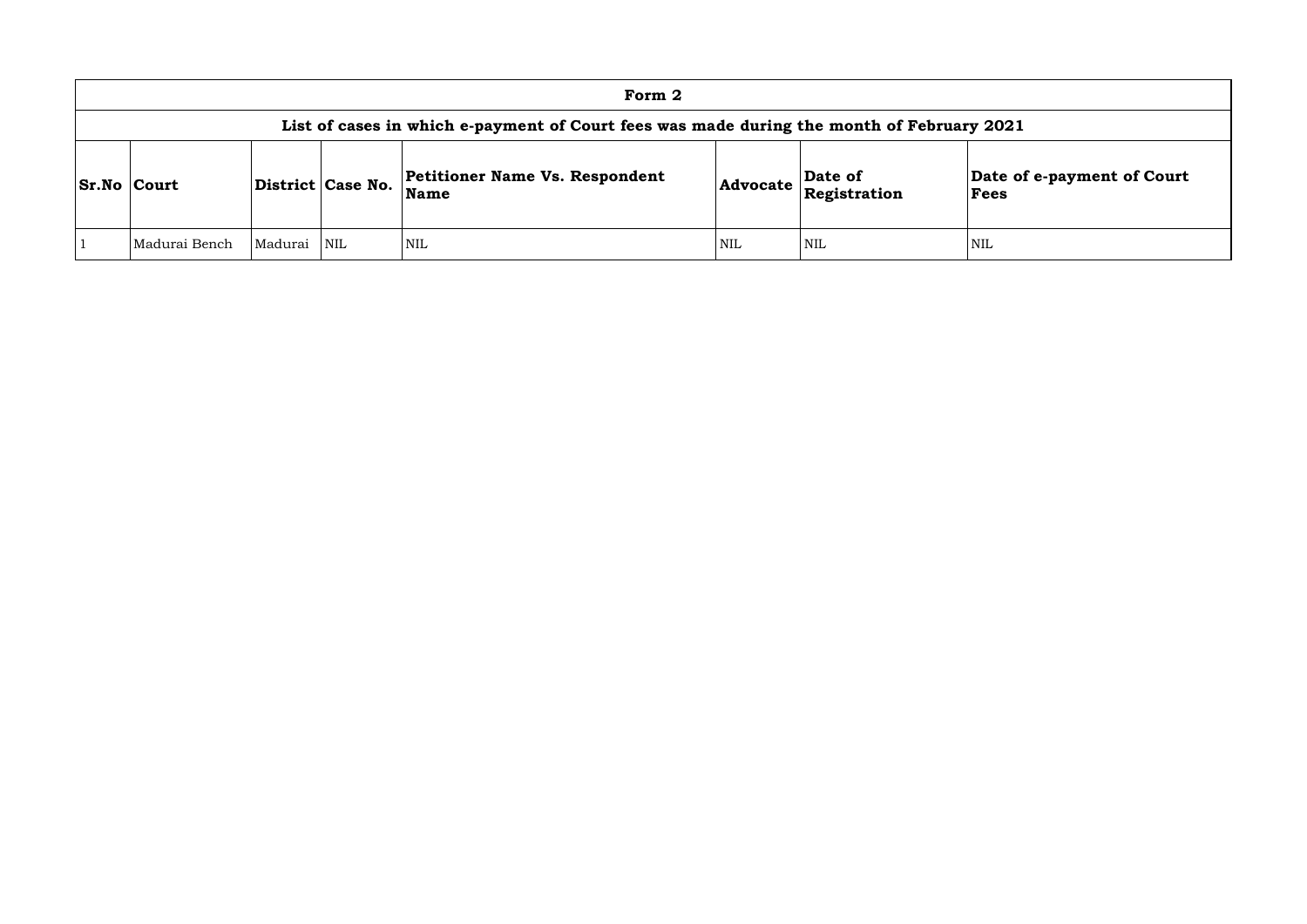# **List of cases in which Electronic Service of Process has taken place during the month of February 2021**

## **of Electronic Service of Process**

| Form 3                                                                                         |         |                   |                                                      |     |                                                          |                         |  |  |  |  |  |  |
|------------------------------------------------------------------------------------------------|---------|-------------------|------------------------------------------------------|-----|----------------------------------------------------------|-------------------------|--|--|--|--|--|--|
| List of cases in which Electronic Service of Process has taken place during the month of Febru |         |                   |                                                      |     |                                                          |                         |  |  |  |  |  |  |
| <b>Sr.No Court</b>                                                                             |         | District Case No. | <b>Petitioner Name Vs. Respondent</b><br><b>Name</b> |     | $\left  \text{Advocate} \right \text{Degree of} \right $ | Date c<br><b>Proces</b> |  |  |  |  |  |  |
| Madurai Bench                                                                                  | Madurai | <b>NIL</b>        | <b>NIL</b>                                           | NIL | <b>NIL</b>                                               | NIL                     |  |  |  |  |  |  |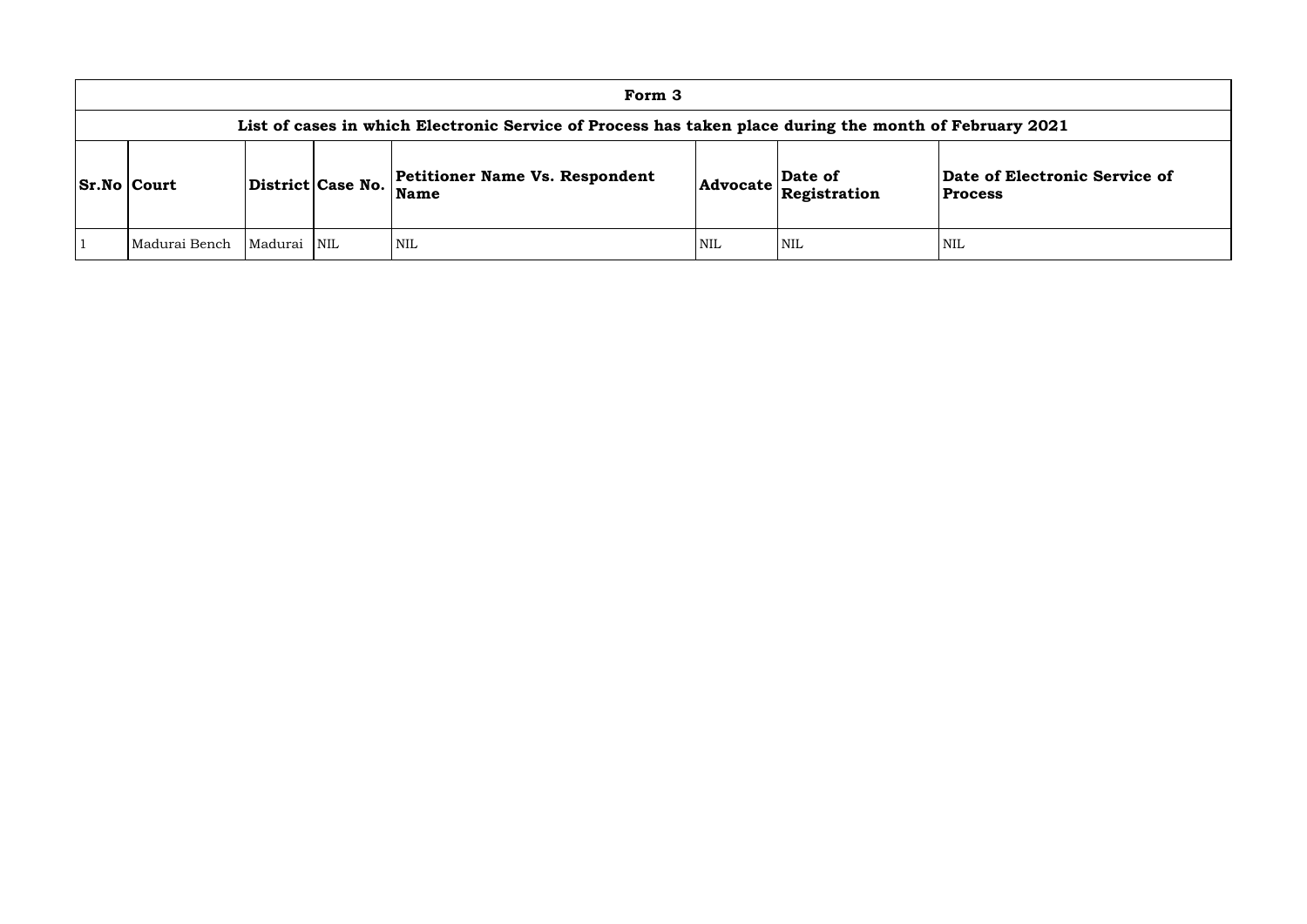|              | Form 4                                                                          |                 |            |            |                  |                                      |  |  |  |  |  |  |
|--------------|---------------------------------------------------------------------------------|-----------------|------------|------------|------------------|--------------------------------------|--|--|--|--|--|--|
|              | List of total no. of cases randomly allocated during the month of February 2021 |                 |            |            |                  |                                      |  |  |  |  |  |  |
| <b>Sr.No</b> | <b>Court</b>                                                                    | <b>District</b> | Court Name | Court No.  | <b>Case Type</b> | <b>Case Count (No. of cases rand</b> |  |  |  |  |  |  |
|              | Madurai Bench                                                                   | Madurai         | <b>NIL</b> | <b>NIL</b> | <b>NIL</b>       | <b>NIL</b>                           |  |  |  |  |  |  |

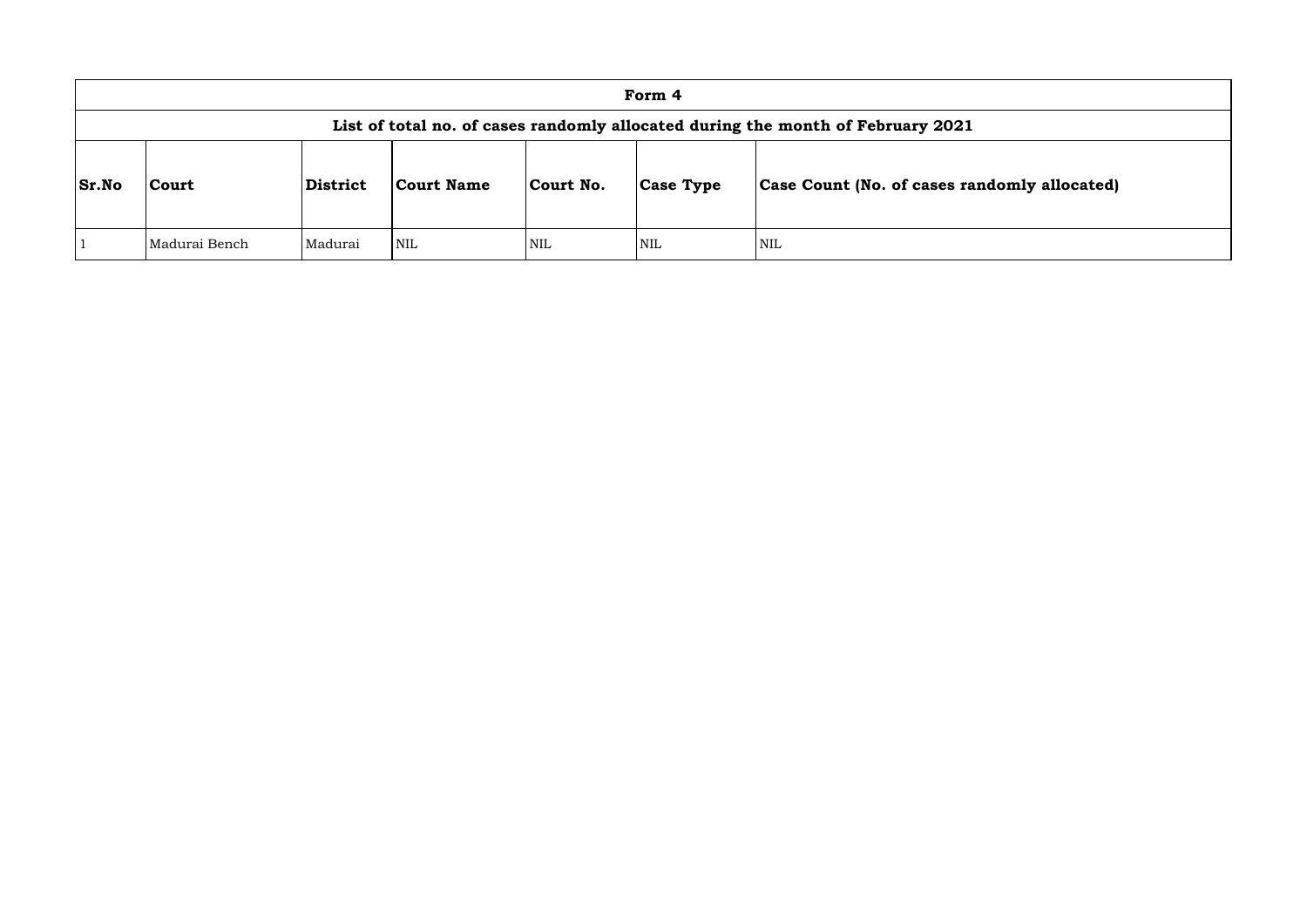| Form 5                                                                                    |         |                   |                                                      |            |                         |                      |  |  |  |  |  |
|-------------------------------------------------------------------------------------------|---------|-------------------|------------------------------------------------------|------------|-------------------------|----------------------|--|--|--|--|--|
| List of cases in which Case Management Hearing was held during the month of February 2021 |         |                   |                                                      |            |                         |                      |  |  |  |  |  |
| <b>Sr.No Court</b>                                                                        |         | District Case No. | <b>Petitioner Name Vs. Respondent</b><br><b>Name</b> | Advocate   | Date of<br>Registration | Date of C<br>Hearing |  |  |  |  |  |
| Madurai Bench                                                                             | Madurai | <b>NIL</b>        | <b>NIL</b>                                           | <b>NIL</b> | <b>NIL</b>              | <b>NIL</b>           |  |  |  |  |  |

**e of Case Management** ring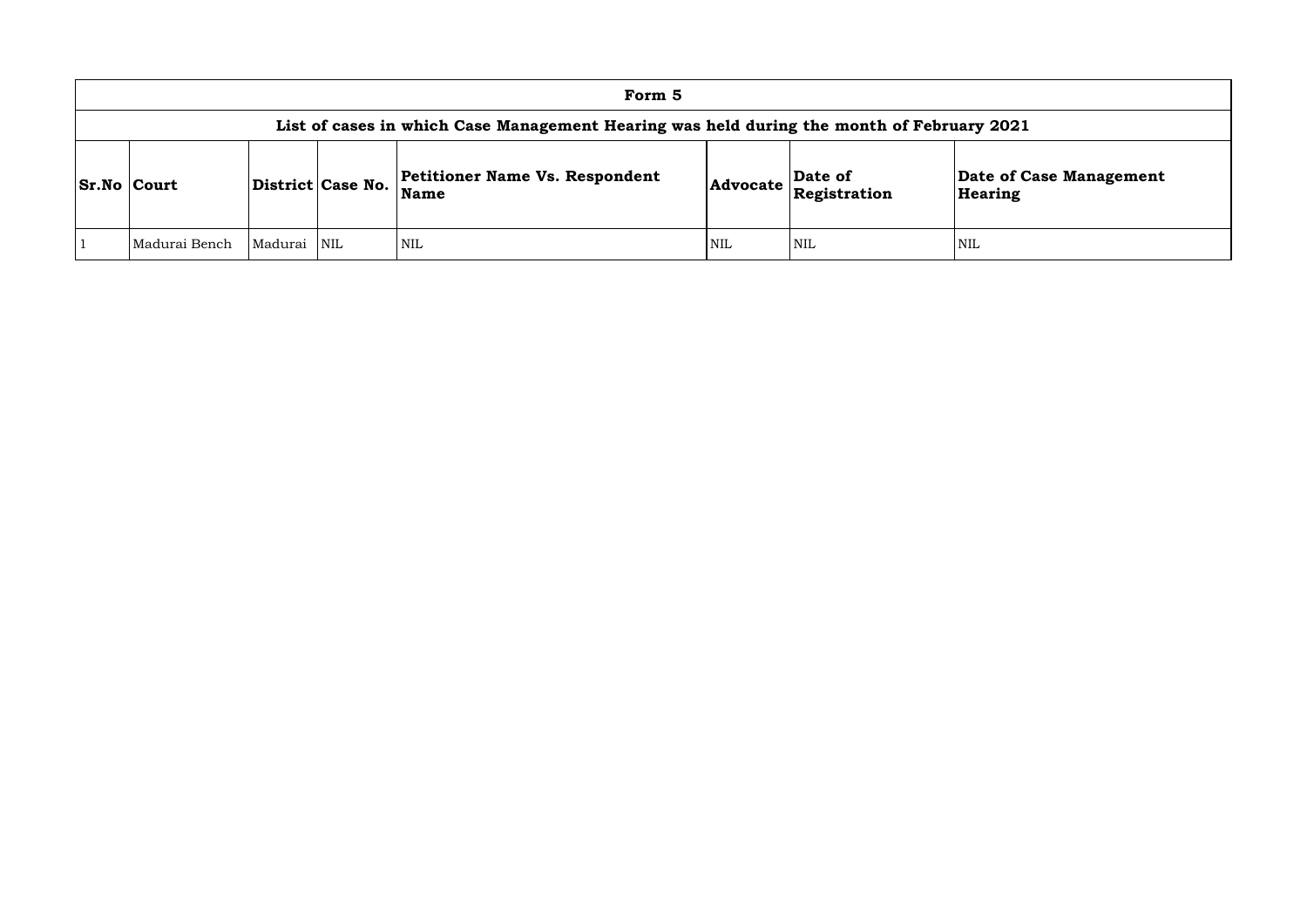|                                       | Form 6                                                                |                |                                      |                                                 |                |                             |                                                                                                                                                  |                                |                               |                                                |                                        |                                                                                        |                           |
|---------------------------------------|-----------------------------------------------------------------------|----------------|--------------------------------------|-------------------------------------------------|----------------|-----------------------------|--------------------------------------------------------------------------------------------------------------------------------------------------|--------------------------------|-------------------------------|------------------------------------------------|----------------------------------------|----------------------------------------------------------------------------------------|---------------------------|
|                                       | Contested commercial cases disposed during the month of February 2021 |                |                                      |                                                 |                |                             |                                                                                                                                                  |                                |                               |                                                |                                        |                                                                                        |                           |
| $\mathbf{Sr}.\mathbf{N}$<br>$\bullet$ | <b>Court</b>                                                          | <b>Distric</b> | $\operatorname{\sf Cas}$<br>e<br>No. | Petitioner<br>Name Vs.<br>Responden e<br>t Name | <b>Advocat</b> | Date of<br>Registratio<br>n | Whether<br><b>Urgent</b><br><b>Relief was</b><br>sought<br>and Pre-<br>Institutio<br>n<br><b>Mediation</b><br>did not<br>take place<br> (Yes/No) | Date of<br><b>Decisio</b><br>n | <b>Days</b><br>for<br>disposa | <b>Nature of Disposal</b><br>Contested/Settled | Date of<br>executio<br>n of<br> decree | Number<br>of days<br>for<br>executio<br>n of<br>decree<br>from date<br> of<br>decision | Act<br><b>Sectio</b><br>n |
|                                       | Madura<br>i Bench                                                     | Madurai NIL    |                                      | <b>NIL</b>                                      | <b>NIL</b>     | <b>NIL</b>                  | <b>NIL</b>                                                                                                                                       | <b>NIL</b>                     | <b>NIL</b>                    | NIL                                            | <b>NIL</b>                             | NIL                                                                                    | <b>NIL</b>                |